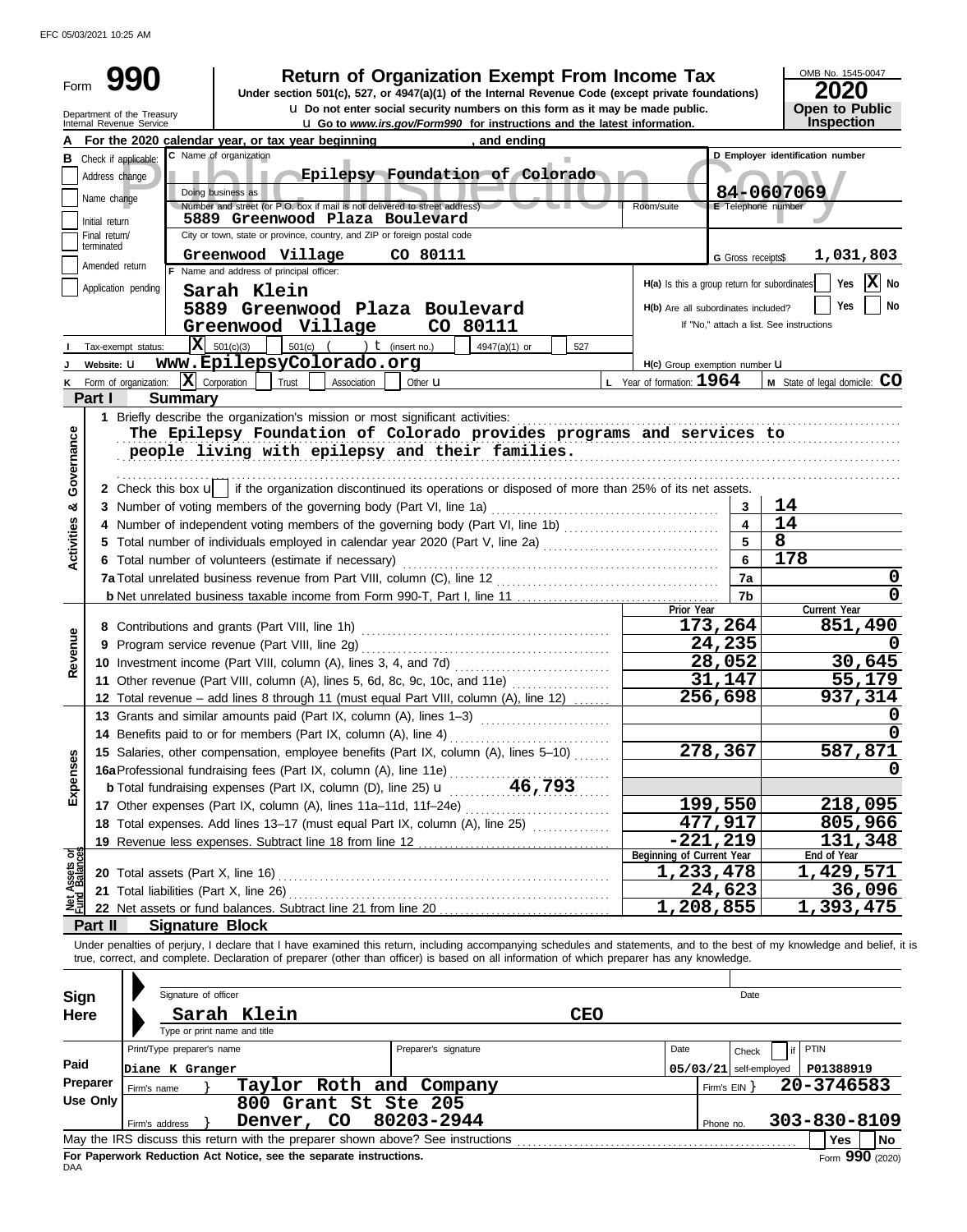|                                                                                                                                                                                                                                               | Form 990 (2020) Epilepsy Foundation of Colorado         | 84-0607069    | Page 2       |
|-----------------------------------------------------------------------------------------------------------------------------------------------------------------------------------------------------------------------------------------------|---------------------------------------------------------|---------------|--------------|
| <b>Statement of Program Service Accomplishments</b><br>Part III                                                                                                                                                                               |                                                         |               |              |
|                                                                                                                                                                                                                                               |                                                         |               |              |
| 1 Briefly describe the organization's mission:                                                                                                                                                                                                |                                                         |               |              |
| The Epilepsy Foundation of Colorado provides programs and services to                                                                                                                                                                         |                                                         |               |              |
| people living with epilepsy and their families. A second that the second second terms of the second second terms                                                                                                                              |                                                         |               |              |
|                                                                                                                                                                                                                                               |                                                         |               |              |
|                                                                                                                                                                                                                                               |                                                         |               |              |
| Did the organization undertake any significant program services during the year which were not listed on the<br>$\mathbf{2}$                                                                                                                  |                                                         |               |              |
| prior Form 990 or 990-EZ?                                                                                                                                                                                                                     |                                                         |               | Yes $X$ No   |
| If "Yes," describe these new services on Schedule O.                                                                                                                                                                                          |                                                         |               |              |
| Did the organization cease conducting, or make significant changes in how it conducts, any program<br>3                                                                                                                                       |                                                         |               |              |
| services?                                                                                                                                                                                                                                     |                                                         |               | Yes $ X $ No |
| If "Yes," describe these changes on Schedule O.                                                                                                                                                                                               |                                                         |               |              |
| Describe the organization's program service accomplishments for each of its three largest program services, as measured by<br>4                                                                                                               |                                                         |               |              |
| expenses. Section 501(c)(3) and 501(c)(4) organizations are required to report the amount of grants and allocations to others,                                                                                                                |                                                         |               |              |
| the total expenses, and revenue, if any, for each program service reported.                                                                                                                                                                   |                                                         |               |              |
|                                                                                                                                                                                                                                               |                                                         |               |              |
| $\ldots$ ) (Expenses \$ $\ldots$<br>4a (Code:                                                                                                                                                                                                 |                                                         |               |              |
| Patient Services - provided social services to people living with epilepsy                                                                                                                                                                    |                                                         |               |              |
| and their families, including support groups, a toll-free information and                                                                                                                                                                     |                                                         |               |              |
| referral line, a summer camp for youth, information pamphlets, and toolkits                                                                                                                                                                   |                                                         |               |              |
| for newly diagnosed clients.                                                                                                                                                                                                                  |                                                         |               |              |
|                                                                                                                                                                                                                                               |                                                         |               |              |
|                                                                                                                                                                                                                                               |                                                         |               |              |
|                                                                                                                                                                                                                                               |                                                         |               |              |
|                                                                                                                                                                                                                                               |                                                         |               |              |
|                                                                                                                                                                                                                                               |                                                         |               |              |
|                                                                                                                                                                                                                                               |                                                         |               |              |
|                                                                                                                                                                                                                                               |                                                         |               |              |
|                                                                                                                                                                                                                                               |                                                         |               |              |
| 4b (Code:<br>)(Expenses \$                                                                                                                                                                                                                    | $\frac{136}{218}$ including grants of $\frac{136}{218}$ | ) (Revenue \$ |              |
| Professional Education - provided education and seizure first aid training                                                                                                                                                                    |                                                         |               |              |
| to the medical community, including, but not limited to, EMTs, school                                                                                                                                                                         |                                                         |               |              |
| nurses, and neurology offices.                                                                                                                                                                                                                |                                                         |               |              |
|                                                                                                                                                                                                                                               |                                                         |               |              |
|                                                                                                                                                                                                                                               |                                                         |               |              |
|                                                                                                                                                                                                                                               |                                                         |               |              |
|                                                                                                                                                                                                                                               |                                                         |               |              |
|                                                                                                                                                                                                                                               |                                                         |               |              |
|                                                                                                                                                                                                                                               |                                                         |               |              |
|                                                                                                                                                                                                                                               |                                                         |               |              |
|                                                                                                                                                                                                                                               |                                                         |               |              |
|                                                                                                                                                                                                                                               |                                                         |               |              |
|                                                                                                                                                                                                                                               |                                                         |               |              |
|                                                                                                                                                                                                                                               |                                                         |               |              |
| 4c (Code:                                                                                                                                                                                                                                     |                                                         |               |              |
|                                                                                                                                                                                                                                               |                                                         |               |              |
|                                                                                                                                                                                                                                               |                                                         |               |              |
|                                                                                                                                                                                                                                               |                                                         |               |              |
| He (Code: ) (Expenses \$ 136,218 including grants of \$ ) (Revenue \$ ) (Revenue \$ ) (Revenue \$ ) (Revenue \$ ) (Revenue \$ ) (Revenue \$ ) (Revenue \$ ) (Revenue \$ ) (Revenue \$ ) (Revenue \$ ) (Revenue \$ ) (Revenue \$ ) (Revenue \$ |                                                         |               |              |
|                                                                                                                                                                                                                                               |                                                         |               |              |
|                                                                                                                                                                                                                                               |                                                         |               |              |
|                                                                                                                                                                                                                                               |                                                         |               |              |
|                                                                                                                                                                                                                                               |                                                         |               |              |
|                                                                                                                                                                                                                                               |                                                         |               |              |
|                                                                                                                                                                                                                                               |                                                         |               |              |
|                                                                                                                                                                                                                                               |                                                         |               |              |
|                                                                                                                                                                                                                                               |                                                         |               |              |
|                                                                                                                                                                                                                                               |                                                         |               |              |
| 4d Other program services (Describe on Schedule O.)<br>(Expenses \$                                                                                                                                                                           | including grants of\$                                   | (Revenue \$   |              |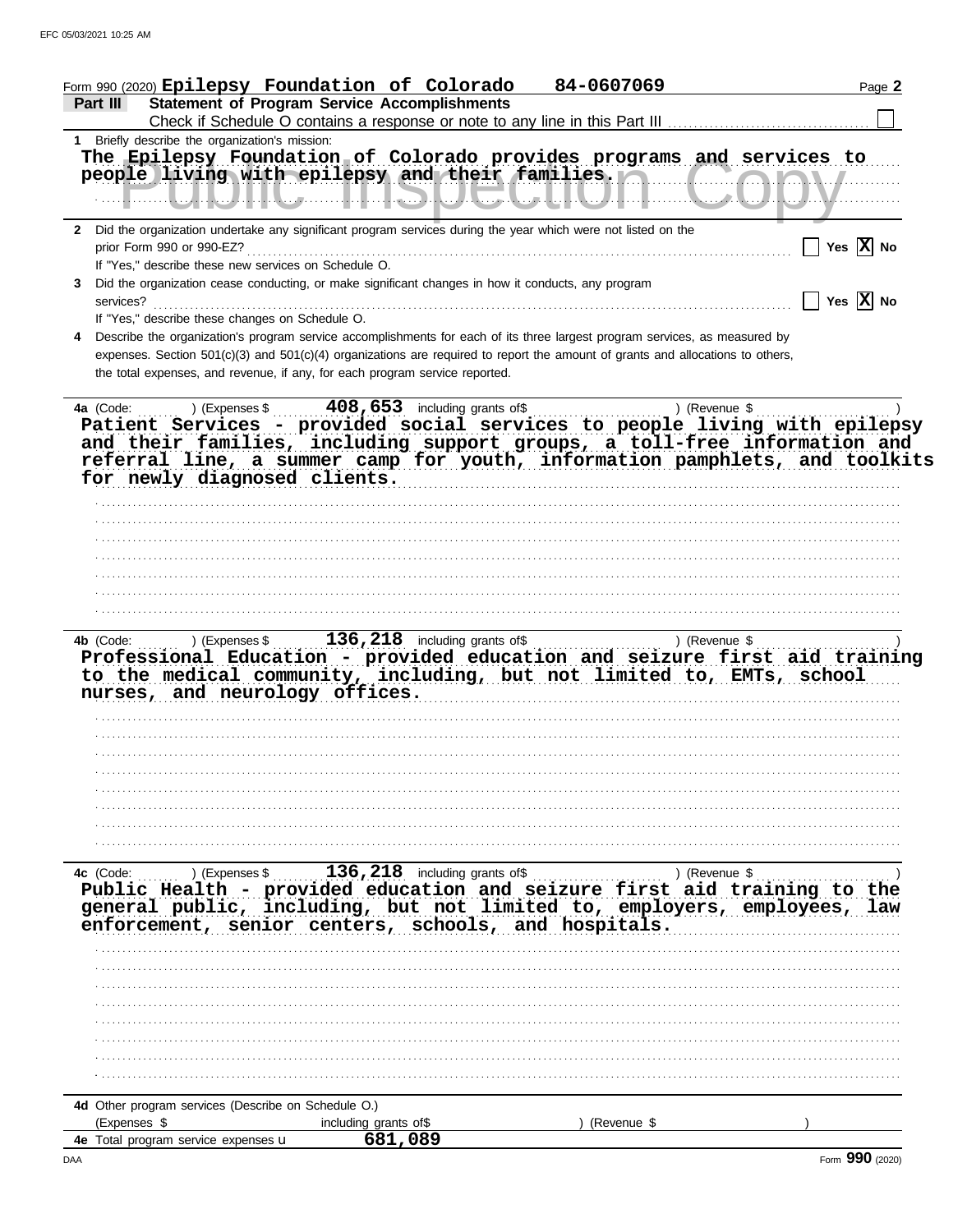## **Part IV Checklist of Required Schedules** Form 990 (2020) Epilepsy Foundation of Colorado 84-0607069 Page 3

|     |                                                                                                                                                                                                                                                             |                       |              | $Yes \mid No$ |
|-----|-------------------------------------------------------------------------------------------------------------------------------------------------------------------------------------------------------------------------------------------------------------|-----------------------|--------------|---------------|
| 1   | Is the organization described in section 501(c)(3) or 4947(a)(1) (other than a private foundation)? If "Yes,"                                                                                                                                               |                       |              |               |
|     | complete Schedule A<br><b>The Contract of the Contract of the Contract of the Contract of the Contract of the Contract of the Contract of the Contract of the Contract of the Contract of the Contract of the Contract of The Contract of The Contract </b> |                       | X            |               |
| 2   | Is the organization required to complete Schedule B, Schedule of Contributors (see instructions)?                                                                                                                                                           | $\overline{2}$        | $\mathbf{X}$ |               |
| 3   | Did the organization engage in direct or indirect political campaign activities on behalf of or in opposition to                                                                                                                                            |                       |              |               |
|     | candidates for public office? If "Yes," complete Schedule C, Part I                                                                                                                                                                                         | 3                     |              | X             |
| 4   | Section 501(c)(3) organizations. Did the organization engage in lobbying activities, or have a section 501(h)                                                                                                                                               |                       |              |               |
|     | election in effect during the tax year? If "Yes," complete Schedule C, Part II                                                                                                                                                                              | 4                     |              | X             |
| 5   | Is the organization a section $501(c)(4)$ , $501(c)(5)$ , or $501(c)(6)$ organization that receives membership dues,                                                                                                                                        |                       |              |               |
|     | assessments, or similar amounts as defined in Revenue Procedure 98-19? If "Yes," complete Schedule C, Part III                                                                                                                                              | 5                     |              | X             |
| 6   | Did the organization maintain any donor advised funds or any similar funds or accounts for which donors                                                                                                                                                     |                       |              |               |
|     | have the right to provide advice on the distribution or investment of amounts in such funds or accounts? If                                                                                                                                                 |                       |              | X             |
| 7   | "Yes," complete Schedule D, Part I<br>Did the organization receive or hold a conservation easement, including easements to preserve open space,                                                                                                             | 6                     |              |               |
|     | the environment, historic land areas, or historic structures? If "Yes," complete Schedule D, Part II                                                                                                                                                        | 7                     |              | X             |
| 8   | Did the organization maintain collections of works of art, historical treasures, or other similar assets? If "Yes,"                                                                                                                                         |                       |              |               |
|     | complete Schedule D, Part III                                                                                                                                                                                                                               | 8                     |              | X             |
| 9   | Did the organization report an amount in Part X, line 21, for escrow or custodial account liability, serve as a                                                                                                                                             |                       |              |               |
|     | custodian for amounts not listed in Part X; or provide credit counseling, debt management, credit repair, or                                                                                                                                                |                       |              |               |
|     | debt negotiation services? If "Yes," complete Schedule D, Part IV                                                                                                                                                                                           | 9                     |              | X             |
| 10  | Did the organization, directly or through a related organization, hold assets in donor-restricted endowments                                                                                                                                                |                       |              |               |
|     | or in quasi endowments? If "Yes," complete Schedule D, Part V                                                                                                                                                                                               | 10                    | X            |               |
| 11  | If the organization's answer to any of the following questions is "Yes," then complete Schedule D, Parts VI,                                                                                                                                                |                       |              |               |
|     | VII, VIII, IX, or X as applicable.                                                                                                                                                                                                                          |                       |              |               |
| а   | Did the organization report an amount for land, buildings, and equipment in Part X, line 10? If "Yes,"                                                                                                                                                      |                       |              |               |
|     | complete Schedule D, Part VI                                                                                                                                                                                                                                | 11a                   | X            |               |
| b   | Did the organization report an amount for investments—other securities in Part X, line 12, that is 5% or more                                                                                                                                               |                       |              |               |
|     | of its total assets reported in Part X, line 16? If "Yes," complete Schedule D, Part VII                                                                                                                                                                    | 11b                   |              | X,            |
| c   | Did the organization report an amount for investments—program related in Part X, line 13, that is 5% or more                                                                                                                                                |                       |              |               |
|     | of its total assets reported in Part X, line 16? If "Yes," complete Schedule D, Part VIII                                                                                                                                                                   | 11c                   |              | X             |
| d   | Did the organization report an amount for other assets in Part X, line 15, that is 5% or more of its total assets                                                                                                                                           |                       |              |               |
|     | reported in Part X, line 16? If "Yes," complete Schedule D, Part IX                                                                                                                                                                                         | 11d                   |              | X             |
| е   | Did the organization report an amount for other liabilities in Part X, line 25? If "Yes," complete Schedule D, Part X                                                                                                                                       | 11e                   | X            |               |
| f   | Did the organization's separate or consolidated financial statements for the tax year include a footnote that addresses                                                                                                                                     |                       |              |               |
|     | the organization's liability for uncertain tax positions under FIN 48 (ASC 740)? If "Yes," complete Schedule D, Part X                                                                                                                                      | 11f                   |              | X             |
|     | 12a Did the organization obtain separate, independent audited financial statements for the tax year? If "Yes," complete                                                                                                                                     |                       |              |               |
|     |                                                                                                                                                                                                                                                             | 12a                   | X            |               |
|     | <b>b</b> Was the organization included in consolidated, independent audited financial statements for the tax year? If                                                                                                                                       |                       |              |               |
| 13  | "Yes," and if the organization answered "No" to line 12a, then completing Schedule D, Parts XI and XII is optional                                                                                                                                          | 12 <sub>b</sub><br>13 |              | <u>x</u><br>X |
| 14a | Did the organization maintain an office, employees, or agents outside of the United States?                                                                                                                                                                 | 14a                   |              | X             |
| b   | Did the organization have aggregate revenues or expenses of more than \$10,000 from grantmaking,                                                                                                                                                            |                       |              |               |
|     | fundraising, business, investment, and program service activities outside the United States, or aggregate                                                                                                                                                   |                       |              |               |
|     |                                                                                                                                                                                                                                                             | 14b                   |              | X             |
| 15  | Did the organization report on Part IX, column (A), line 3, more than \$5,000 of grants or other assistance to or                                                                                                                                           |                       |              |               |
|     | for any foreign organization? If "Yes," complete Schedule F, Parts II and IV                                                                                                                                                                                | 15                    |              | X,            |
| 16  | Did the organization report on Part IX, column (A), line 3, more than \$5,000 of aggregate grants or other                                                                                                                                                  |                       |              |               |
|     |                                                                                                                                                                                                                                                             | 16                    |              | X             |
| 17  | Did the organization report a total of more than \$15,000 of expenses for professional fundraising services on                                                                                                                                              |                       |              |               |
|     |                                                                                                                                                                                                                                                             | 17                    |              | X             |
| 18  | Did the organization report more than \$15,000 total of fundraising event gross income and contributions on                                                                                                                                                 |                       |              |               |
|     |                                                                                                                                                                                                                                                             | 18                    | X            |               |
| 19  | Did the organization report more than \$15,000 of gross income from gaming activities on Part VIII, line 9a?                                                                                                                                                |                       |              |               |
|     |                                                                                                                                                                                                                                                             | 19                    |              | x             |
| 20a |                                                                                                                                                                                                                                                             | 20a                   |              | X             |
| b   |                                                                                                                                                                                                                                                             | 20 <sub>b</sub>       |              |               |
| 21  | Did the organization report more than \$5,000 of grants or other assistance to any domestic organization or                                                                                                                                                 |                       |              |               |
|     |                                                                                                                                                                                                                                                             | 21                    |              | X.            |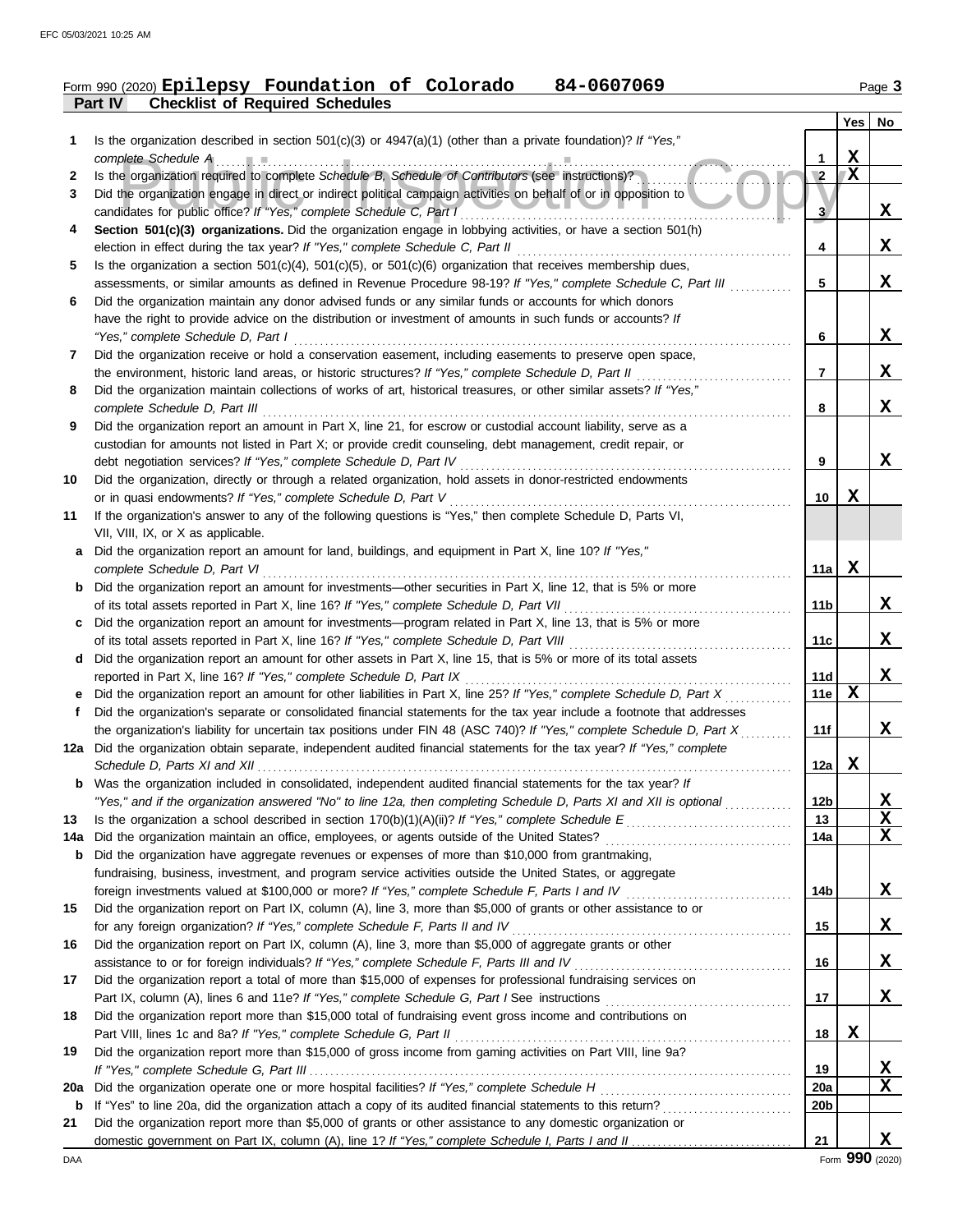#### Form 990 (2020) Page **4 Part IV Checklist of Required Schedules** *(continued)* **Epilepsy Foundation of Colorado 84-0607069**

|     | noonnot of hoquitou concuutou                                                                                                                                                                                                 |                 |            |                  |
|-----|-------------------------------------------------------------------------------------------------------------------------------------------------------------------------------------------------------------------------------|-----------------|------------|------------------|
|     |                                                                                                                                                                                                                               |                 | <b>Yes</b> | No               |
| 22  | Did the organization report more than \$5,000 of grants or other assistance to or for domestic individuals on<br>Part IX, column (A), line 2? If "Yes," complete Schedule I, Parts I and III                                  | 22              |            | X                |
| 23  | Did the organization answer "Yes" to Part VII, Section A, line 3, 4, or 5 about compensation of the                                                                                                                           |                 |            |                  |
|     | organization's current and former officers, directors, trustees, key employees, and highest compensated                                                                                                                       |                 |            |                  |
|     | employees? If "Yes," complete Schedule J                                                                                                                                                                                      | 23 <sub>l</sub> |            | X                |
|     | 24a Did the organization have a tax-exempt bond issue with an outstanding principal amount of more than                                                                                                                       |                 |            |                  |
|     | \$100,000 as of the last day of the year, that was issued after December 31, 2002? If "Yes," answer lines 24b                                                                                                                 |                 |            |                  |
|     | through 24d and complete Schedule K. If "No," go to line 25a                                                                                                                                                                  | 24a             |            | X                |
| b   | Did the organization invest any proceeds of tax-exempt bonds beyond a temporary period exception?                                                                                                                             | 24b             |            |                  |
| c   | Did the organization maintain an escrow account other than a refunding escrow at any time during the year                                                                                                                     |                 |            |                  |
|     | to defease any tax-exempt bonds?                                                                                                                                                                                              | 24c             |            |                  |
|     | d Did the organization act as an "on behalf of" issuer for bonds outstanding at any time during the year?                                                                                                                     | 24d             |            |                  |
|     | 25a Section 501(c)(3), 501(c)(4), and 501(c)(29) organizations. Did the organization engage in an excess benefit                                                                                                              |                 |            |                  |
|     | transaction with a disqualified person during the year? If "Yes," complete Schedule L, Part I                                                                                                                                 | 25a             |            | X                |
| b   | Is the organization aware that it engaged in an excess benefit transaction with a disqualified person in a prior                                                                                                              |                 |            |                  |
|     | year, and that the transaction has not been reported on any of the organization's prior Forms 990 or 990-EZ?                                                                                                                  |                 |            |                  |
|     | If "Yes," complete Schedule L, Part I                                                                                                                                                                                         | 25 <sub>b</sub> |            | X                |
| 26  | Did the organization report any amount on Part X, line 5 or 22, for receivables from or payables to any current                                                                                                               |                 |            |                  |
|     | or former officer, director, trustee, key employee, creator or founder, substantial contributor, or 35%<br>controlled entity or family member of any of these persons? If "Yes," complete Schedule L, Part II                 | 26              |            | X                |
| 27  | Did the organization provide a grant or other assistance to any current or former officer, director, trustee, key                                                                                                             |                 |            |                  |
|     | employee, creator or founder, substantial contributor or employee thereof, a grant selection committee                                                                                                                        |                 |            |                  |
|     | member, or to a 35% controlled entity (including an employee thereof) or family member of any of these                                                                                                                        |                 |            |                  |
|     | persons? If "Yes," complete Schedule L, Part III                                                                                                                                                                              | 27              |            | X                |
| 28  | Was the organization a party to a business transaction with one of the following parties (see Schedule L, Part                                                                                                                |                 |            |                  |
|     | IV instructions, for applicable filing thresholds, conditions, and exceptions):                                                                                                                                               |                 |            |                  |
| a   | A current or former officer, director, trustee, key employee, creator or founder, or substantial contributor? If                                                                                                              |                 |            |                  |
|     | "Yes," complete Schedule L, Part IV                                                                                                                                                                                           | 28a             |            | <u>x</u>         |
| b   | A family member of any individual described in line 28a? If "Yes," complete Schedule L, Part IV                                                                                                                               | 28b             |            | $\mathbf x$      |
| c   | A 35% controlled entity of one or more individuals and/or organizations described in lines 28a or 28b? If                                                                                                                     |                 |            |                  |
|     | "Yes," complete Schedule L, Part IV                                                                                                                                                                                           | 28c             |            | X                |
| 29  | Did the organization receive more than \$25,000 in non-cash contributions? If "Yes," complete Schedule M                                                                                                                      | 29              |            | X                |
| 30  | Did the organization receive contributions of art, historical treasures, or other similar assets, or qualified                                                                                                                |                 |            |                  |
|     | conservation contributions? If "Yes," complete Schedule M                                                                                                                                                                     | 30              |            | X<br>$\mathbf X$ |
| 31  | Did the organization liquidate, terminate, or dissolve and cease operations? If "Yes," complete Schedule N, Part I<br>Did the organization sell, exchange, dispose of, or transfer more than 25% of its net assets? If "Yes," | 31              |            |                  |
| 32  | complete Schedule N, Part II                                                                                                                                                                                                  | 32              |            | X                |
| 33  | Did the organization own 100% of an entity disregarded as separate from the organization under Regulations                                                                                                                    |                 |            |                  |
|     | sections 301.7701-2 and 301.7701-3? If "Yes," complete Schedule R, Part I                                                                                                                                                     | 33              |            | X                |
| 34  | Was the organization related to any tax-exempt or taxable entity? If "Yes," complete Schedule R, Part II, III,                                                                                                                |                 |            |                  |
|     | or IV, and Part V, line 1                                                                                                                                                                                                     | 34              |            | X                |
| 35a |                                                                                                                                                                                                                               | 35a             |            | X                |
| b   | If "Yes" to line 35a, did the organization receive any payment from or engage in any transaction with a                                                                                                                       |                 |            |                  |
|     |                                                                                                                                                                                                                               | 35 <sub>b</sub> |            |                  |
| 36  | Section 501(c)(3) organizations. Did the organization make any transfers to an exempt non-charitable                                                                                                                          |                 |            |                  |
|     | related organization? If "Yes," complete Schedule R, Part V, line 2                                                                                                                                                           | 36              |            | X                |
| 37  | Did the organization conduct more than 5% of its activities through an entity that is not a related organization                                                                                                              |                 |            |                  |
|     | and that is treated as a partnership for federal income tax purposes? If "Yes," complete Schedule R, Part VI                                                                                                                  | 37              |            | X                |
| 38  | Did the organization complete Schedule O and provide explanations in Schedule O for Part VI, lines 11b and                                                                                                                    |                 |            |                  |
|     | 19? Note: All Form 990 filers are required to complete Schedule O.                                                                                                                                                            | 38              | Х          |                  |
|     | Statements Regarding Other IRS Filings and Tax Compliance<br>Part V                                                                                                                                                           |                 |            |                  |
|     |                                                                                                                                                                                                                               |                 | Yes        | No               |
| 1a  | 8<br>Enter the number reported in Box 3 of Form 1096. Enter -0- if not applicable<br>1a                                                                                                                                       |                 |            |                  |
| b   | 0<br>Enter the number of Forms W-2G included in line 1a. Enter -0- if not applicable<br>1 <sub>b</sub>                                                                                                                        |                 |            |                  |
| c   | Did the organization comply with backup withholding rules for reportable payments to vendors and                                                                                                                              |                 |            |                  |
|     |                                                                                                                                                                                                                               | 1c              | X          |                  |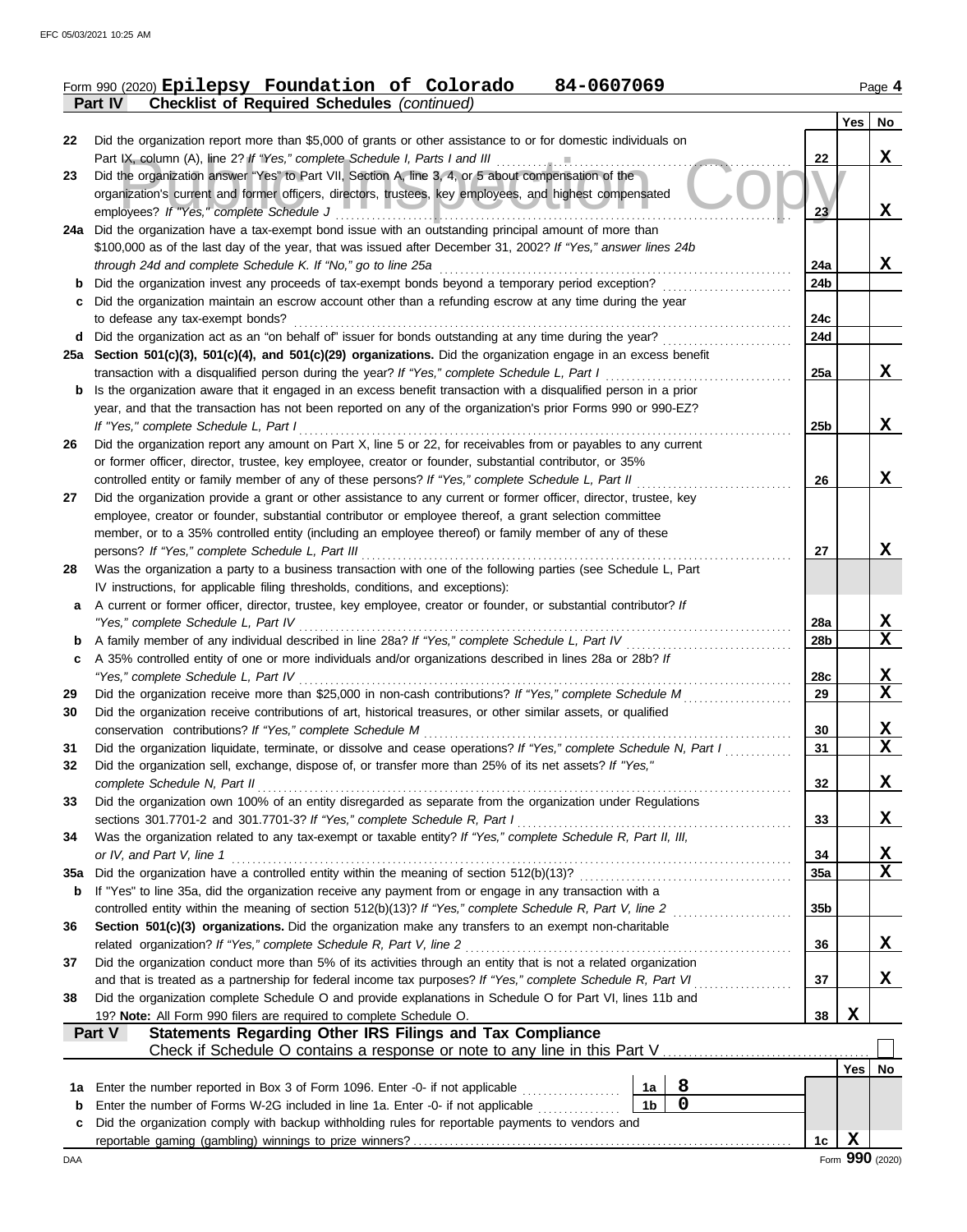|        | Form 990 (2020) Epilepsy Foundation of Colorado 84-0607069                                                                         |                      |                |        | Page 5 |  |
|--------|------------------------------------------------------------------------------------------------------------------------------------|----------------------|----------------|--------|--------|--|
|        | Statements Regarding Other IRS Filings and Tax Compliance (continued)<br>Part V                                                    |                      |                |        |        |  |
|        |                                                                                                                                    |                      |                | Yes    | No     |  |
|        | 2a Enter the number of employees reported on Form W-3, Transmittal of Wage and Tax                                                 |                      |                |        |        |  |
|        | Statements, filed for the calendar year ending with or within the year covered by this return                                      | 8<br>2a              |                |        |        |  |
| b      | If at least one is reported on line 2a, did the organization file all required federal employment tax returns?                     |                      | 2 <sub>b</sub> | ΙX     |        |  |
|        | Note: If the sum of lines 1a and 2a is greater than 250, you may be required to e-file (see instructions)                          |                      |                |        |        |  |
| За     | Did the organization have unrelated business gross income of \$1,000 or more during the year?                                      |                      | 3a             |        | X      |  |
| b      | If "Yes," has it filed a Form 990-T for this year? If "No" to line 3b, provide an explanation on Schedule O                        |                      | 3 <sub>b</sub> |        |        |  |
| 4a     | At any time during the calendar year, did the organization have an interest in, or a signature or other authority over,            |                      |                |        |        |  |
|        | a financial account in a foreign country (such as a bank account, securities account, or other financial account)?                 |                      | 4a             |        | X      |  |
| b      | If "Yes," enter the name of the foreign country $\mathbf u$                                                                        |                      |                |        |        |  |
|        | See instructions for filing requirements for FinCEN Form 114, Report of Foreign Bank and Financial Accounts (FBAR).                |                      |                |        |        |  |
| 5а     |                                                                                                                                    |                      | 5a             |        | X      |  |
| b      | Did any taxable party notify the organization that it was or is a party to a prohibited tax shelter transaction?                   |                      | 5 <sub>b</sub> |        | X      |  |
| c      | If "Yes" to line 5a or 5b, did the organization file Form 8886-T?                                                                  |                      | 5c             |        |        |  |
| 6a     | Does the organization have annual gross receipts that are normally greater than \$100,000, and did the                             |                      |                |        |        |  |
|        | organization solicit any contributions that were not tax deductible as charitable contributions?                                   |                      | 6a             |        | X      |  |
| b      | If "Yes," did the organization include with every solicitation an express statement that such contributions or                     |                      |                |        |        |  |
|        | gifts were not tax deductible?                                                                                                     |                      | 6b             |        |        |  |
| 7      | Organizations that may receive deductible contributions under section 170(c).                                                      |                      |                |        |        |  |
| a      | Did the organization receive a payment in excess of \$75 made partly as a contribution and partly for goods                        |                      |                |        |        |  |
|        | and services provided to the payor?                                                                                                |                      | 7a             | X<br>X |        |  |
| b      | If "Yes," did the organization notify the donor of the value of the goods or services provided?                                    |                      | 7b             |        |        |  |
| c      | Did the organization sell, exchange, or otherwise dispose of tangible personal property for which it was                           |                      |                |        |        |  |
|        | If "Yes," indicate the number of Forms 8282 filed during the year<br>[[[[[[[[[[[[[]]]]]                                            | 7d                   | 7c             |        | x      |  |
| d      | Did the organization receive any funds, directly or indirectly, to pay premiums on a personal benefit contract?                    |                      | 7e             |        | X      |  |
| е<br>t | Did the organization, during the year, pay premiums, directly or indirectly, on a personal benefit contract?                       |                      | 7f             |        | X      |  |
| g      | If the organization received a contribution of qualified intellectual property, did the organization file Form 8899 as required?   |                      | 7g             |        |        |  |
| h      | If the organization received a contribution of cars, boats, airplanes, or other vehicles, did the organization file a Form 1098-C? |                      | 7h             | X      |        |  |
| 8      | Sponsoring organizations maintaining donor advised funds. Did a donor advised fund maintained by the                               |                      |                |        |        |  |
|        |                                                                                                                                    |                      | 8              |        |        |  |
| 9      | Sponsoring organizations maintaining donor advised funds.                                                                          |                      |                |        |        |  |
| a      | Did the sponsoring organization make any taxable distributions under section 4966?                                                 |                      | 9a             |        |        |  |
| b      |                                                                                                                                    |                      | 9b             |        |        |  |
| 10     | Section 501(c)(7) organizations. Enter:                                                                                            |                      |                |        |        |  |
| a      | Initiation fees and capital contributions included on Part VIII, line 12                                                           | $-1.1$ $-1.1$<br>10a |                |        |        |  |
| b      | Gross receipts, included on Form 990, Part VIII, line 12, for public use of club facilities                                        | 10b                  |                |        |        |  |
| 11     | Section 501(c)(12) organizations. Enter:                                                                                           |                      |                |        |        |  |
| а      | Gross income from members or shareholders                                                                                          | 11a                  |                |        |        |  |
| b      | Gross income from other sources (Do not net amounts due or paid to other sources                                                   |                      |                |        |        |  |
|        | against amounts due or received from them.)                                                                                        | 11 <sub>b</sub>      |                |        |        |  |
| 12a    | Section 4947(a)(1) non-exempt charitable trusts. Is the organization filing Form 990 in lieu of Form 1041?                         |                      | 12a            |        |        |  |
| b      | If "Yes," enter the amount of tax-exempt interest received or accrued during the year    12b                                       |                      |                |        |        |  |
| 13     | Section 501(c)(29) qualified nonprofit health insurance issuers.                                                                   |                      |                |        |        |  |
| а      | Is the organization licensed to issue qualified health plans in more than one state?                                               |                      | 13a            |        |        |  |
|        | Note: See the instructions for additional information the organization must report on Schedule O.                                  |                      |                |        |        |  |
| b      | Enter the amount of reserves the organization is required to maintain by the states in which                                       |                      |                |        |        |  |
|        |                                                                                                                                    | 13 <sub>b</sub>      |                |        |        |  |
| c      |                                                                                                                                    | 13c                  |                |        |        |  |
| 14a    |                                                                                                                                    |                      | 14a            |        | x      |  |
| b      |                                                                                                                                    |                      | 14b            |        |        |  |
|        |                                                                                                                                    |                      |                |        |        |  |

|    | Is the organization subject to the section 4960 tax on payment(s) of more than \$1,000,000 in remuneration or   |    |  |
|----|-----------------------------------------------------------------------------------------------------------------|----|--|
|    | excess parachute payment(s) during the year?                                                                    | 15 |  |
|    | If "Yes," see instructions and file Form 4720, Schedule N.                                                      |    |  |
| 16 | Is the organization an educational institution subject to the section 4968 excise tax on net investment income? | 16 |  |
|    | If "Yes," complete Form 4720, Schedule O.                                                                       |    |  |

Form **990** (2020)

DAA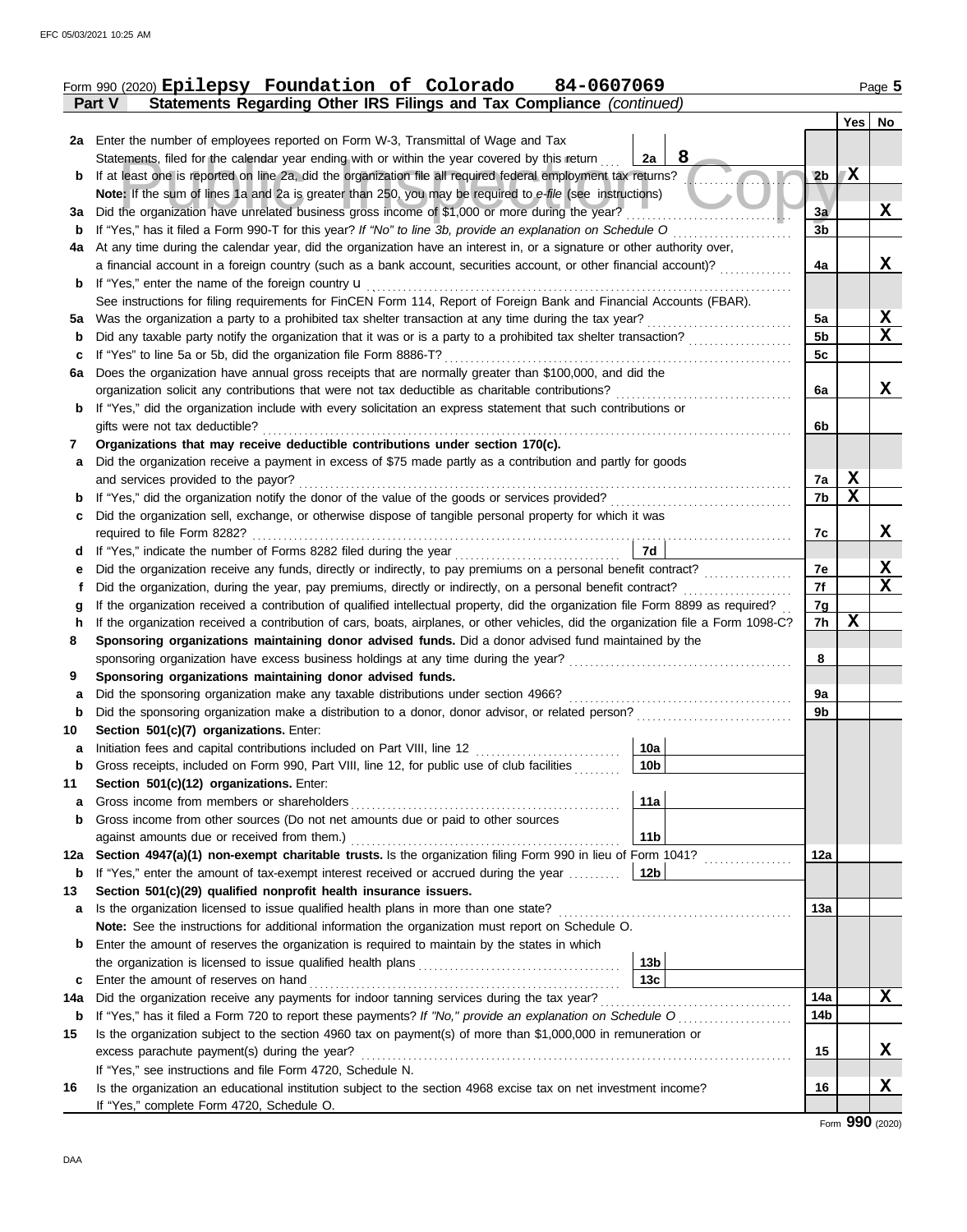| Form 990 (2020) Epilepsy Foundation of Colorado |  | 84-0607069 | Page to |
|-------------------------------------------------|--|------------|---------|
|                                                 |  |            |         |

| <b>Part VI</b> | <b>Governance, Management, and Disclosure</b> For each "Yes" response to lines 2 through 7b below, and for a "No"         |
|----------------|---------------------------------------------------------------------------------------------------------------------------|
|                | response to line 8a, 8b, or 10b below, describe the circumstances, processes, or changes on Schedule O. See instructions. |
|                |                                                                                                                           |

|             | Section A. Governing Body and Management                                                                                            |                 |             |                         |
|-------------|-------------------------------------------------------------------------------------------------------------------------------------|-----------------|-------------|-------------------------|
|             |                                                                                                                                     |                 | Yes         | No                      |
| 1a          | 14<br>1a<br>Enter the number of voting members of the governing body at the end of the tax year                                     |                 |             |                         |
|             | If there are material differences in voting rights among members of the governing body, or                                          |                 |             |                         |
|             | if the governing body delegated broad authority to an executive committee or similar                                                |                 |             |                         |
|             | committee, explain on Schedule O.                                                                                                   |                 |             |                         |
| b           | 14<br>Enter the number of voting members included on line 1a, above, who are independent<br>1b                                      |                 |             |                         |
| 2           | Did any officer, director, trustee, or key employee have a family relationship or a business relationship with                      |                 |             |                         |
|             | any other officer, director, trustee, or key employee?                                                                              | 2               |             | X                       |
| 3           | Did the organization delegate control over management duties customarily performed by or under the direct                           |                 |             |                         |
|             | supervision of officers, directors, trustees, or key employees to a management company or other person?                             | 3               |             | X                       |
| 4           | Did the organization make any significant changes to its governing documents since the prior Form 990 was filed?                    | 4               |             | $\overline{\mathbf{x}}$ |
| 5           | Did the organization become aware during the year of a significant diversion of the organization's assets?                          | 5               |             | $\overline{\mathbf{X}}$ |
| 6           | Did the organization have members or stockholders?                                                                                  | 6               |             | $\mathbf x$             |
| 7а          | Did the organization have members, stockholders, or other persons who had the power to elect or appoint                             |                 |             |                         |
|             | one or more members of the governing body?                                                                                          | 7a              |             | X                       |
| b           | Are any governance decisions of the organization reserved to (or subject to approval by) members,                                   |                 |             |                         |
|             | stockholders, or persons other than the governing body?                                                                             | 7b              |             | x                       |
| 8           | Did the organization contemporaneously document the meetings held or written actions undertaken during the year by the following:   |                 |             |                         |
| а           | The governing body?                                                                                                                 | 8a              | X           |                         |
| $\mathbf b$ | Each committee with authority to act on behalf of the governing body?                                                               | 8b              | X           |                         |
| 9           | Is there any officer, director, trustee, or key employee listed in Part VII, Section A, who cannot be reached at                    |                 |             |                         |
|             |                                                                                                                                     | 9               |             | X                       |
|             | Section B. Policies (This Section B requests information about policies not required by the Internal Revenue Code.                  |                 |             |                         |
|             |                                                                                                                                     |                 | Yes         | No                      |
| 10a         | Did the organization have local chapters, branches, or affiliates?                                                                  | 10a             |             | X                       |
| b           | If "Yes," did the organization have written policies and procedures governing the activities of such chapters,                      |                 |             |                         |
|             | affiliates, and branches to ensure their operations are consistent with the organization's exempt purposes?                         | 10 <sub>b</sub> |             |                         |
| 11a         | Has the organization provided a complete copy of this Form 990 to all members of its governing body before filing the form?         | 11a             |             | X                       |
| b           | Describe in Schedule O the process, if any, used by the organization to review this Form 990.                                       |                 |             |                         |
| 12a         | Did the organization have a written conflict of interest policy? If "No," go to line 13                                             | 12a             | <u>х</u>    |                         |
| b           | Were officers, directors, or trustees, and key employees required to disclose annually interests that could give rise to conflicts? | 12 <sub>b</sub> | $\mathbf x$ |                         |
| c           | Did the organization regularly and consistently monitor and enforce compliance with the policy? If "Yes,"                           |                 |             |                         |
|             | describe in Schedule O how this was done                                                                                            | 12c             | X           |                         |
| 13          | Did the organization have a written whistleblower policy?                                                                           | 13              | $\mathbf x$ |                         |
| 14          | Did the organization have a written document retention and destruction policy?                                                      | 14              | $\mathbf x$ |                         |
| 15          | Did the process for determining compensation of the following persons include a review and approval by                              |                 |             |                         |
|             | independent persons, comparability data, and contemporaneous substantiation of the deliberation and decision?                       |                 |             |                         |
| a           |                                                                                                                                     | 15a             | X           |                         |
| b           | Other officers or key employees of the organization                                                                                 | 15 <sub>b</sub> |             | X                       |
|             | If "Yes" to line 15a or 15b, describe the process in Schedule O (see instructions).                                                 |                 |             |                         |
| 16а         | Did the organization invest in, contribute assets to, or participate in a joint venture or similar arrangement                      |                 |             |                         |
|             | with a taxable entity during the year?                                                                                              | 16a             |             | X                       |
| b           | If "Yes," did the organization follow a written policy or procedure requiring the organization to evaluate its                      |                 |             |                         |
|             | participation in joint venture arrangements under applicable federal tax law, and take steps to safeguard the                       |                 |             |                         |
|             |                                                                                                                                     | 16b             |             |                         |
|             | <b>Section C. Disclosure</b>                                                                                                        |                 |             |                         |
| 17          | List the states with which a copy of this Form 990 is required to be filed $\mathbf u$ None                                         |                 |             |                         |

**18** Section 6104 requires an organization to make its Forms 1023 (1024 or 1024-A, if applicable), 990, and 990-T (Section 501(c)

(3)s only) available for public inspection. Indicate how you made these available. Check all that apply.

Own website **X** Another's website **X** Upon request  $\Box$  Other *(explain on Schedule O)* 

**19** Describe on Schedule O whether (and if so, how) the organization made its governing documents, conflict of interest policy, and financial statements available to the public during the tax year.

**20** State the name, address, and telephone number of the person who possesses the organization's books and records  $\bf u$ 

| Cathleen M Hellmer, CPA | 6027 East Briarwood Circle |          |                 |
|-------------------------|----------------------------|----------|-----------------|
| Centennial              |                            | CO 80112 | 303-689-0849    |
| <b>DAA</b>              |                            |          | Form 990 (2020) |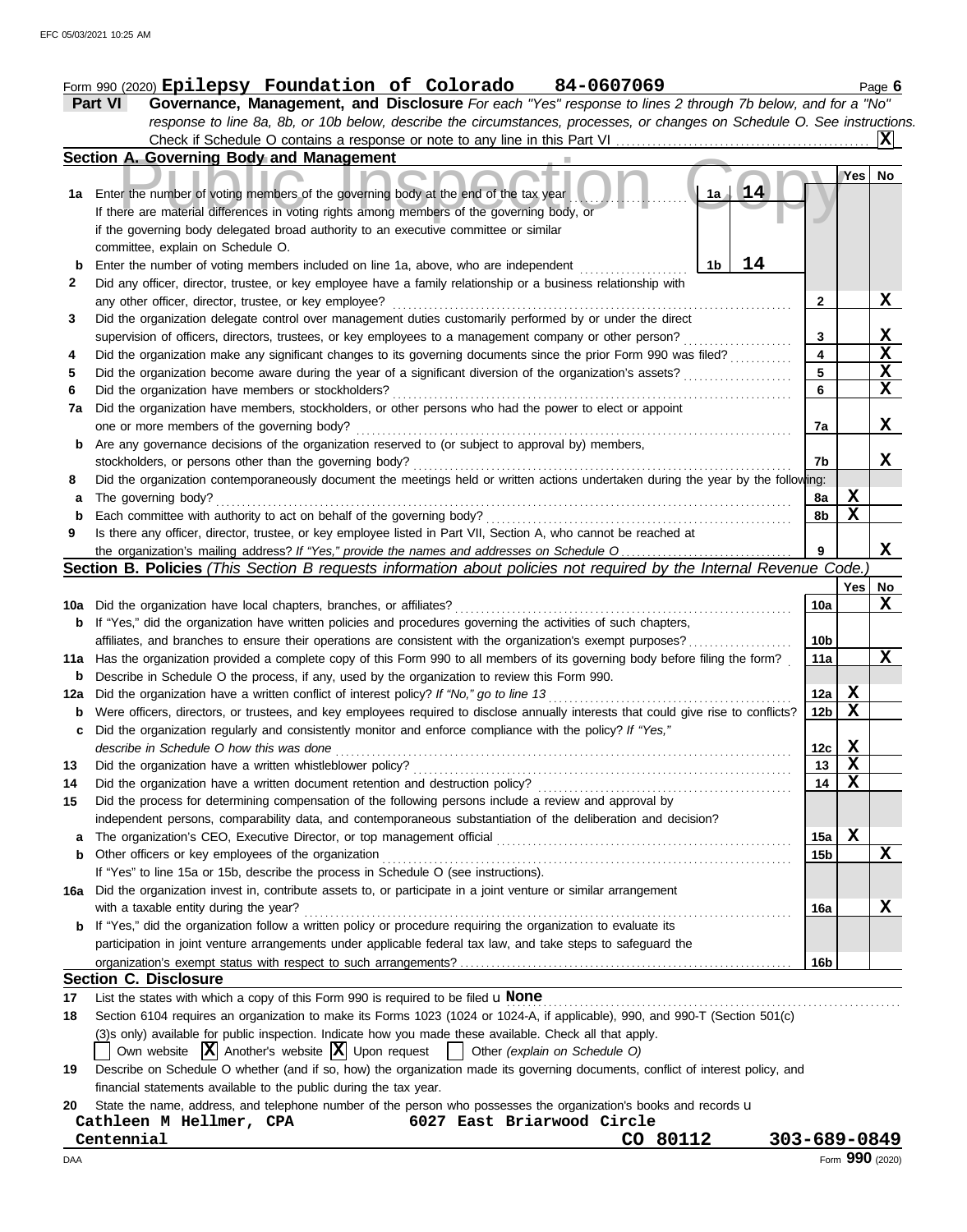# Form 990 (2020) Epilepsy Foundation of Colorado 84-0607069 Page 7

**Independent Contractors Part VII Compensation of Officers, Directors, Trustees, Key Employees, Highest Compensated Employees, and**

| Check if Schedule O contains a response or note to any line in this Part VII                                                                                                                                                                                                                                      |  |
|-------------------------------------------------------------------------------------------------------------------------------------------------------------------------------------------------------------------------------------------------------------------------------------------------------------------|--|
| Section A. Officers, Directors, Trustees, Key Employees, and Highest Compensated Employees                                                                                                                                                                                                                        |  |
| 1a Complete this table for all persons required to be listed. Report compensation for the calendar year ending with or within the<br>organization's tax year.                                                                                                                                                     |  |
| • List all of the organization's current officers, directors, trustees (whether individuals or organizations), regardless of amount of<br>compensation. Enter -0- in columns $(D)$ , $(E)$ , and $(F)$ if no compensation was paid.                                                                               |  |
| • List all of the organization's <b>current</b> key employees, if any. See instructions for definition of "key employee."                                                                                                                                                                                         |  |
| • List the organization's five <b>current</b> highest compensated employees (other than an officer, director, trustee, or key employee)<br>who received reportable compensation (Box 5 of Form W-2 and/or Box 7 of Form 1099-MISC) of more than \$100,000 from the<br>organization and any related organizations. |  |
| • List all of the organization's former officers, key employees, and highest compensated employees who received more than<br>\$100,000 of reportable compensation from the organization and any related organizations.                                                                                            |  |
| Just all of the ergenization's <b>former directors</b> or trustees that resolved in the conseity as a former director or trustee of the                                                                                                                                                                           |  |

List all of the organization's **former directors or trustees** that received, in the capacity as a former director or trustee of the organization, more than \$10,000 of reportable compensation from the organization and any related organizations. See instructions for the order in which to list the persons above. **•**

Check this box if neither the organization nor any related organization compensated any current officer, director, or trustee.

| (A)<br>Name and title  | (B)<br>Average<br>hours<br>per week<br>(list any               |                                   |                      | (C)<br>Position         |                 | (do not check more than one<br>box, unless person is both an<br>officer and a director/trustee) | (D)<br>Reportable<br>compensation<br>from the<br>organization | (E)<br>Reportable<br>compensation<br>from related<br>organizations<br>(W-2/1099-MISC) | (F)<br>Estimated amount<br>of other<br>compensation<br>from the<br>organization and |
|------------------------|----------------------------------------------------------------|-----------------------------------|----------------------|-------------------------|-----------------|-------------------------------------------------------------------------------------------------|---------------------------------------------------------------|---------------------------------------------------------------------------------------|-------------------------------------------------------------------------------------|
|                        | hours for<br>related<br>organizations<br>below<br>dotted line) | Individual trustee<br>or director | nstitutional trustee | Officer                 | Key<br>employee | Former<br>Highest compensated<br>employee                                                       | (W-2/1099-MISC)                                               |                                                                                       | related organizations                                                               |
| $(1)$ Richard G Sander |                                                                |                                   |                      |                         |                 |                                                                                                 |                                                               |                                                                                       |                                                                                     |
| President              | 2.00<br>0.00                                                   | $\mathbf X$                       |                      | $\mathbf x$             |                 |                                                                                                 | 0                                                             | 0                                                                                     | 0                                                                                   |
| $(2)$ Evan Crist, PsyD |                                                                |                                   |                      |                         |                 |                                                                                                 |                                                               |                                                                                       |                                                                                     |
|                        | 2.00                                                           |                                   |                      |                         |                 |                                                                                                 |                                                               |                                                                                       |                                                                                     |
| Co-Vice President      | 0.00                                                           | $\mathbf X$                       |                      | X                       |                 |                                                                                                 | 0                                                             | 0                                                                                     | $\mathbf 0$                                                                         |
| (3) Sara Yerkey        | 2.00                                                           |                                   |                      |                         |                 |                                                                                                 |                                                               |                                                                                       |                                                                                     |
| Co-Vice President      | 0.00                                                           | $\mathbf X$                       |                      | X                       |                 |                                                                                                 | 0                                                             | 0                                                                                     | $\mathbf 0$                                                                         |
| (4) Mark J Stevenson,  | FACHE,                                                         |                                   |                      | <b>CHIE</b>             |                 |                                                                                                 |                                                               |                                                                                       |                                                                                     |
|                        | 2.00                                                           |                                   |                      |                         |                 |                                                                                                 |                                                               |                                                                                       |                                                                                     |
| Secretary              | 0.00                                                           | $\mathbf x$                       |                      | $\mathbf x$             |                 |                                                                                                 | 0                                                             | 0                                                                                     | $\mathbf 0$                                                                         |
| (5) Lisa Marie Maxson  |                                                                |                                   |                      |                         |                 |                                                                                                 |                                                               |                                                                                       |                                                                                     |
|                        | 2.00                                                           |                                   |                      |                         |                 |                                                                                                 |                                                               |                                                                                       |                                                                                     |
| Treasurer              | 0.00                                                           | $\mathbf x$                       |                      | $\mathbf x$             |                 |                                                                                                 | 0                                                             | 0                                                                                     | $\mathbf 0$                                                                         |
| (6) Steve Franzen      |                                                                |                                   |                      |                         |                 |                                                                                                 |                                                               |                                                                                       |                                                                                     |
| Past President         | 2.00<br>0.00                                                   | $\mathbf x$                       |                      | $\overline{\mathbf{X}}$ |                 |                                                                                                 | 0                                                             | 0                                                                                     | $\mathbf 0$                                                                         |
| (7) Sara Beth Bennett  |                                                                |                                   |                      |                         |                 |                                                                                                 |                                                               |                                                                                       |                                                                                     |
|                        | 2.00                                                           |                                   |                      |                         |                 |                                                                                                 |                                                               |                                                                                       |                                                                                     |
| Member                 | 0.00                                                           | $\mathbf x$                       |                      |                         |                 |                                                                                                 | 0                                                             | 0                                                                                     | $\mathbf 0$                                                                         |
| (8) Brooke Gordon      |                                                                |                                   |                      |                         |                 |                                                                                                 |                                                               |                                                                                       |                                                                                     |
|                        | 2.00                                                           |                                   |                      |                         |                 |                                                                                                 |                                                               |                                                                                       |                                                                                     |
| Member                 | 0.00                                                           | $\mathbf X$                       |                      |                         |                 |                                                                                                 | 0                                                             | 0                                                                                     | $\mathbf 0$                                                                         |
| (9) Brad Lauffer       |                                                                |                                   |                      |                         |                 |                                                                                                 |                                                               |                                                                                       |                                                                                     |
| Member                 | 2.00<br>0.00                                                   | $\mathbf x$                       |                      |                         |                 |                                                                                                 | 0                                                             | 0                                                                                     | $\mathbf 0$                                                                         |
| (10) Kirsten Park, MD  |                                                                |                                   |                      |                         |                 |                                                                                                 |                                                               |                                                                                       |                                                                                     |
|                        | 2.00                                                           |                                   |                      |                         |                 |                                                                                                 |                                                               |                                                                                       |                                                                                     |
| Member                 | 0.00                                                           | X                                 |                      |                         |                 |                                                                                                 | 0                                                             | 0                                                                                     | $\mathbf 0$                                                                         |
| (11) Peter Plowshay    |                                                                |                                   |                      |                         |                 |                                                                                                 |                                                               |                                                                                       |                                                                                     |
|                        | 2.00                                                           |                                   |                      |                         |                 |                                                                                                 |                                                               |                                                                                       |                                                                                     |
| Member                 | 0.00                                                           | X                                 |                      |                         |                 |                                                                                                 | 0                                                             | 0                                                                                     | $\mathbf 0$                                                                         |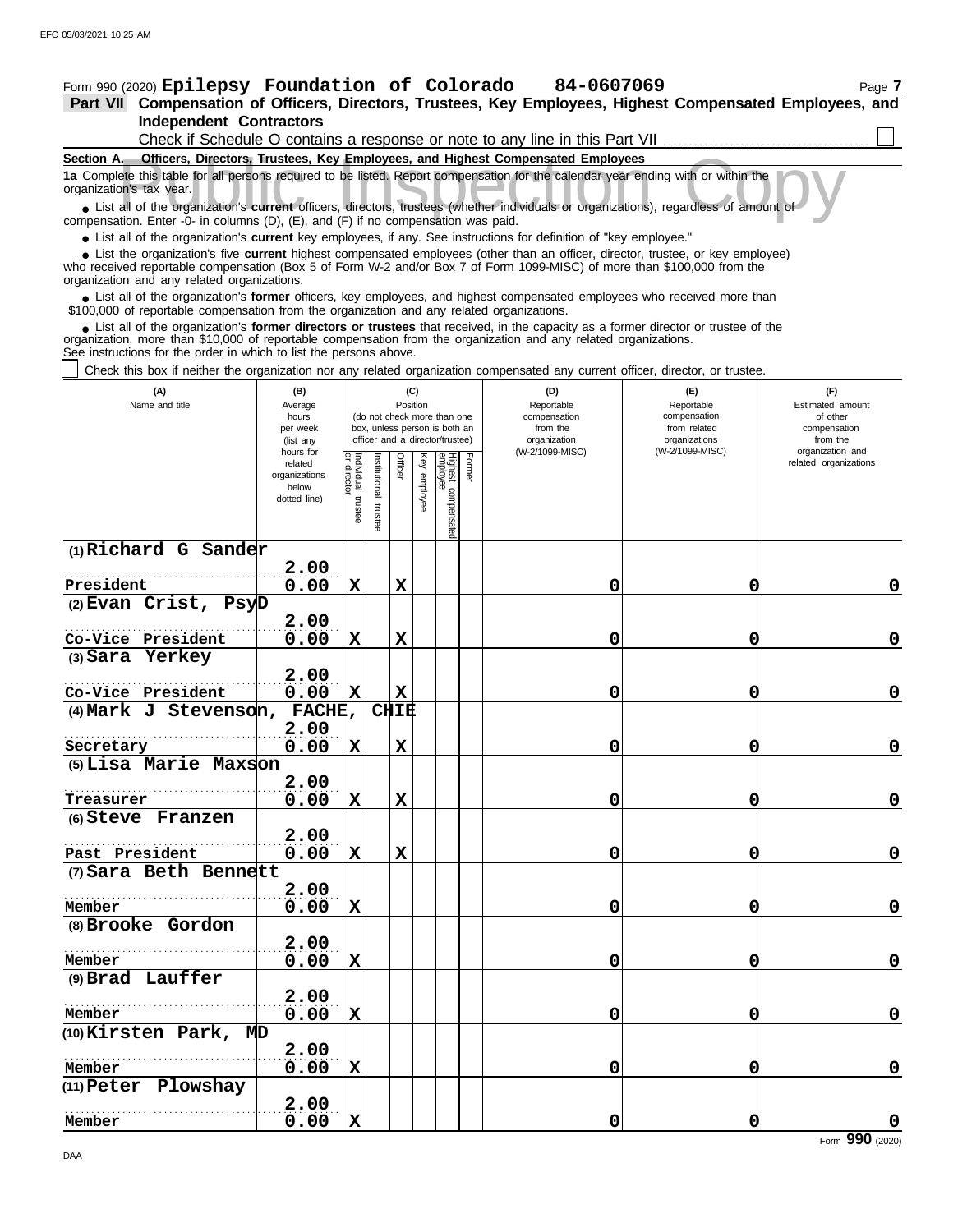|                    | Form 990 (2020) Epilepsy Foundation of Colorado                                                                                                                                                                                                        |                                                                |                                   |                       |                 |              |                                                                                                 |        | 84-0607069                                                                                             |                                                                    |                                                                 | Page 8                  |
|--------------------|--------------------------------------------------------------------------------------------------------------------------------------------------------------------------------------------------------------------------------------------------------|----------------------------------------------------------------|-----------------------------------|-----------------------|-----------------|--------------|-------------------------------------------------------------------------------------------------|--------|--------------------------------------------------------------------------------------------------------|--------------------------------------------------------------------|-----------------------------------------------------------------|-------------------------|
|                    | Part VII                                                                                                                                                                                                                                               |                                                                |                                   |                       |                 |              |                                                                                                 |        | Section A. Officers, Directors, Trustees, Key Employees, and Highest Compensated Employees (continued) |                                                                    |                                                                 |                         |
|                    | (A)<br>Name and title                                                                                                                                                                                                                                  | (B)<br>Average<br>hours<br>per week<br>(list any               |                                   |                       | (C)<br>Position |              | (do not check more than one<br>box, unless person is both an<br>officer and a director/trustee) |        | (D)<br>Reportable<br>compensation<br>from the<br>organization                                          | (E)<br>Reportable<br>compensation<br>from related<br>organizations | (F)<br>Estimated amount<br>of other<br>compensation<br>from the |                         |
|                    | $\mathsf{P}\mathsf{H}$                                                                                                                                                                                                                                 | hours for<br>related<br>organizations<br>below<br>dotted line) | Individual trustee<br>or director | Institutional trustee | Officer         | Key employee | Highest compensate<br>employee                                                                  | Former | (W-2/1099-MISC)                                                                                        | (W-2/1099-MISC)                                                    | organization and<br>related organizations                       |                         |
| (12)               | Kim Pope<br>Member                                                                                                                                                                                                                                     | 2.00<br>0.00                                                   | $\mathbf x$                       |                       |                 |              |                                                                                                 |        | 0                                                                                                      | 0                                                                  |                                                                 | 0                       |
| (13)               | Laura Strom,                                                                                                                                                                                                                                           | MD<br>2.00                                                     |                                   |                       |                 |              |                                                                                                 |        |                                                                                                        |                                                                    |                                                                 |                         |
|                    | Member                                                                                                                                                                                                                                                 | 0.00                                                           | $\mathbf x$                       |                       |                 |              |                                                                                                 |        | 0                                                                                                      | 0                                                                  |                                                                 | $\mathbf 0$             |
| (14)               | Brian Thomas<br>Member                                                                                                                                                                                                                                 | 2.00<br>0.00                                                   | $\mathbf x$                       |                       |                 |              |                                                                                                 |        | 0                                                                                                      | 0                                                                  |                                                                 | $\mathbf 0$             |
| (15)<br><b>CEO</b> | Sarah Klein                                                                                                                                                                                                                                            | 40.00<br>0.00                                                  |                                   |                       | X               |              |                                                                                                 |        | 130,759                                                                                                | 0                                                                  |                                                                 | 10,583                  |
|                    |                                                                                                                                                                                                                                                        |                                                                |                                   |                       |                 |              |                                                                                                 |        |                                                                                                        |                                                                    |                                                                 |                         |
|                    |                                                                                                                                                                                                                                                        |                                                                |                                   |                       |                 |              |                                                                                                 |        |                                                                                                        |                                                                    |                                                                 |                         |
|                    |                                                                                                                                                                                                                                                        |                                                                |                                   |                       |                 |              |                                                                                                 |        |                                                                                                        |                                                                    |                                                                 |                         |
|                    |                                                                                                                                                                                                                                                        |                                                                |                                   |                       |                 |              |                                                                                                 |        |                                                                                                        |                                                                    |                                                                 |                         |
|                    | Total from continuation sheets to Part VII, Section A                                                                                                                                                                                                  |                                                                |                                   |                       |                 |              |                                                                                                 | u<br>u | 130,759                                                                                                |                                                                    |                                                                 | 10,583                  |
| $\mathbf{2}$       | Total number of individuals (including but not limited to those listed above) who received more than \$100,000 of                                                                                                                                      |                                                                |                                   |                       |                 |              |                                                                                                 |        | 130,759                                                                                                |                                                                    |                                                                 | 583<br>10,              |
|                    | reportable compensation from the organization $\mathbf{u}$                                                                                                                                                                                             |                                                                |                                   |                       |                 |              |                                                                                                 |        |                                                                                                        |                                                                    |                                                                 | Yes  <br>N <sub>o</sub> |
| 3                  | Did the organization list any former officer, director, trustee, key employee, or highest compensated                                                                                                                                                  |                                                                |                                   |                       |                 |              |                                                                                                 |        |                                                                                                        |                                                                    | 3                                                               | $\mathbf x$             |
| 4                  | For any individual listed on line 1a, is the sum of reportable compensation and other compensation from the<br>organization and related organizations greater than \$150,000? If "Yes," complete Schedule J for such                                   |                                                                |                                   |                       |                 |              |                                                                                                 |        |                                                                                                        |                                                                    | 4                                                               | X                       |
| 5                  | Did any person listed on line 1a receive or accrue compensation from any unrelated organization or individual                                                                                                                                          |                                                                |                                   |                       |                 |              |                                                                                                 |        |                                                                                                        |                                                                    | 5                                                               | X                       |
|                    | Section B. Independent Contractors                                                                                                                                                                                                                     |                                                                |                                   |                       |                 |              |                                                                                                 |        |                                                                                                        |                                                                    |                                                                 |                         |
| 1                  | Complete this table for your five highest compensated independent contractors that received more than \$100,000 of<br>compensation from the organization. Report compensation for the calendar year ending with or within the organization's tax year. |                                                                |                                   |                       |                 |              |                                                                                                 |        |                                                                                                        |                                                                    |                                                                 |                         |
|                    |                                                                                                                                                                                                                                                        | (A)<br>Name and business address                               |                                   |                       |                 |              |                                                                                                 |        |                                                                                                        | (B)<br>Description of services                                     |                                                                 | (C)<br>Compensation     |
|                    |                                                                                                                                                                                                                                                        |                                                                |                                   |                       |                 |              |                                                                                                 |        |                                                                                                        |                                                                    |                                                                 |                         |
|                    |                                                                                                                                                                                                                                                        |                                                                |                                   |                       |                 |              |                                                                                                 |        |                                                                                                        |                                                                    |                                                                 |                         |
|                    |                                                                                                                                                                                                                                                        |                                                                |                                   |                       |                 |              |                                                                                                 |        |                                                                                                        |                                                                    |                                                                 |                         |
|                    |                                                                                                                                                                                                                                                        |                                                                |                                   |                       |                 |              |                                                                                                 |        |                                                                                                        |                                                                    |                                                                 |                         |
| $\mathbf{2}$       | Total number of independent contractors (including but not limited to those listed above) who                                                                                                                                                          |                                                                |                                   |                       |                 |              |                                                                                                 |        |                                                                                                        |                                                                    |                                                                 |                         |

received more than \$100,000 of compensation from the organization u

**0**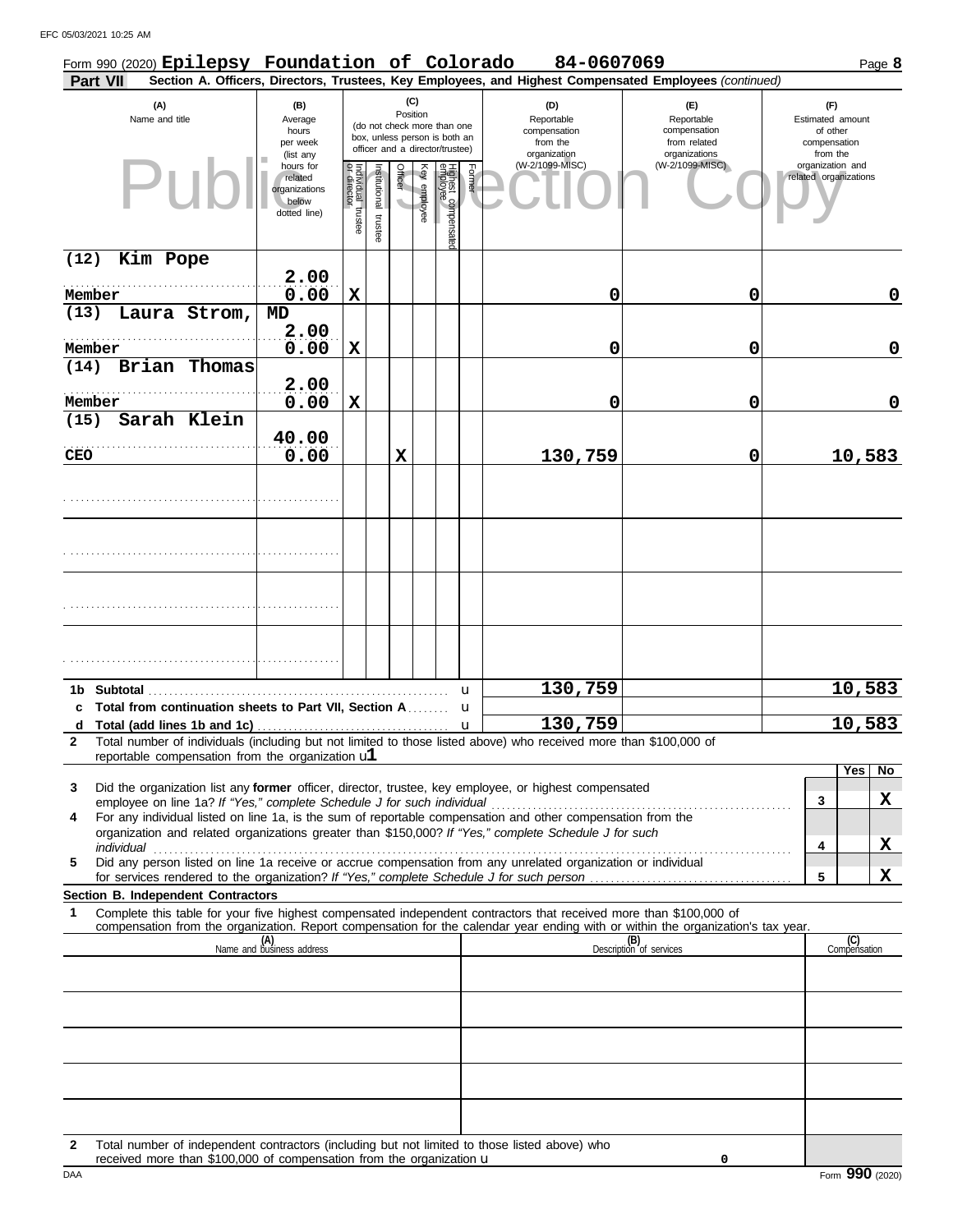|                                                                  |                  | Form 990 (2020) Epilepsy Foundation of Colorado         |    |                             |                 |               |                      |                      | 84-0607069                                                                    |                  | Page 9                             |
|------------------------------------------------------------------|------------------|---------------------------------------------------------|----|-----------------------------|-----------------|---------------|----------------------|----------------------|-------------------------------------------------------------------------------|------------------|------------------------------------|
|                                                                  | <b>Part VIII</b> |                                                         |    | <b>Statement of Revenue</b> |                 |               |                      |                      |                                                                               |                  |                                    |
|                                                                  |                  |                                                         |    |                             |                 |               |                      |                      | Check if Schedule O contains a response or note to any line in this Part VIII |                  |                                    |
|                                                                  |                  |                                                         |    |                             |                 |               |                      | (A)<br>Total revenue | (B)<br>Related or exempt                                                      | (C)<br>Unrelated | (D)<br>Revenue excluded            |
|                                                                  |                  |                                                         |    |                             |                 |               |                      |                      | function revenue                                                              | business revenue | from tax under<br>sections 512-514 |
|                                                                  |                  |                                                         |    |                             |                 |               |                      |                      |                                                                               |                  |                                    |
| <b>Contributions, Gifts, Grants</b><br>and Other Similar Amounts |                  | 1a Federated campaigns                                  |    |                             | 1a              |               |                      |                      |                                                                               |                  |                                    |
|                                                                  |                  | b Membership dues                                       |    |                             | 1 <sub>b</sub>  |               |                      |                      |                                                                               |                  |                                    |
|                                                                  |                  | c Fundraising events                                    |    |                             | 1 <sub>c</sub>  |               | 420,311              |                      |                                                                               |                  |                                    |
|                                                                  |                  | d Related organizations                                 |    | .                           | 1 <sub>d</sub>  |               |                      |                      |                                                                               |                  |                                    |
|                                                                  |                  | e Government grants (contributions)                     |    |                             | 1e              |               | 104,300              |                      |                                                                               |                  |                                    |
|                                                                  |                  | f All other contributions, gifts, grants,               |    |                             |                 |               |                      |                      |                                                                               |                  |                                    |
|                                                                  |                  | and similar amounts not included above                  |    |                             | 1f              |               | 326,879              |                      |                                                                               |                  |                                    |
|                                                                  |                  | <b>g</b> Noncash contributions included in lines 1a-1f. |    |                             | 1g $\sqrt{3}$   |               | 1,750                |                      |                                                                               |                  |                                    |
|                                                                  |                  |                                                         |    |                             |                 |               | $\mathbf{u}$         | 851,490              |                                                                               |                  |                                    |
|                                                                  |                  |                                                         |    |                             |                 |               | <b>Business Code</b> |                      |                                                                               |                  |                                    |
|                                                                  | 2a               |                                                         |    |                             |                 |               |                      |                      |                                                                               |                  |                                    |
|                                                                  | b                |                                                         |    |                             |                 |               |                      |                      |                                                                               |                  |                                    |
|                                                                  |                  |                                                         |    |                             |                 |               |                      |                      |                                                                               |                  |                                    |
|                                                                  |                  |                                                         |    |                             |                 |               |                      |                      |                                                                               |                  |                                    |
| Program Service<br>Revenue                                       |                  |                                                         |    |                             |                 |               |                      |                      |                                                                               |                  |                                    |
|                                                                  |                  | f All other program service revenue                     |    |                             |                 |               |                      |                      |                                                                               |                  |                                    |
|                                                                  |                  |                                                         |    |                             |                 |               | $\mathbf{u}$         |                      |                                                                               |                  |                                    |
|                                                                  |                  | 3 Investment income (including dividends, interest, and |    |                             |                 |               |                      |                      |                                                                               |                  |                                    |
|                                                                  |                  |                                                         |    |                             |                 |               | u                    | 30,645               |                                                                               |                  | 30,645                             |
|                                                                  | 4                | Income from investment of tax-exempt bond proceeds      |    |                             |                 |               | u                    |                      |                                                                               |                  |                                    |
|                                                                  | 5                |                                                         |    |                             |                 |               | u                    |                      |                                                                               |                  |                                    |
|                                                                  |                  |                                                         |    | (i) Real                    |                 | (ii) Personal |                      |                      |                                                                               |                  |                                    |
|                                                                  |                  | 6a Gross rents                                          | 6a |                             |                 |               |                      |                      |                                                                               |                  |                                    |
|                                                                  |                  | <b>b</b> Less: rental expenses                          | 6b |                             |                 |               |                      |                      |                                                                               |                  |                                    |
|                                                                  |                  | <b>c</b> Rental inc. or (loss)                          | 6с |                             |                 |               |                      |                      |                                                                               |                  |                                    |
|                                                                  |                  | d Net rental income or (loss)                           |    |                             |                 |               | u                    |                      |                                                                               |                  |                                    |
|                                                                  |                  | <b>7a</b> Gross amount from<br>sales of assets          |    | (i) Securities              |                 | (ii) Other    |                      |                      |                                                                               |                  |                                    |
|                                                                  |                  | other than inventory                                    | 7a |                             |                 |               |                      |                      |                                                                               |                  |                                    |
|                                                                  |                  | <b>b</b> Less: cost or other                            |    |                             |                 |               |                      |                      |                                                                               |                  |                                    |
| Revenue                                                          |                  | basis and sales exps.                                   | 7b |                             |                 |               |                      |                      |                                                                               |                  |                                    |
|                                                                  |                  | c Gain or (loss)                                        | 7c |                             |                 |               |                      |                      |                                                                               |                  |                                    |
| <b>Other</b>                                                     |                  | d Net gain or (loss)                                    |    |                             |                 |               |                      |                      |                                                                               |                  |                                    |
|                                                                  |                  | 8a Gross income from fundraising events                 |    |                             |                 |               |                      |                      |                                                                               |                  |                                    |
|                                                                  |                  | (not including $$$ 420, 311                             |    |                             |                 |               |                      |                      |                                                                               |                  |                                    |
|                                                                  |                  | of contributions reported on line 1c).                  |    |                             |                 |               |                      |                      |                                                                               |                  |                                    |
|                                                                  |                  | See Part IV, line 18                                    |    |                             | 8а              |               | 148,001              |                      |                                                                               |                  |                                    |
|                                                                  |                  | <b>b</b> Less: direct expenses                          |    |                             | 8b              |               | 94,489               |                      |                                                                               |                  |                                    |
|                                                                  |                  | c Net income or (loss) from fundraising events          |    |                             |                 |               | $\mathbf{u}$         | 53,512               |                                                                               |                  | 59,607                             |
|                                                                  |                  | 9a Gross income from gaming activities.                 |    |                             |                 |               |                      |                      |                                                                               |                  |                                    |
|                                                                  |                  | See Part IV, line 19                                    |    | .                           | 9а              |               |                      |                      |                                                                               |                  |                                    |
|                                                                  |                  | <b>b</b> Less: direct expenses                          |    |                             | 9 <sub>b</sub>  |               |                      |                      |                                                                               |                  |                                    |
|                                                                  |                  | c Net income or (loss) from gaming activities           |    |                             |                 |               | $\mathbf u$          |                      |                                                                               |                  |                                    |
|                                                                  |                  | 10a Gross sales of inventory, less                      |    |                             |                 |               |                      |                      |                                                                               |                  |                                    |
|                                                                  |                  | returns and allowances                                  |    |                             | 10a             |               |                      |                      |                                                                               |                  |                                    |
|                                                                  |                  | <b>b</b> Less: cost of goods sold                       |    |                             | 10 <sub>b</sub> |               |                      |                      |                                                                               |                  |                                    |
|                                                                  |                  | c Net income or (loss) from sales of inventory          |    |                             |                 |               | u                    |                      |                                                                               |                  |                                    |
|                                                                  |                  |                                                         |    |                             |                 |               | <b>Business Code</b> |                      |                                                                               |                  |                                    |
| Miscellaneous<br>Revenue                                         |                  | 11a Other Income                                        |    |                             |                 |               |                      | 1,667                | 1,667                                                                         |                  |                                    |
|                                                                  | b                |                                                         |    |                             |                 |               |                      |                      |                                                                               |                  |                                    |
|                                                                  |                  |                                                         |    |                             |                 |               |                      |                      |                                                                               |                  |                                    |
|                                                                  |                  |                                                         |    |                             |                 |               |                      |                      |                                                                               |                  |                                    |
|                                                                  |                  |                                                         |    |                             |                 |               | $\mathbf u$          | 1,667                |                                                                               |                  |                                    |
|                                                                  |                  |                                                         |    |                             |                 |               | $\mathbf{u}$         | 937,314              | 1,667                                                                         | 0                | 90,252                             |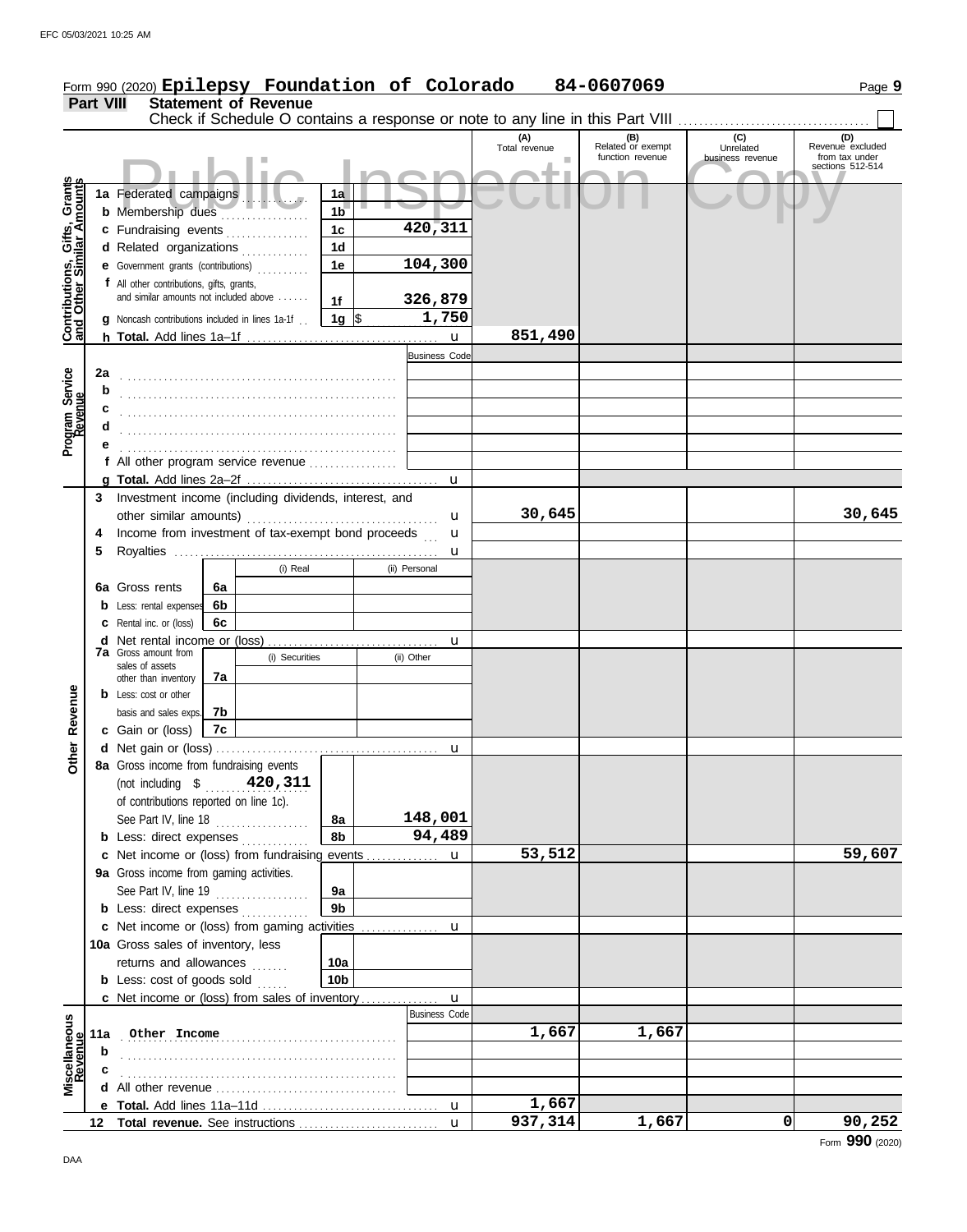# Form 990 (2020) Page **10 Epilepsy Foundation of Colorado 84-0607069**

**Part IX Statement of Functional Expenses**

|        | Section 501(c)(3) and 501(c)(4) organizations must complete all columns. All other organizations must complete column (A). |                       |                                    |                                           |                                |
|--------|----------------------------------------------------------------------------------------------------------------------------|-----------------------|------------------------------------|-------------------------------------------|--------------------------------|
|        | Check if Schedule O contains a response or note to any line in this Part IX                                                |                       |                                    |                                           |                                |
|        | Do not include amounts reported on lines 6b,<br>7b, 8b, 9b, and 10b of Part VIII.                                          | (A)<br>Total expenses | (B)<br>Program service<br>expenses | (C)<br>Management and<br>general expenses | (D)<br>Fundraising<br>expenses |
| 1.     | Grants and other assistance to domestic organizations<br>and domestic governments. See Part IV, line 21                    |                       |                                    |                                           |                                |
|        | 2 Grants and other assistance to domestic                                                                                  |                       |                                    |                                           |                                |
|        | individuals. See Part IV, line 22                                                                                          |                       |                                    |                                           |                                |
| 3      | Grants and other assistance to foreign                                                                                     |                       |                                    |                                           |                                |
|        | organizations, foreign governments, and foreign                                                                            |                       |                                    |                                           |                                |
|        | individuals. See Part IV, lines 15 and 16                                                                                  |                       |                                    |                                           |                                |
| 4<br>5 | Benefits paid to or for members<br>Compensation of current officers, directors,                                            |                       |                                    |                                           |                                |
|        | trustees, and key employees                                                                                                | 141,342               | 125,794                            | 8,481                                     | 7,067                          |
| 6      | Compensation not included above to disqualified                                                                            |                       |                                    |                                           |                                |
|        | persons (as defined under section 4958(f)(1)) and                                                                          |                       |                                    |                                           |                                |
|        | persons described in section 4958(c)(3)(B)                                                                                 |                       |                                    |                                           |                                |
| 7      | Other salaries and wages                                                                                                   | 369,895               | 329,208                            | 22,193                                    | 18,494                         |
| 8      | Pension plan accruals and contributions (include                                                                           |                       |                                    |                                           |                                |
|        | section 401(k) and 403(b) employer contributions)                                                                          |                       | 6,481                              | 438                                       | 365                            |
| 9      | Other employee benefits                                                                                                    | 7,284<br>29,537       | 26,288                             | 1,772                                     | 1,477                          |
| 10     | Payroll taxes                                                                                                              | 39,813                | 35,434                             | 2,388                                     | 1,991                          |
| 11     | Fees for services (nonemployees):                                                                                          |                       |                                    |                                           |                                |
| a      | Management                                                                                                                 |                       |                                    |                                           |                                |
| b      |                                                                                                                            |                       |                                    |                                           |                                |
| c      |                                                                                                                            |                       |                                    |                                           |                                |
| d      | Lobbying                                                                                                                   |                       |                                    |                                           |                                |
| e      | Professional fundraising services. See Part IV, line 17                                                                    |                       |                                    |                                           |                                |
| f      | Investment management fees                                                                                                 |                       |                                    |                                           |                                |
| q      | Other. (If line 11g amount exceeds 10% of line 25, column                                                                  |                       |                                    |                                           |                                |
|        | (A) amount, list line 11g expenses on Schedule O.)                                                                         | 35,780                | 27,389                             | 3,051                                     | 5,340                          |
| 12     | Advertising and promotion [1] [1] Advertising and promotion                                                                | 9,904                 | 9,904                              |                                           |                                |
| 13     |                                                                                                                            | 22,772                | 16,415                             | 2,899                                     | 3,458                          |
| 14     | Information technology                                                                                                     | 22,614                | 18,091                             | 2,035                                     | 2,488                          |
| 15     |                                                                                                                            |                       |                                    |                                           |                                |
| 16     |                                                                                                                            | 73,492                | 66,143<br>97                       | 5,144                                     | 2,205<br>332                   |
| 17     | Travel                                                                                                                     | 1,200                 |                                    | 771                                       |                                |
|        | Payments of travel or entertainment expenses<br>for any federal, state, or local public officials                          |                       |                                    |                                           |                                |
| 19     | Conferences, conventions, and meetings                                                                                     |                       |                                    |                                           |                                |
| 20     | Interest                                                                                                                   | 1,914                 |                                    | 1,914                                     |                                |
| 21     |                                                                                                                            |                       |                                    |                                           |                                |
| 22     | Depreciation, depletion, and amortization                                                                                  | 2,126                 | 850                                | 851                                       | 425                            |
| 23     | Insurance <b>construction</b>                                                                                              | 7,878                 | $\overline{2,364}$                 | $\overline{2,}363$                        | 3,151                          |
| 24     | Other expenses. Itemize expenses not covered                                                                               |                       |                                    |                                           |                                |
|        | above (List miscellaneous expenses on line 24e. If                                                                         |                       |                                    |                                           |                                |
|        | line 24e amount exceeds 10% of line 25, column                                                                             |                       |                                    |                                           |                                |
|        | (A) amount, list line 24e expenses on Schedule O.)                                                                         |                       |                                    |                                           |                                |
| a      | Dues                                                                                                                       | 23,683                |                                    | 23,683                                    |                                |
| b      | Client Services                                                                                                            | 14,648                | 14,648                             |                                           |                                |
| c      | Community Action Network                                                                                                   | 1,034                 | 1,034                              |                                           |                                |
| d      | Camp                                                                                                                       | 847                   | 847                                |                                           |                                |
| е      | All other expenses                                                                                                         | 203                   | 102                                | 101                                       |                                |
| 25     | Total functional expenses. Add lines 1 through 24e.                                                                        | 805,966               | 681,089                            | 78,084                                    | 46,793                         |
| 26     | Joint costs. Complete this line only if the<br>organization reported in column (B) joint costs                             |                       |                                    |                                           |                                |
|        | from a combined educational campaign and                                                                                   |                       |                                    |                                           |                                |
|        | fundraising solicitation. Check here $\mathbf{u}$   if<br>following SOP 98-2 (ASC 958-720)                                 |                       |                                    |                                           |                                |
|        |                                                                                                                            |                       |                                    |                                           |                                |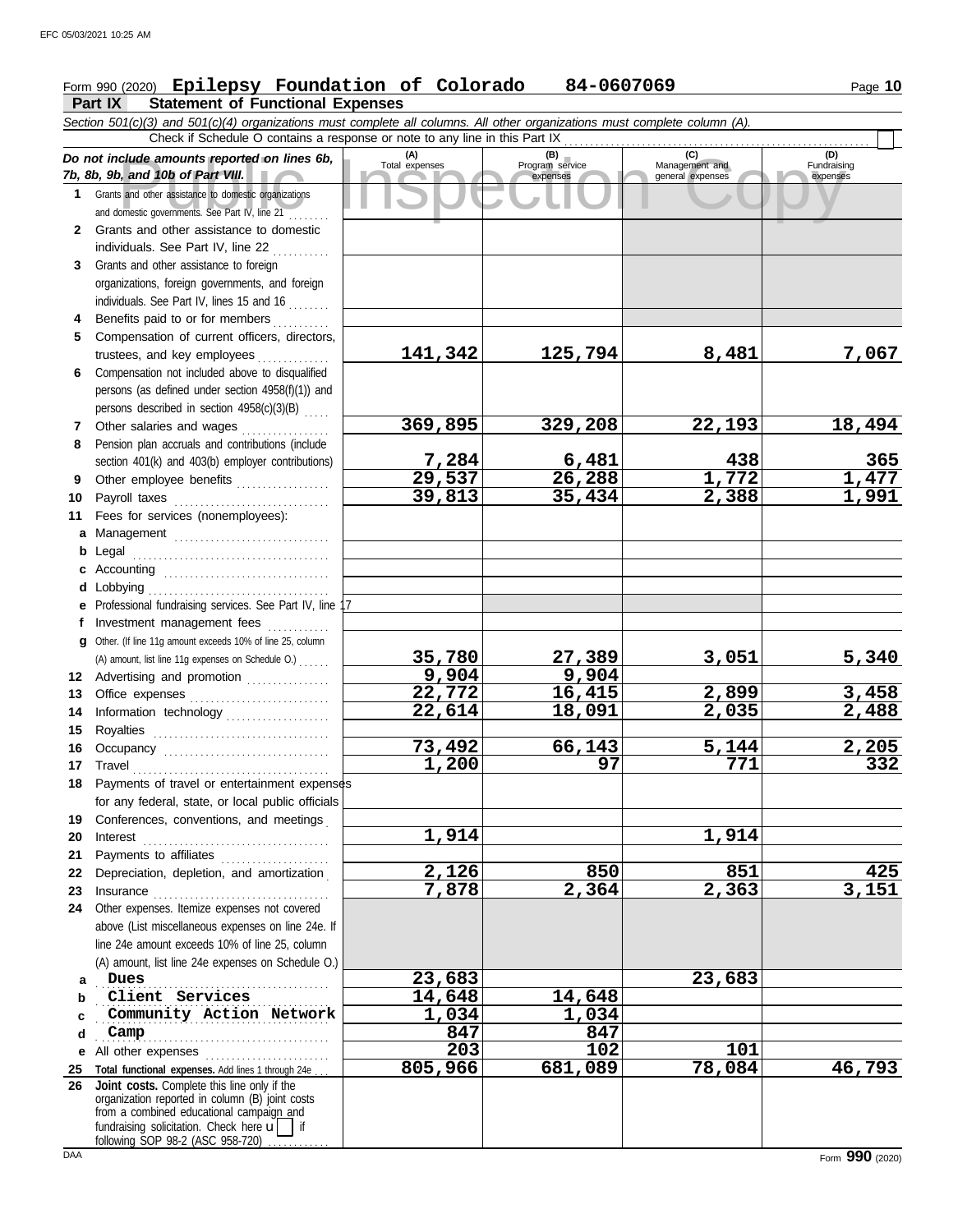#### Form 990 (2020) Page **11 Part X Balance Sheet Epilepsy Foundation of Colorado 84-0607069**

|                      |    | Check if Schedule O contains a response or note to any line in this Part X     |                 |                         |                        |                         |                  |
|----------------------|----|--------------------------------------------------------------------------------|-----------------|-------------------------|------------------------|-------------------------|------------------|
|                      |    |                                                                                |                 |                         | (A)                    |                         | (B)              |
|                      |    |                                                                                |                 |                         | Beginning of year      |                         | End of year      |
|                      | 1  | <u> Incina</u><br>Cash-non-interest-bearing                                    |                 |                         |                        | $\mathbf{f}$            |                  |
|                      | 2  |                                                                                |                 |                         | 90,460                 | $\overline{2}$          | 293,734          |
|                      | 3  |                                                                                |                 |                         |                        | $\overline{\mathbf{3}}$ | 32,526           |
|                      | 4  | Accounts receivable, net                                                       |                 |                         |                        | 4                       |                  |
|                      | 5  | Loans and other receivables from any current or former officer, director,      |                 |                         |                        |                         |                  |
|                      |    | trustee, key employee, creator or founder, substantial contributor, or 35%     |                 |                         |                        |                         |                  |
|                      |    | controlled entity or family member of any of these persons                     |                 |                         |                        | 5                       |                  |
|                      | 6  | Loans and other receivables from other disqualified persons (as defined        |                 |                         |                        |                         |                  |
|                      |    | under section $4958(f)(1)$ ), and persons described in section $4958(c)(3)(B)$ |                 |                         |                        | 6                       |                  |
| Assets               | 7  |                                                                                |                 |                         |                        | $\overline{7}$          |                  |
|                      | 8  | Inventories for sale or use                                                    |                 |                         |                        | 8                       |                  |
|                      | 9  | Prepaid expenses and deferred charges                                          |                 |                         | 29,314                 | 9                       | 34,577           |
|                      |    | 10a Land, buildings, and equipment: cost or other                              |                 |                         |                        |                         |                  |
|                      |    |                                                                                |                 |                         |                        |                         |                  |
|                      |    | <b>b</b> Less: accumulated depreciation<br>.                                   | 10 <sub>b</sub> | $\frac{57,876}{52,326}$ | 7,676 10c              |                         | 5,550            |
|                      | 11 | Investments--publicly traded securities                                        |                 |                         | $1,106,028$ 11         |                         | 1,063,184        |
|                      | 12 | Investments-other securities. See Part IV, line 11                             |                 |                         |                        | 12                      |                  |
|                      | 13 |                                                                                |                 | 13                      |                        |                         |                  |
|                      | 14 | Intangible assets                                                              |                 |                         |                        | 14                      |                  |
|                      | 15 | Other assets. See Part IV, line 11                                             |                 |                         |                        | 15                      |                  |
|                      | 16 |                                                                                |                 |                         | 1,233,478              | 16                      | 1,429,571        |
|                      | 17 |                                                                                |                 |                         | 17,061                 | 17                      | 30,499           |
|                      | 18 | Grants payable                                                                 |                 |                         |                        | 18                      |                  |
|                      | 19 | Deferred revenue                                                               |                 |                         | 19                     |                         |                  |
|                      | 20 | Tax-exempt bond liabilities                                                    |                 |                         |                        | 20                      |                  |
|                      | 21 | Escrow or custodial account liability. Complete Part IV of Schedule D          |                 |                         |                        | 21                      |                  |
|                      | 22 | Loans and other payables to any current or former officer, director,           |                 |                         |                        |                         |                  |
| Liabilities          |    | trustee, key employee, creator or founder, substantial contributor, or 35%     |                 |                         |                        |                         |                  |
|                      |    | controlled entity or family member of any of these persons                     |                 |                         |                        | 22                      |                  |
|                      | 23 | Secured mortgages and notes payable to unrelated third parties                 |                 |                         |                        | 23                      |                  |
|                      | 24 | Unsecured notes and loans payable to unrelated third parties                   |                 | .                       |                        | 24                      |                  |
|                      | 25 | Other liabilities (including federal income tax, payables to related third     |                 |                         |                        |                         |                  |
|                      |    | parties, and other liabilities not included on lines 17-24). Complete Part X   |                 |                         |                        |                         |                  |
|                      |    |                                                                                |                 |                         | 7,562                  | 25                      | 5,597            |
|                      |    |                                                                                |                 |                         | $\overline{24,623}$    | 26                      | 36,096           |
|                      |    | Organizations that follow FASB ASC 958, check here $ \overline{X} $            |                 |                         |                        |                         |                  |
|                      |    | and complete lines 27, 28, 32, and 33.                                         |                 |                         |                        |                         |                  |
|                      | 27 | Net assets without donor restrictions                                          |                 |                         | 683,505                | 27                      | <u>743,190</u>   |
|                      | 28 | Net assets with donor restrictions                                             |                 |                         | 525,350                | 28                      | 650,285          |
| <b>Fund Balances</b> |    | Organizations that do not follow FASB ASC 958, check here $\mathbf{u}$         |                 |                         |                        |                         |                  |
| ð                    |    | and complete lines 29 through 33.                                              |                 |                         |                        |                         |                  |
|                      | 29 | Capital stock or trust principal, or current funds                             |                 |                         |                        | 29                      |                  |
| Assets               | 30 | Paid-in or capital surplus, or land, building, or equipment fund               |                 | .                       |                        | 30                      |                  |
|                      | 31 | Retained earnings, endowment, accumulated income, or other funds               |                 |                         |                        | 31                      |                  |
| ğ                    | 32 | Total net assets or fund balances                                              |                 |                         | $\overline{1,208,855}$ | 32                      | 1,393,475        |
|                      | 33 |                                                                                |                 |                         | 1,233,478              | 33                      | <u>1,429,571</u> |

Form **990** (2020)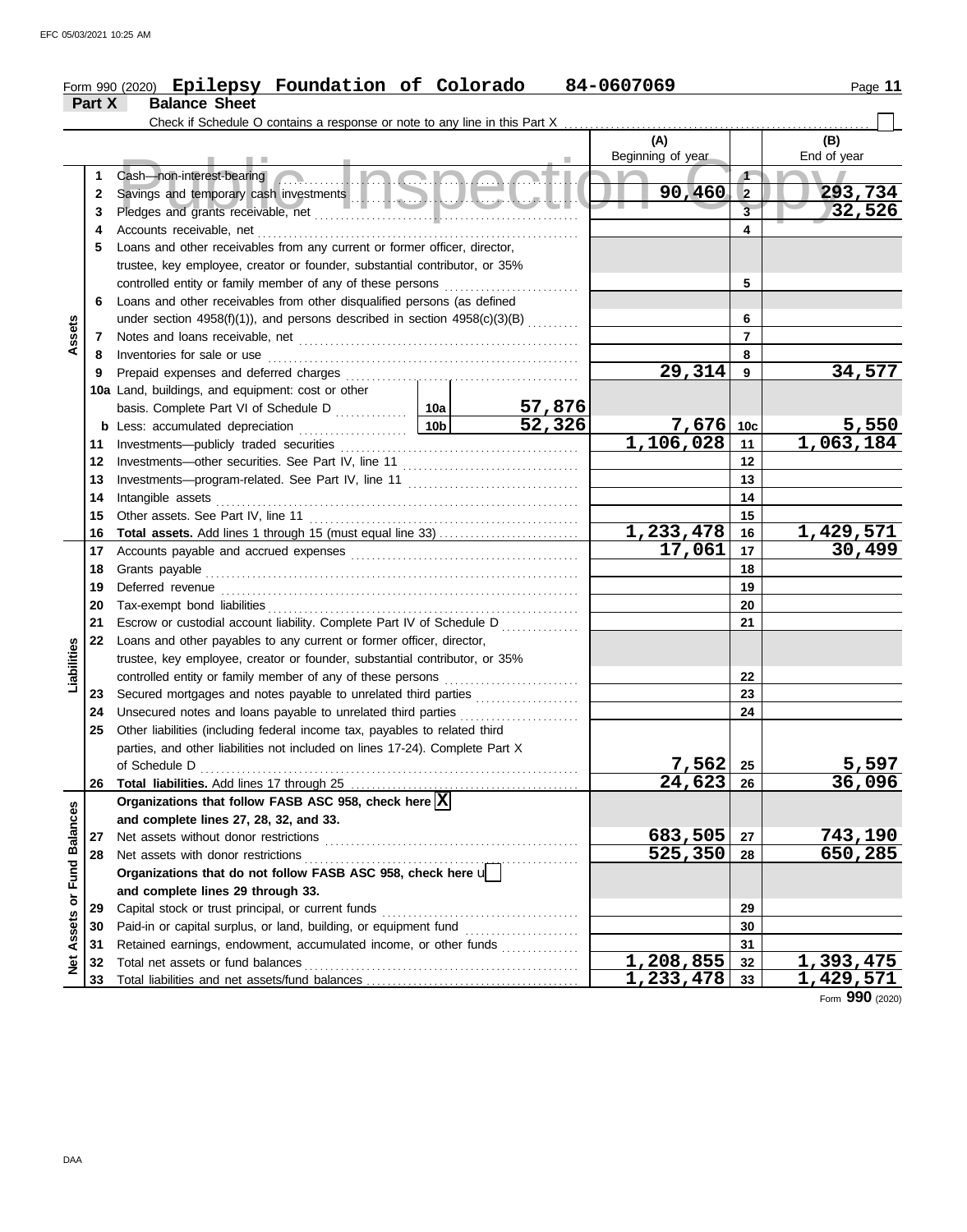|    | Form 990 (2020) Epilepsy Foundation of Colorado<br>84-0607069                                                                                                                                                                  |                 |                |          | Page 12   |
|----|--------------------------------------------------------------------------------------------------------------------------------------------------------------------------------------------------------------------------------|-----------------|----------------|----------|-----------|
|    | <b>Reconciliation of Net Assets</b><br>Part XI                                                                                                                                                                                 |                 |                |          |           |
|    |                                                                                                                                                                                                                                |                 |                |          |           |
| 1. |                                                                                                                                                                                                                                | $\mathbf 1$     |                | 937, 314 |           |
| 2  |                                                                                                                                                                                                                                | $\overline{2}$  |                | 805,966  |           |
| 3  |                                                                                                                                                                                                                                | $3 -$           |                | 131,348  |           |
| 4  |                                                                                                                                                                                                                                | $\overline{4}$  | 1,208,855      |          |           |
| 5  |                                                                                                                                                                                                                                |                 |                | 53,272   |           |
| 6  |                                                                                                                                                                                                                                | 6               |                |          |           |
| 7  | Investment expenses                                                                                                                                                                                                            | $\overline{7}$  |                |          |           |
| 8  | Prior period adjustments [11, 12] and the contract of the contract of the contract of the contract of the contract of the contract of the contract of the contract of the contract of the contract of the contract of the cont | 8               |                |          |           |
| 9  |                                                                                                                                                                                                                                | 9               |                |          | 0         |
| 10 | Net assets or fund balances at end of year. Combine lines 3 through 9 (must equal Part X, line                                                                                                                                 |                 |                |          |           |
|    | $32$ , column $(B)$ )                                                                                                                                                                                                          | 10 <sup>1</sup> | 1,393,475      |          |           |
|    | <b>Financial Statements and Reporting</b><br>Part XII                                                                                                                                                                          |                 |                |          |           |
|    |                                                                                                                                                                                                                                |                 |                |          |           |
|    |                                                                                                                                                                                                                                |                 |                | Yes      | <b>No</b> |
| 1. | $ \mathbf{X} $ Accrual<br>Accounting method used to prepare the Form 990:     Cash<br>Other                                                                                                                                    |                 |                |          |           |
|    | If the organization changed its method of accounting from a prior year or checked "Other," explain in                                                                                                                          |                 |                |          |           |
|    | Schedule O.                                                                                                                                                                                                                    |                 |                |          |           |
|    | 2a Were the organization's financial statements compiled or reviewed by an independent accountant?                                                                                                                             |                 | 2a             |          | X         |
|    | If "Yes," check a box below to indicate whether the financial statements for the year were compiled or                                                                                                                         |                 |                |          |           |
|    | reviewed on a separate basis, consolidated basis, or both:                                                                                                                                                                     |                 |                |          |           |
|    | Separate basis   Consolidated basis   Both consolidated and separate basis                                                                                                                                                     |                 |                |          |           |
|    | <b>b</b> Were the organization's financial statements audited by an independent accountant?                                                                                                                                    |                 | 2b             | X        |           |
|    | If "Yes," check a box below to indicate whether the financial statements for the year were audited on a                                                                                                                        |                 |                |          |           |
|    | separate basis, consolidated basis, or both:                                                                                                                                                                                   |                 |                |          |           |
|    | $ \mathbf{X} $ Separate basis $ \cdot $ Consolidated basis<br>  Both consolidated and separate basis                                                                                                                           |                 |                |          |           |
|    | c If "Yes" to line 2a or 2b, does the organization have a committee that assumes responsibility for oversight of                                                                                                               |                 |                |          |           |
|    | the audit, review, or compilation of its financial statements and selection of an independent accountant?                                                                                                                      |                 | 2c             | Х        |           |
|    | If the organization changed either its oversight process or selection process during the tax year, explain on                                                                                                                  |                 |                |          |           |
|    | Schedule O.                                                                                                                                                                                                                    |                 |                |          |           |
|    | 3a As a result of a federal award, was the organization required to undergo an audit or audits as set forth in the                                                                                                             |                 |                |          |           |
|    | Single Audit Act and OMB Circular A-133?                                                                                                                                                                                       |                 | 3a             |          | X         |
|    | <b>b</b> If "Yes," did the organization undergo the required audit or audits? If the organization did not undergo the                                                                                                          |                 |                |          |           |
|    | required audit or audits, explain why on Schedule O and describe any steps taken to undergo such audits                                                                                                                        |                 | 3 <sub>b</sub> |          |           |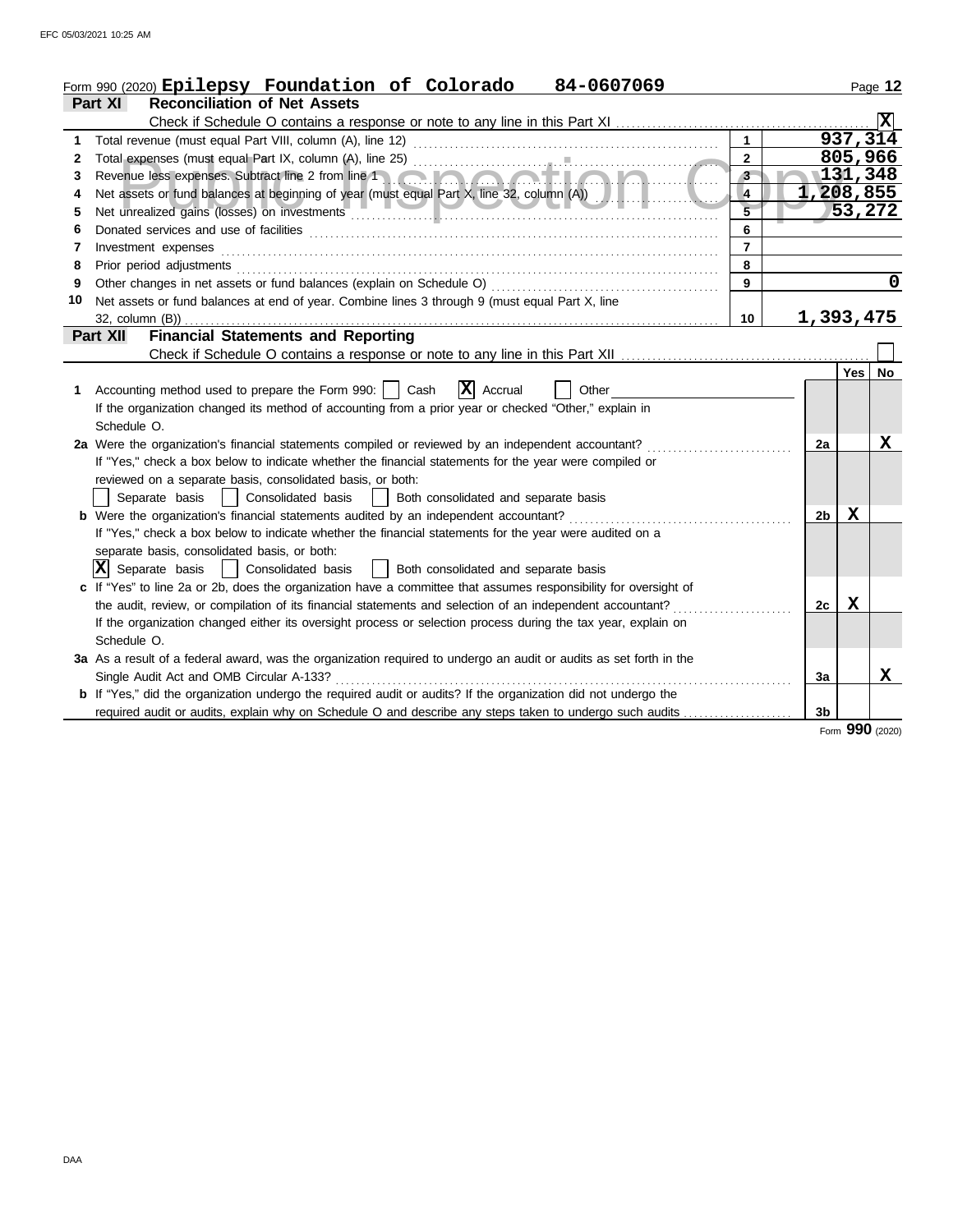| <b>SCHEDULE A</b>                                      |                                                                                                                                                                                                                                                                                                                                                                                 | <b>Public Charity Status and Public Support</b>                                                                          |                                       |                                                                                                                                                                                                                                                                 | OMB No. 1545-0047                                     |  |  |  |  |
|--------------------------------------------------------|---------------------------------------------------------------------------------------------------------------------------------------------------------------------------------------------------------------------------------------------------------------------------------------------------------------------------------------------------------------------------------|--------------------------------------------------------------------------------------------------------------------------|---------------------------------------|-----------------------------------------------------------------------------------------------------------------------------------------------------------------------------------------------------------------------------------------------------------------|-------------------------------------------------------|--|--|--|--|
| (Form 990 or 990-EZ)                                   |                                                                                                                                                                                                                                                                                                                                                                                 | Complete if the organization is a section $501(c)(3)$ organization or a section $4947(a)(1)$ nonexempt charitable trust. |                                       |                                                                                                                                                                                                                                                                 |                                                       |  |  |  |  |
|                                                        |                                                                                                                                                                                                                                                                                                                                                                                 | La Attach to Form 990 or Form 990-EZ.                                                                                    |                                       |                                                                                                                                                                                                                                                                 |                                                       |  |  |  |  |
| Department of the Treasury<br>Internal Revenue Service |                                                                                                                                                                                                                                                                                                                                                                                 |                                                                                                                          |                                       |                                                                                                                                                                                                                                                                 | Open to Public<br>Inspection                          |  |  |  |  |
| Name of the organization                               |                                                                                                                                                                                                                                                                                                                                                                                 | <b>u</b> Go to <i>www.irs.gov/Form990</i> for instructions and the latest information.                                   |                                       |                                                                                                                                                                                                                                                                 | Employer identification number                        |  |  |  |  |
|                                                        |                                                                                                                                                                                                                                                                                                                                                                                 | Epilepsy Foundation of Colorado                                                                                          |                                       | 84-0607069                                                                                                                                                                                                                                                      |                                                       |  |  |  |  |
| Part I                                                 |                                                                                                                                                                                                                                                                                                                                                                                 |                                                                                                                          |                                       | Reason for Public Charity Status. (All organizations must complete this part.) See instructions.                                                                                                                                                                |                                                       |  |  |  |  |
|                                                        |                                                                                                                                                                                                                                                                                                                                                                                 | The organization is not a private foundation because it is: (For lines 1 through 12, check only one box.)                |                                       |                                                                                                                                                                                                                                                                 |                                                       |  |  |  |  |
| 1                                                      |                                                                                                                                                                                                                                                                                                                                                                                 | A church, convention of churches, or association of churches described in <b>section 170(b)(1)(A)(i).</b>                |                                       |                                                                                                                                                                                                                                                                 |                                                       |  |  |  |  |
| 2                                                      |                                                                                                                                                                                                                                                                                                                                                                                 | A school described in section 170(b)(1)(A)(ii). (Attach Schedule E (Form 990 or 990-EZ).)                                |                                       |                                                                                                                                                                                                                                                                 |                                                       |  |  |  |  |
| 3                                                      |                                                                                                                                                                                                                                                                                                                                                                                 | A hospital or a cooperative hospital service organization described in section 170(b)(1)(A)(iii).                        |                                       |                                                                                                                                                                                                                                                                 |                                                       |  |  |  |  |
| 4                                                      |                                                                                                                                                                                                                                                                                                                                                                                 |                                                                                                                          |                                       | A medical research organization operated in conjunction with a hospital described in section 170(b)(1)(A)(iii). Enter the hospital's name,                                                                                                                      |                                                       |  |  |  |  |
| city, and state:<br>5                                  |                                                                                                                                                                                                                                                                                                                                                                                 |                                                                                                                          |                                       | An organization operated for the benefit of a college or university owned or operated by a governmental unit described in                                                                                                                                       |                                                       |  |  |  |  |
|                                                        | section 170(b)(1)(A)(iv). (Complete Part II.)                                                                                                                                                                                                                                                                                                                                   |                                                                                                                          |                                       |                                                                                                                                                                                                                                                                 |                                                       |  |  |  |  |
| 6                                                      |                                                                                                                                                                                                                                                                                                                                                                                 | A federal, state, or local government or governmental unit described in section 170(b)(1)(A)(v).                         |                                       |                                                                                                                                                                                                                                                                 |                                                       |  |  |  |  |
| X<br>7                                                 | described in section 170(b)(1)(A)(vi). (Complete Part II.)                                                                                                                                                                                                                                                                                                                      |                                                                                                                          |                                       | An organization that normally receives a substantial part of its support from a governmental unit or from the general public                                                                                                                                    |                                                       |  |  |  |  |
| 8                                                      |                                                                                                                                                                                                                                                                                                                                                                                 | A community trust described in section 170(b)(1)(A)(vi). (Complete Part II.)                                             |                                       |                                                                                                                                                                                                                                                                 |                                                       |  |  |  |  |
| 9<br>university:                                       |                                                                                                                                                                                                                                                                                                                                                                                 |                                                                                                                          |                                       | An agricultural research organization described in section 170(b)(1)(A)(ix) operated in conjunction with a land-grant college<br>or university or a non-land-grant college of agriculture (see instructions). Enter the name, city, and state of the college or |                                                       |  |  |  |  |
| 10                                                     | An organization that normally receives: (1) more than 33 1/3% of its support from contributions, membership fees, and gross<br>receipts from activities related to its exempt functions, subject to certain exceptions; and (2) no more than 331/3% of its<br>support from gross investment income and unrelated business taxable income (less section 511 tax) from businesses |                                                                                                                          |                                       |                                                                                                                                                                                                                                                                 |                                                       |  |  |  |  |
|                                                        |                                                                                                                                                                                                                                                                                                                                                                                 | acquired by the organization after June 30, 1975. See section 509(a)(2). (Complete Part III.)                            |                                       |                                                                                                                                                                                                                                                                 |                                                       |  |  |  |  |
| 11                                                     |                                                                                                                                                                                                                                                                                                                                                                                 | An organization organized and operated exclusively to test for public safety. See section 509(a)(4).                     |                                       |                                                                                                                                                                                                                                                                 |                                                       |  |  |  |  |
| 12                                                     |                                                                                                                                                                                                                                                                                                                                                                                 |                                                                                                                          |                                       | An organization organized and operated exclusively for the benefit of, to perform the functions of, or to carry out the purposes<br>of one or more publicly supported organizations described in section 509(a)(1) or section 509(a)(2). See section 509(a)(3). |                                                       |  |  |  |  |
|                                                        |                                                                                                                                                                                                                                                                                                                                                                                 |                                                                                                                          |                                       | Check the box in lines 12a through 12d that describes the type of supporting organization and complete lines 12e, 12f, and 12g.                                                                                                                                 |                                                       |  |  |  |  |
| a                                                      |                                                                                                                                                                                                                                                                                                                                                                                 |                                                                                                                          |                                       | Type I. A supporting organization operated, supervised, or controlled by its supported organization(s), typically by giving                                                                                                                                     |                                                       |  |  |  |  |
|                                                        |                                                                                                                                                                                                                                                                                                                                                                                 | the supported organization(s) the power to regularly appoint or elect a majority of the directors or trustees of the     |                                       |                                                                                                                                                                                                                                                                 |                                                       |  |  |  |  |
| b                                                      |                                                                                                                                                                                                                                                                                                                                                                                 | supporting organization. You must complete Part IV, Sections A and B.                                                    |                                       | Type II. A supporting organization supervised or controlled in connection with its supported organization(s), by having                                                                                                                                         |                                                       |  |  |  |  |
|                                                        |                                                                                                                                                                                                                                                                                                                                                                                 |                                                                                                                          |                                       | control or management of the supporting organization vested in the same persons that control or manage the supported                                                                                                                                            |                                                       |  |  |  |  |
|                                                        |                                                                                                                                                                                                                                                                                                                                                                                 | organization(s). You must complete Part IV, Sections A and C.                                                            |                                       |                                                                                                                                                                                                                                                                 |                                                       |  |  |  |  |
| c                                                      |                                                                                                                                                                                                                                                                                                                                                                                 | its supported organization(s) (see instructions). You must complete Part IV, Sections A, D, and E.                       |                                       | Type III functionally integrated. A supporting organization operated in connection with, and functionally integrated with,                                                                                                                                      |                                                       |  |  |  |  |
| d                                                      |                                                                                                                                                                                                                                                                                                                                                                                 |                                                                                                                          |                                       | Type III non-functionally integrated. A supporting organization operated in connection with its supported organization(s)                                                                                                                                       |                                                       |  |  |  |  |
|                                                        |                                                                                                                                                                                                                                                                                                                                                                                 | requirement (see instructions). You must complete Part IV, Sections A and D, and Part V.                                 |                                       | that is not functionally integrated. The organization generally must satisfy a distribution requirement and an attentiveness                                                                                                                                    |                                                       |  |  |  |  |
| e                                                      |                                                                                                                                                                                                                                                                                                                                                                                 |                                                                                                                          |                                       | Check this box if the organization received a written determination from the IRS that it is a Type I, Type II, Type III                                                                                                                                         |                                                       |  |  |  |  |
|                                                        |                                                                                                                                                                                                                                                                                                                                                                                 | functionally integrated, or Type III non-functionally integrated supporting organization.                                |                                       |                                                                                                                                                                                                                                                                 |                                                       |  |  |  |  |
| Ť.                                                     | Enter the number of supported organizations                                                                                                                                                                                                                                                                                                                                     |                                                                                                                          |                                       |                                                                                                                                                                                                                                                                 |                                                       |  |  |  |  |
| g                                                      |                                                                                                                                                                                                                                                                                                                                                                                 | Provide the following information about the supported organization(s).                                                   | (iv) Is the organization              |                                                                                                                                                                                                                                                                 |                                                       |  |  |  |  |
| (i) Name of supported<br>organization                  | $(ii)$ EIN                                                                                                                                                                                                                                                                                                                                                                      | (iii) Type of organization<br>(described on lines 1-10<br>above (see instructions))                                      | listed in your governing<br>document? | (v) Amount of monetary<br>support (see<br>instructions)                                                                                                                                                                                                         | (vi) Amount of<br>other support (see<br>instructions) |  |  |  |  |
|                                                        |                                                                                                                                                                                                                                                                                                                                                                                 |                                                                                                                          | Yes<br>No                             |                                                                                                                                                                                                                                                                 |                                                       |  |  |  |  |
| (A)                                                    |                                                                                                                                                                                                                                                                                                                                                                                 |                                                                                                                          |                                       |                                                                                                                                                                                                                                                                 |                                                       |  |  |  |  |
| (B)                                                    |                                                                                                                                                                                                                                                                                                                                                                                 |                                                                                                                          |                                       |                                                                                                                                                                                                                                                                 |                                                       |  |  |  |  |
|                                                        |                                                                                                                                                                                                                                                                                                                                                                                 |                                                                                                                          |                                       |                                                                                                                                                                                                                                                                 |                                                       |  |  |  |  |
| (C)                                                    |                                                                                                                                                                                                                                                                                                                                                                                 |                                                                                                                          |                                       |                                                                                                                                                                                                                                                                 |                                                       |  |  |  |  |
| (D)                                                    |                                                                                                                                                                                                                                                                                                                                                                                 |                                                                                                                          |                                       |                                                                                                                                                                                                                                                                 |                                                       |  |  |  |  |
| (E)                                                    |                                                                                                                                                                                                                                                                                                                                                                                 |                                                                                                                          |                                       |                                                                                                                                                                                                                                                                 |                                                       |  |  |  |  |
|                                                        |                                                                                                                                                                                                                                                                                                                                                                                 |                                                                                                                          |                                       |                                                                                                                                                                                                                                                                 |                                                       |  |  |  |  |
| Total                                                  |                                                                                                                                                                                                                                                                                                                                                                                 |                                                                                                                          |                                       |                                                                                                                                                                                                                                                                 | $0.00 - 0.000E71000$                                  |  |  |  |  |

**For Paperwork Reduction Act Notice, see the Instructions for Form 990 or 990-EZ.**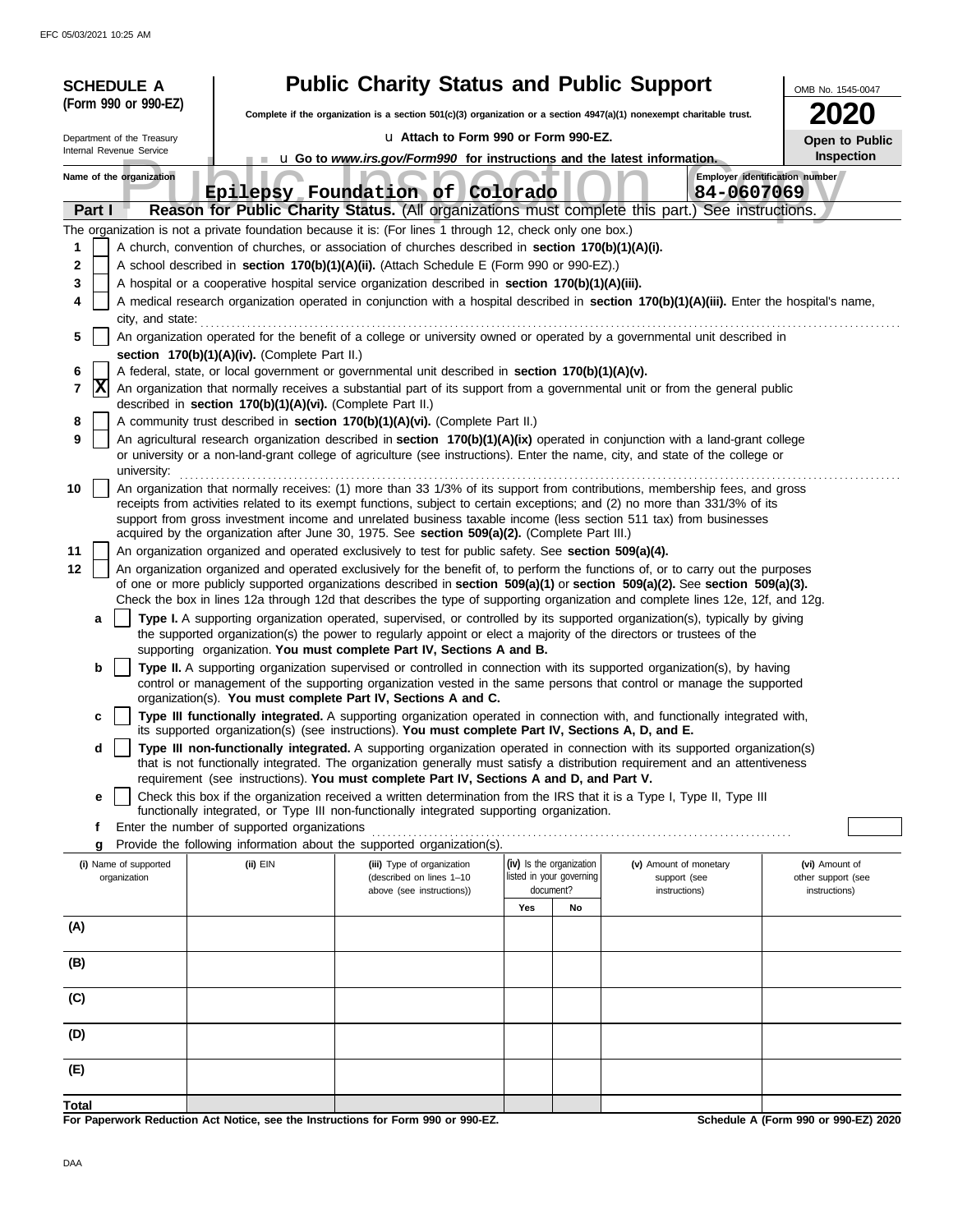**A. Public Support**<br>year (or fiscal year beginning in) **u** (a) 2016 (b) 2017 (c) 2018 (d) 2019 (e) 2020 (f)<br>s, grants, contributions, and therefore received. (Do not (Explain in Part VI.) . . . . . . . . . . . . . . . . . . . governmental unit or publicly **Section A. Public Support Total support.** Add lines 7 through 10 loss from the sale of capital assets Other income. Do not include gain or is regularly carried on ................. activities, whether or not the business Net income from unrelated business rents, royalties, and income from payments received on securities loans, Gross income from interest, dividends, line 1 that exceeds 2% of the amount supported organization) included on each person (other than a The portion of total contributions by **Total.** Add lines 1 through 3 .......... The value of services or facilities to or expended on its behalf ......... organization's benefit and either paid Tax revenues levied for the First 5 years. If the Form 990 is for the organization's first, second, third, fourth, or fifth tax year as a section 501(c)(3) Gross receipts from related activities, etc. (see instructions) . . . . . . . . . . . . . . . . . . . . . . . . . . . . . . . . . . . . . . . . . . . . . . . . . . . . . . . . . . . . . . . Amounts from line 4 Public support. Subtract line 5 from line 4 include any "unusual grants.") . . . . . . . . membership fees received. (Do not Gifts, grants, contributions, and Schedule A (Form 990 or 990-EZ) 2020 Page **2 Epilepsy Foundation of Colorado 84-0607069 13 12 11 9 8 6 4 3 2 1 (a)** 2016 **(b)** 2017 **(c)** 2018 **(d)** 2019 **(e)** 2020 (Complete only if you checked the box on line 5, 7, or 8 of Part I or if the organization failed to qualify under **Part II Support Schedule for Organizations Described in Sections 170(b)(1)(A)(iv) and 170(b)(1)(A)(vi)** Calendar year (or fiscal year beginning in)  $\cdot$  **(a)** 2016 (b) 2017 (c) 2018 (d) 2019 (d) 2019 (e) 2020 (f) Total furnished by a governmental unit to the organization without charge **5 Section B. Total Support 7** similar sources **10** organization, check this box and stop here **Section C. Computation of Public Support Percentage 12 14** Public support percentage for 2020 (line 6, column (f) divided by line 11, column (f)) . . . . . . . . . . . . . . . . . . . . . . . . . . . . . . . . . . . . . . Public support percentage from 2019 Schedule A, Part II, line 14 . . . . . . . . . . . . . . . . . . . . . . . . . . . . . . . . . . . . . . . . . . . . . . . . . . . . . . . . . . **15 16a 33 1/3% support test—2020.** If the organization did not check the box on line 13, and line 14 is 33 1/3% or more, check this box and stop here. The organization qualifies as a publicly supported organization .............. **b 33 1/3% support test—2019.** If the organization did not check a box on line 13 or 16a, and line 15 is 33 1/3% or more, check this box and **stop here.** The organization qualifies as a publicly supported organization . . . . . . . . . . . . . . . . . . . . . . . . . . . . . . . . . . . . . . . . . . . . . . . . . . . . . . **17a 10%-facts-and-circumstances test—2020.** If the organization did not check a box on line 13, 16a, or 16b, and line 14 is 10% or more, and if the organization meets the "facts-and-circumstances" test, check this box and **stop here.** Explain in Part VI how the organization meets the "facts-and-circumstances" test. The organization qualifies as a publicly supported **b 10%-facts-and-circumstances test—2019.** If the organization did not check a box on line 13, 16a, 16b, or 17a, and line in Part VI how the organization meets the "facts-and-circumstances" test. The organization qualifies as a publicly supported 15 is 10% or more, and if the organization meets the "facts-and-circumstances" test, check this box and **stop here.** Explain **18 Private foundation.** If the organization did not check a box on line 13, 16a, 16b, 17a, or 17b, check this box and see **14 15** % **93.95** % **89.10** Calendar year (or fiscal year beginning in)  $\mathbf{u}$  (a) 2016 (b) 2017 (c) 2018 (d) 2019 (e) 2020 (f) Total Part III. If the organization fails to qualify under the tests listed below, please complete Part III.) **(a)** 2016 shown on line 11, column (f)  $\ldots$ organization . . . . . . . . . . . . . . . . . . . . . . . . . . . . . . . . . . . . . . . . . . . . . . . . . . . . . . . . . . . . . . . . . . . . . . . . . . . . . . . . . . . . . . . . . . . . . . . . . . . . . . . . . . . . . . . . . . . . . . . . . . . . . . . . . . . . . . organization and the contract of the contract of the contract of the contract of the contract of the contract of the contract of the contract of the contract of the contract of the contract of the contract of the contract **instructions** u **(b)** 2017 **(c)** 2018 **(d)** 2019 **(e)** 2020 **548,182 827,249 699,564 173,264 851,490 3,099,749 548,182 827,249 699,564 173,264 851,490 3,099,749 4,103 3,095,646 548,182 827,249 699,564 173,264 851,490 3,099,749 25,432 33,709 50,421 28,052 30,645 168,259 18,351 8,469 26,820 3,294,828 139,504 X**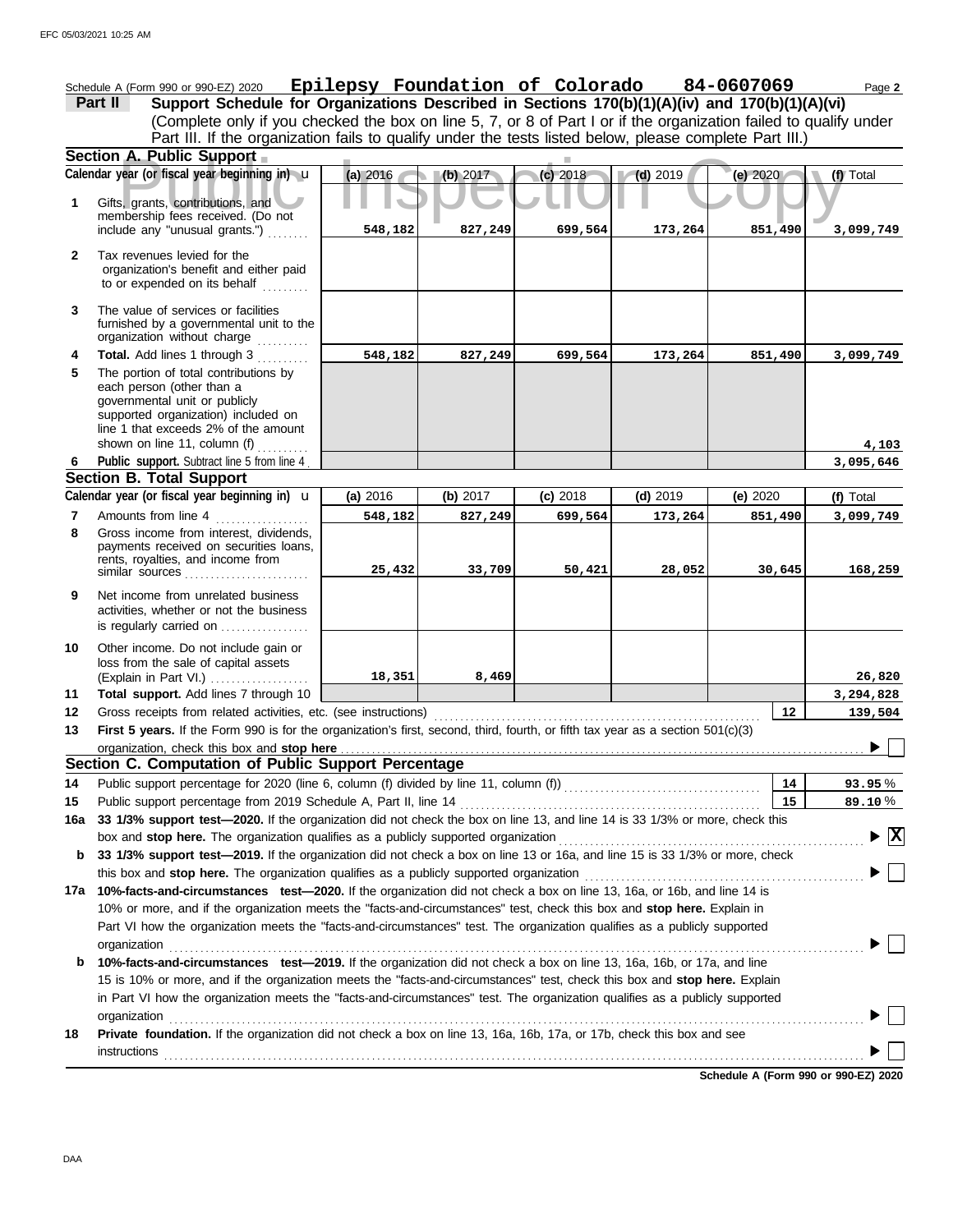|     | Schedule A (Form 990 or 990-EZ) 2020                                                                                                                                                                                                                                 | Epilepsy Foundation of Colorado |          |            |            | 84-0607069 | Page 3    |
|-----|----------------------------------------------------------------------------------------------------------------------------------------------------------------------------------------------------------------------------------------------------------------------|---------------------------------|----------|------------|------------|------------|-----------|
|     | Support Schedule for Organizations Described in Section 509(a)(2)<br>Part III                                                                                                                                                                                        |                                 |          |            |            |            |           |
|     | (Complete only if you checked the box on line 10 of Part I or if the organization failed to qualify under Part II.                                                                                                                                                   |                                 |          |            |            |            |           |
|     | If the organization fails to qualify under the tests listed below, please complete Part II.)                                                                                                                                                                         |                                 |          |            |            |            |           |
|     | Section A. Public Support                                                                                                                                                                                                                                            |                                 |          |            |            |            |           |
|     | Calendar year (or fiscal year beginning in) u                                                                                                                                                                                                                        | (a) 2016                        | (b) 2017 | $(c)$ 2018 | $(d)$ 2019 | (e) 2020   | (f) Total |
| 1   | Gifts, grants, contributions, and membership fees<br>received. (Do not include any "unusual grants.")                                                                                                                                                                |                                 |          |            |            |            |           |
| 2   | Gross receipts from admissions, merchandise<br>sold or services performed, or facilities<br>furnished in any activity that is related to the<br>organization's tax-exempt purpose                                                                                    |                                 |          |            |            |            |           |
| 3   | Gross receipts from activities that are not an<br>unrelated trade or business under section 513                                                                                                                                                                      |                                 |          |            |            |            |           |
| 4   | Tax revenues levied for the<br>organization's benefit and either paid<br>to or expended on its behalf                                                                                                                                                                |                                 |          |            |            |            |           |
| 5   | The value of services or facilities<br>furnished by a governmental unit to the<br>organization without charge                                                                                                                                                        |                                 |          |            |            |            |           |
| 6   | Total. Add lines 1 through 5                                                                                                                                                                                                                                         |                                 |          |            |            |            |           |
|     | 7a Amounts included on lines 1, 2, and 3<br>received from disqualified persons                                                                                                                                                                                       |                                 |          |            |            |            |           |
| b   | Amounts included on lines 2 and 3<br>received from other than disqualified<br>persons that exceed the greater of \$5,000<br>or 1% of the amount on line 13 for the year                                                                                              |                                 |          |            |            |            |           |
| c   | Add lines 7a and 7b                                                                                                                                                                                                                                                  |                                 |          |            |            |            |           |
| 8   | Public support. (Subtract line 7c from                                                                                                                                                                                                                               |                                 |          |            |            |            |           |
|     | <b>Section B. Total Support</b>                                                                                                                                                                                                                                      |                                 |          |            |            |            |           |
|     | Calendar year (or fiscal year beginning in) $\mathbf u$                                                                                                                                                                                                              | (a) 2016                        | (b) 2017 | $(c)$ 2018 | $(d)$ 2019 | (e) $2020$ | (f) Total |
| 9   | Amounts from line 6                                                                                                                                                                                                                                                  |                                 |          |            |            |            |           |
| 10a | Gross income from interest, dividends,<br>payments received on securities loans, rents,<br>royalties, and income from similar sources.                                                                                                                               |                                 |          |            |            |            |           |
|     | Unrelated business taxable income (less<br>section 511 taxes) from businesses<br>acquired after June 30, 1975                                                                                                                                                        |                                 |          |            |            |            |           |
|     | c Add lines 10a and 10b                                                                                                                                                                                                                                              |                                 |          |            |            |            |           |
| 11  | Net income from unrelated business<br>activities not included in line 10b, whether<br>or not the business is regularly carried on                                                                                                                                    |                                 |          |            |            |            |           |
| 12  | Other income. Do not include gain or<br>loss from the sale of capital assets<br>(Explain in Part VI.)                                                                                                                                                                |                                 |          |            |            |            |           |
| 13  | Total support. (Add lines 9, 10c, 11,<br>and 12.)                                                                                                                                                                                                                    |                                 |          |            |            |            |           |
| 14  | First 5 years. If the Form 990 is for the organization's first, second, third, fourth, or fifth tax year as a section 501(c)(3)<br>organization, check this box and stop here                                                                                        |                                 |          |            |            |            |           |
|     | Section C. Computation of Public Support Percentage                                                                                                                                                                                                                  |                                 |          |            |            |            |           |
| 15  |                                                                                                                                                                                                                                                                      |                                 |          |            |            | 15         | %         |
| 16  |                                                                                                                                                                                                                                                                      |                                 |          |            |            | 16         | %         |
|     | Section D. Computation of Investment Income Percentage                                                                                                                                                                                                               |                                 |          |            |            |            |           |
| 17  |                                                                                                                                                                                                                                                                      |                                 |          |            |            | 17         | %         |
|     |                                                                                                                                                                                                                                                                      |                                 |          |            |            | 18         | %         |
|     | 19a 33 1/3% support tests-2020. If the organization did not check the box on line 14, and line 15 is more than 33 1/3%, and line                                                                                                                                     |                                 |          |            |            |            |           |
|     | 17 is not more than 33 1/3%, check this box and stop here. The organization qualifies as a publicly supported organization                                                                                                                                           |                                 |          |            |            |            |           |
| b   | 33 1/3% support tests—2019. If the organization did not check a box on line 14 or line 19a, and line 16 is more than 33 1/3%, and<br>line 18 is not more than 33 1/3%, check this box and stop here. The organization qualifies as a publicly supported organization |                                 |          |            |            |            |           |
| 20  |                                                                                                                                                                                                                                                                      |                                 |          |            |            |            |           |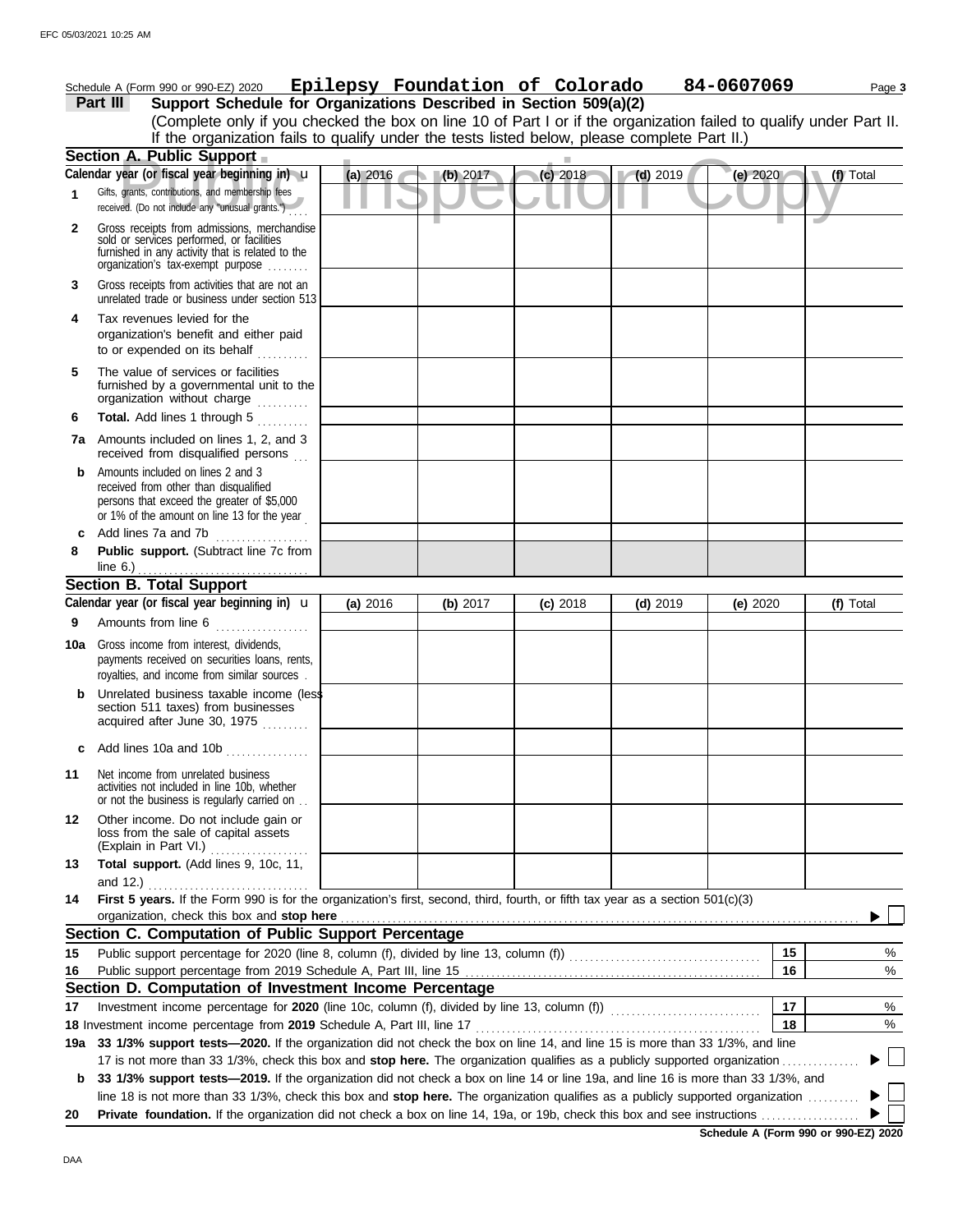|              | Epilepsy Foundation of Colorado<br>84-0607069<br>Schedule A (Form 990 or 990-EZ) 2020                                                                                                                                           |                |     | Page 4 |
|--------------|---------------------------------------------------------------------------------------------------------------------------------------------------------------------------------------------------------------------------------|----------------|-----|--------|
|              | <b>Supporting Organizations</b><br>Part IV                                                                                                                                                                                      |                |     |        |
|              | (Complete only if you checked a box in line 12 on Part I. If you checked box 12a, Part I, complete Sections A                                                                                                                   |                |     |        |
|              | and B. If you checked box 12b, Part I, complete Sections A and C. If you checked box 12c, Part I, complete                                                                                                                      |                |     |        |
|              | Sections A, D, and E. If you checked box 12d, Part I, complete Sections A and D, and complete Part V.)                                                                                                                          |                |     |        |
|              | Section A. All Supporting Organizations                                                                                                                                                                                         |                |     |        |
|              |                                                                                                                                                                                                                                 |                | Yes | No     |
| 1            | Are all of the organization's supported organizations listed by name in the organization's governing                                                                                                                            |                |     |        |
|              | documents? If "No," describe in Part VI how the supported organizations are designated. If designated by                                                                                                                        |                |     |        |
|              | class or purpose, describe the designation. If historic and continuing relationship, explain.                                                                                                                                   | 1              |     |        |
| $\mathbf{2}$ | Did the organization have any supported organization that does not have an IRS determination of status                                                                                                                          |                |     |        |
|              | under section 509(a)(1) or (2)? If "Yes," explain in Part VI how the organization determined that the supported                                                                                                                 |                |     |        |
|              | organization was described in section 509(a)(1) or (2).                                                                                                                                                                         | $\mathbf{2}$   |     |        |
| За           | Did the organization have a supported organization described in section $501(c)(4)$ , (5), or (6)? If "Yes," answer<br>lines 3b and 3c below.                                                                                   | 3a             |     |        |
| b            | Did the organization confirm that each supported organization qualified under section $501(c)(4)$ , (5), or (6) and                                                                                                             |                |     |        |
|              | satisfied the public support tests under section 509(a)(2)? If "Yes," describe in Part VI when and how the                                                                                                                      |                |     |        |
|              | organization made the determination.                                                                                                                                                                                            | 3b             |     |        |
| c            | Did the organization ensure that all support to such organizations was used exclusively for section $170(c)(2)(B)$                                                                                                              |                |     |        |
|              | purposes? If "Yes," explain in Part VI what controls the organization put in place to ensure such use.                                                                                                                          | 3 <sub>c</sub> |     |        |
| 4a           | Was any supported organization not organized in the United States ("foreign supported organization")? If                                                                                                                        |                |     |        |
|              | "Yes," and if you checked 12a or 12b in Part I, answer (b) and (c) below.                                                                                                                                                       | 4a             |     |        |
| b            | Did the organization have ultimate control and discretion in deciding whether to make grants to the foreign                                                                                                                     |                |     |        |
|              | supported organization? If "Yes," describe in Part VI how the organization had such control and discretion                                                                                                                      |                |     |        |
|              | despite being controlled or supervised by or in connection with its supported organizations.                                                                                                                                    | 4b             |     |        |
| c            | Did the organization support any foreign supported organization that does not have an IRS determination                                                                                                                         |                |     |        |
|              | under sections $501(c)(3)$ and $509(a)(1)$ or (2)? If "Yes," explain in Part VI what controls the organization used                                                                                                             |                |     |        |
|              | to ensure that all support to the foreign supported organization was used exclusively for section $170(c)(2)(B)$                                                                                                                |                |     |        |
|              | purposes.                                                                                                                                                                                                                       | 4c             |     |        |
| 5a           | Did the organization add, substitute, or remove any supported organizations during the tax year? If "Yes,"                                                                                                                      |                |     |        |
|              | answer lines 5b and 5c below (if applicable). Also, provide detail in Part VI, including (i) the names and EIN<br>numbers of the supported organizations added, substituted, or removed; (ii) the reasons for each such action; |                |     |        |
|              | (iii) the authority under the organization's organizing document authorizing such action; and (iv) how the action                                                                                                               |                |     |        |
|              | was accomplished (such as by amendment to the organizing document).                                                                                                                                                             | 5a             |     |        |
| b            | Type I or Type II only. Was any added or substituted supported organization part of a class already                                                                                                                             |                |     |        |
|              | designated in the organization's organizing document?                                                                                                                                                                           | 5b             |     |        |
|              | Substitutions only. Was the substitution the result of an event beyond the organization's control?                                                                                                                              | 5c             |     |        |
|              | Did the organization provide support (whether in the form of grants or the provision of services or facilities) to                                                                                                              |                |     |        |
|              | anyone other than (i) its supported organizations, (ii) individuals that are part of the charitable class benefited                                                                                                             |                |     |        |
|              | by one or more of its supported organizations, or (iii) other supporting organizations that also support or                                                                                                                     |                |     |        |
|              | benefit one or more of the filing organization's supported organizations? If "Yes," provide detail in Part VI.                                                                                                                  | 6              |     |        |
| 7            | Did the organization provide a grant, loan, compensation, or other similar payment to a substantial contributor                                                                                                                 |                |     |        |
|              | (as defined in section $4958(c)(3)(C)$ ), a family member of a substantial contributor, or a 35% controlled entity                                                                                                              |                |     |        |
|              | with regard to a substantial contributor? If "Yes," complete Part I of Schedule L (Form 990 or 990-EZ).                                                                                                                         | 7              |     |        |
| 8            | Did the organization make a loan to a disqualified person (as defined in section 4958) not described in line 7?                                                                                                                 |                |     |        |
|              | If "Yes," complete Part I of Schedule L (Form 990 or 990-EZ).                                                                                                                                                                   | 8              |     |        |
| 9a           | Was the organization controlled directly or indirectly at any time during the tax year by one or more                                                                                                                           |                |     |        |
|              | disqualified persons, as defined in section 4946 (other than foundation managers and organizations<br>described in section 509(a)(1) or (2))? If "Yes," provide detail in Part VI.                                              | 9а             |     |        |
| b            | Did one or more disqualified persons (as defined in line 9a) hold a controlling interest in any entity in which                                                                                                                 |                |     |        |
|              | the supporting organization had an interest? If "Yes," provide detail in Part VI.                                                                                                                                               | 9b             |     |        |
| c            | Did a disqualified person (as defined in line 9a) have an ownership interest in, or derive any personal benefit                                                                                                                 |                |     |        |
|              | from, assets in which the supporting organization also had an interest? If "Yes," provide detail in Part VI.                                                                                                                    | 9c             |     |        |
| 10a          | Was the organization subject to the excess business holdings rules of section 4943 because of section                                                                                                                           |                |     |        |
|              | 4943(f) (regarding certain Type II supporting organizations, and all Type III non-functionally integrated                                                                                                                       |                |     |        |
|              | supporting organizations)? If "Yes," answer line 10b below.                                                                                                                                                                     | 10a            |     |        |
| b            | Did the organization have any excess business holdings in the tax year? (Use Schedule C, Form 4720, to                                                                                                                          |                |     |        |
|              | determine whether the organization had excess business holdings.)                                                                                                                                                               | 10b            |     |        |
|              | Schedule A (Form 990 or 990-EZ) 2020                                                                                                                                                                                            |                |     |        |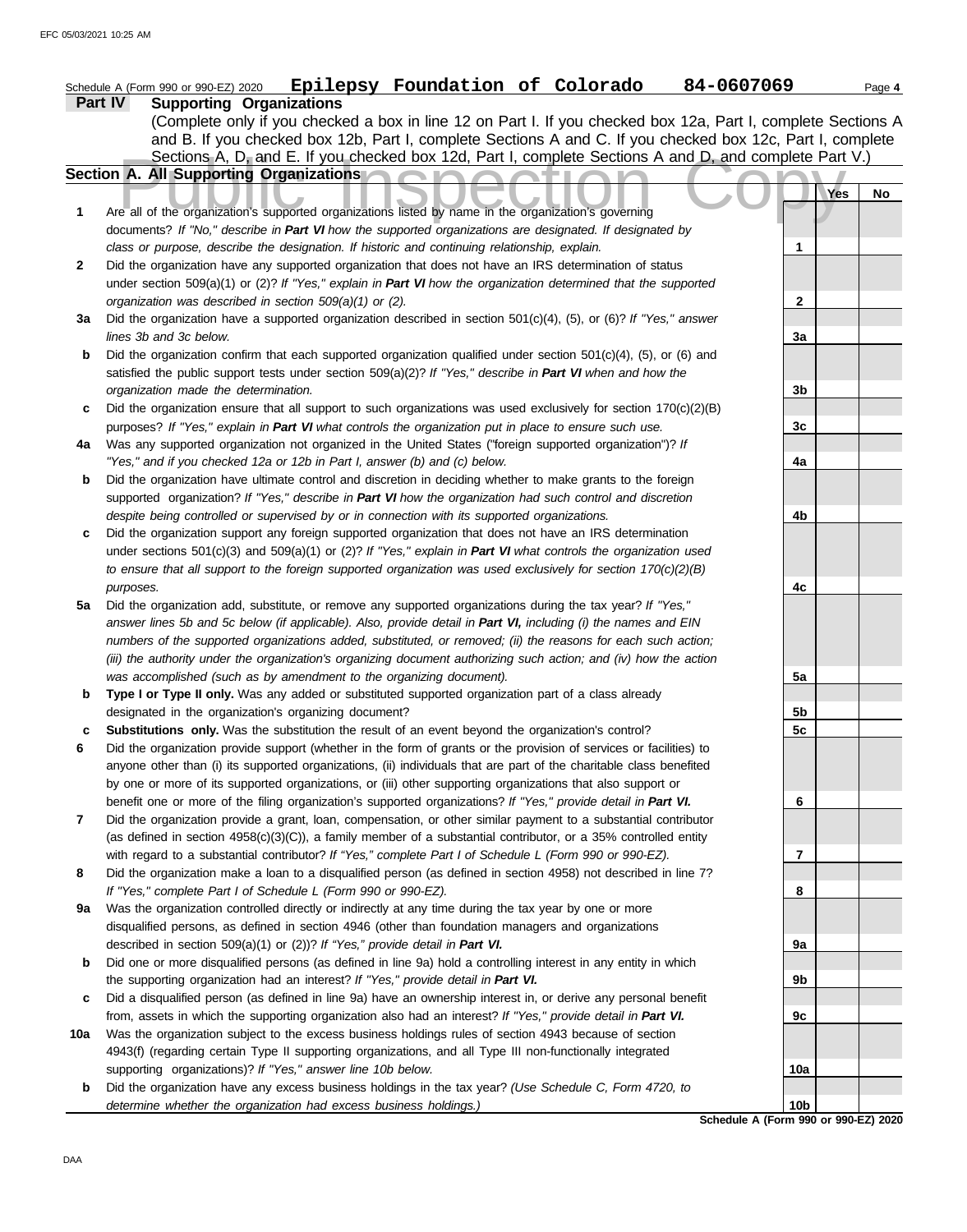## **Part IV Supporting Organizations** *(continued)* Schedule A (Form 990 or 990-EZ) 2020 Page **5 Epilepsy Foundation of Colorado 84-0607069**

|    |                                                                                                                      |                 | Yes | No |
|----|----------------------------------------------------------------------------------------------------------------------|-----------------|-----|----|
| 11 | Has the organization accepted a gift or contribution from any of the following persons?                              |                 |     |    |
| a  | A person who directly or indirectly controls, either alone or together with persons described in lines 11b and       |                 |     |    |
|    | 11c below, the governing body of a supported organization?                                                           | 11a             |     |    |
| b  | A family member of a person described in line 11a above?                                                             | 11 <sub>b</sub> |     |    |
|    | c A 35% controlled entity of a person described in line 11a or 11b above? If "Yes" to line 11a, 11b, or 11c, provide |                 |     |    |
|    | detail in Part VI.                                                                                                   | 11c             |     |    |
|    | Section B. Type I Supporting Organizations                                                                           |                 |     |    |

| Yes | No |
|-----|----|
|     |    |
|     |    |
|     |    |
|     |    |
|     |    |
|     |    |
|     |    |
|     |    |
|     |    |
|     |    |
|     |    |

|                                                                                                                  | Yes |  |
|------------------------------------------------------------------------------------------------------------------|-----|--|
| Were a majority of the organization's directors or trustees during the tax year also a majority of the directors |     |  |
| or trustees of each of the organization's supported organization(s)? If "No," describe in Part VI how control    |     |  |
| or management of the supporting organization was vested in the same persons that controlled or managed           |     |  |
| the supported organization(s).                                                                                   |     |  |

## **Section D. All Type III Supporting Organizations**

|                |                                                                                                                        |   | Yes | No |
|----------------|------------------------------------------------------------------------------------------------------------------------|---|-----|----|
| 1              | Did the organization provide to each of its supported organizations, by the last day of the fifth month of the         |   |     |    |
|                | organization's tax year, (i) a written notice describing the type and amount of support provided during the prior tax  |   |     |    |
|                | year, (ii) a copy of the Form 990 that was most recently filed as of the date of notification, and (iii) copies of the |   |     |    |
|                | organization's governing documents in effect on the date of notification, to the extent not previously provided?       |   |     |    |
| $\overline{2}$ | Were any of the organization's officers, directors, or trustees either (i) appointed or elected by the supported       |   |     |    |
|                | organization(s) or (ii) serving on the governing body of a supported organization? If "No," explain in Part VI how     |   |     |    |
|                | the organization maintained a close and continuous working relationship with the supported organization(s).            | 2 |     |    |
| $\mathbf{3}$   | By reason of the relationship described in line 2, above, did the organization's supported organizations have          |   |     |    |
|                | a significant voice in the organization's investment policies and in directing the use of the organization's           |   |     |    |
|                | income or assets at all times during the tax year? If "Yes," describe in Part VI the role the organization's           |   |     |    |
|                | supported organizations played in this regard.                                                                         |   |     |    |

## **Section E. Type III Functionally-Integrated Supporting Organizations**

- **1** *Check the box next to the method that the organization used to satisfy the Integral Part Test during the year (see instructions).*
	- The organization satisfied the Activities Test. *Complete line 2 below.* **a**
	- The organization is the parent of each of its supported organizations. *Complete line 3 below.* **b**
	- The organization supported a governmental entity. *Describe in Part VI how you supported a governmental entity (see instructions).* **c**
- **2** Activities Test. *Answer lines 2a and 2b below.*
- **a** Did substantially all of the organization's activities during the tax year directly further the exempt purposes of the supported organization(s) to which the organization was responsive? *If "Yes," then in Part VI identify those supported organizations and explain how these activities directly furthered their exempt purposes, how the organization was responsive to those supported organizations, and how the organization determined that these activities constituted substantially all of its activities.*
- **b** Did the activities described in line 2a, above, constitute activities that, but for the organization's involvement, one or more of the organization's supported organization(s) would have been engaged in? If "Yes," explain in *Part VI the reasons for the organization's position that its supported organization(s) would have engaged in these activities but for the organization's involvement.*
- **3** Parent of Supported Organizations. *Answer lines 3a and 3b below.*
	- **a** Did the organization have the power to regularly appoint or elect a majority of the officers, directors, or trustees of each of the supported organizations? *If "Yes" or "No," provide details in Part VI.*
- **b** Did the organization exercise a substantial degree of direction over the policies, programs, and activities of each of its supported organizations? *If "Yes," describe in Part VI the role played by the organization in this regard.*

**Yes No 2a 2b 3a 3b**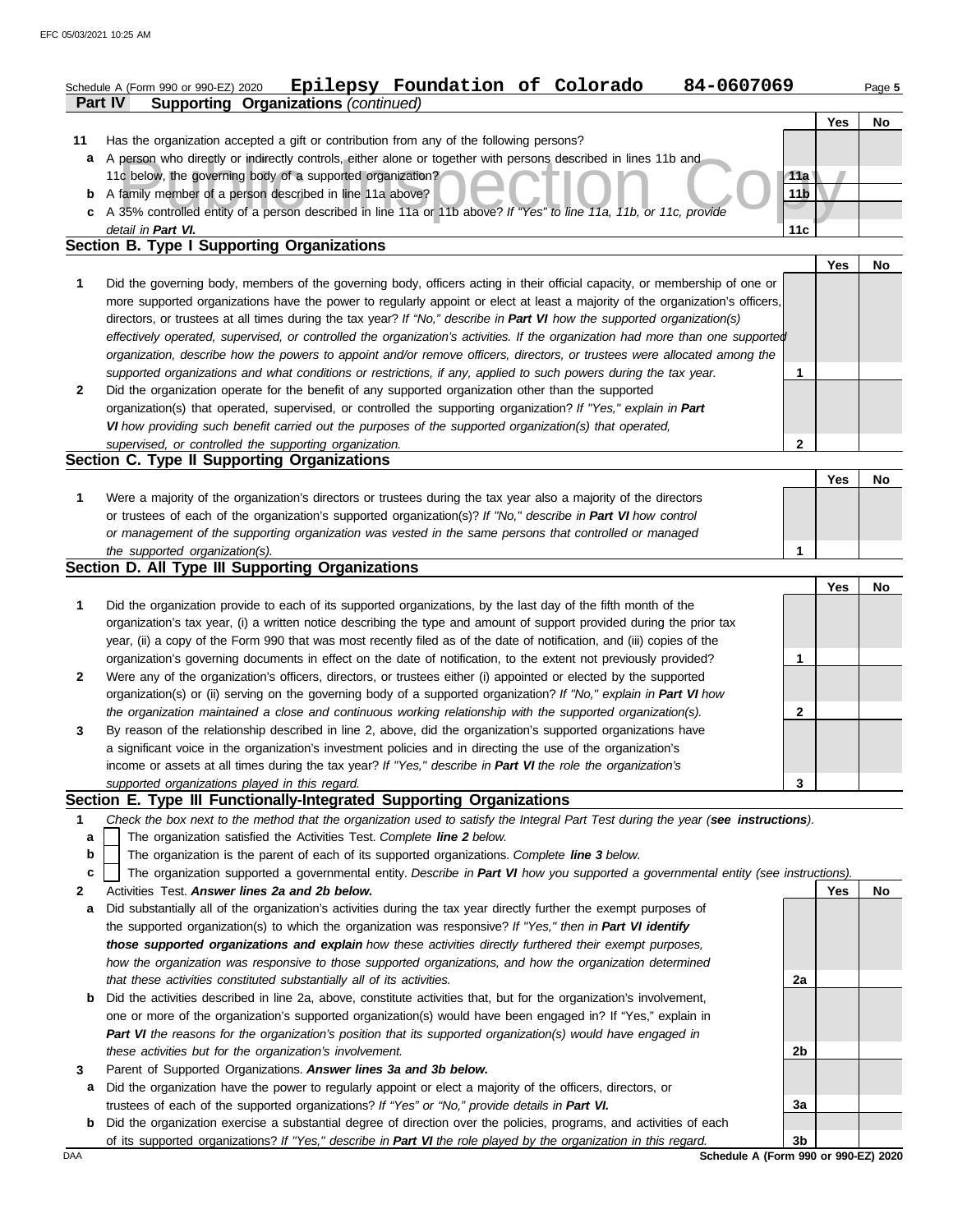|                | Epilepsy Foundation of Colorado<br>Schedule A (Form 990 or 990-EZ) 2020                                                          |                | 84-0607069     | Page 6                         |
|----------------|----------------------------------------------------------------------------------------------------------------------------------|----------------|----------------|--------------------------------|
| <b>Part V</b>  | Type III Non-Functionally Integrated 509(a)(3) Supporting Organizations                                                          |                |                |                                |
| 1              | Check here if the organization satisfied the Integral Part Test as a qualifying trust on Nov. 20, 1970 (explain in Part VI). See |                |                |                                |
|                | instructions. All other Type III non-functionally integrated supporting organizations must complete Sections A through E.        |                |                |                                |
|                | Section A - Adjusted Net Income                                                                                                  |                | (A) Prior Year | (B) Current Year<br>(optional) |
| 1              | Net short-term capital gain                                                                                                      | 1              |                |                                |
| $\mathbf{2}$   | Recoveries of prior-year distributions                                                                                           | $\overline{2}$ |                |                                |
| 3              | Other gross income (see instructions)                                                                                            | 3              |                |                                |
| 4              | Add lines 1 through 3.                                                                                                           | 4              |                |                                |
| 5              | Depreciation and depletion                                                                                                       | 5              |                |                                |
| 6              | Portion of operating expenses paid or incurred for production or collection of                                                   |                |                |                                |
|                | gross income or for management, conservation, or maintenance of property                                                         |                |                |                                |
|                | held for production of income (see instructions)                                                                                 | 6              |                |                                |
| $\mathbf{7}$   | Other expenses (see instructions)                                                                                                | $\overline{7}$ |                |                                |
| 8              | Adjusted Net Income (subtract lines 5, 6, and 7 from line 4)                                                                     | 8              |                |                                |
|                | Section B - Minimum Asset Amount                                                                                                 |                | (A) Prior Year | (B) Current Year<br>(optional) |
| 1              | Aggregate fair market value of all non-exempt-use assets (see                                                                    |                |                |                                |
|                | instructions for short tax year or assets held for part of year):                                                                |                |                |                                |
|                | a Average monthly value of securities                                                                                            | 1a             |                |                                |
|                | <b>b</b> Average monthly cash balances                                                                                           | 1b             |                |                                |
|                | c Fair market value of other non-exempt-use assets                                                                               | 1c             |                |                                |
|                | d Total (add lines 1a, 1b, and 1c)                                                                                               | 1d             |                |                                |
|                | e Discount claimed for blockage or other factors                                                                                 |                |                |                                |
|                | (explain in detail in Part VI):                                                                                                  |                |                |                                |
| $\mathbf{2}$   | Acquisition indebtedness applicable to non-exempt-use assets                                                                     | $\mathbf{2}$   |                |                                |
| 3              | Subtract line 2 from line 1d.                                                                                                    | 3              |                |                                |
| 4              | Cash deemed held for exempt use. Enter 0.015 of line 3 (for greater amount,                                                      |                |                |                                |
| 5              | see instructions).<br>Net value of non-exempt-use assets (subtract line 4 from line 3)                                           | 4<br>5         |                |                                |
| 6              | Multiply line 5 by 0.035.                                                                                                        | 6              |                |                                |
| $\overline{7}$ | Recoveries of prior-year distributions                                                                                           | $\overline{7}$ |                |                                |
| 8              | Minimum Asset Amount (add line 7 to line 6)                                                                                      | 8              |                |                                |
|                | Section C - Distributable Amount                                                                                                 |                |                | <b>Current Year</b>            |
| 1              | Adjusted net income for prior year (from Section A, line 8, column A)                                                            | 1              |                |                                |
| $\mathbf{2}$   | Enter 0.85 of line 1.                                                                                                            | $\mathbf{2}$   |                |                                |
| 3              | Minimum asset amount for prior year (from Section B, line 8, column A)                                                           | 3              |                |                                |
| 4              | Enter greater of line 2 or line 3.                                                                                               | 4              |                |                                |
| 5              | Income tax imposed in prior year                                                                                                 | 5              |                |                                |
| 6              | Distributable Amount. Subtract line 5 from line 4, unless subject to                                                             |                |                |                                |
|                | emergency temporary reduction (see instructions).                                                                                | 6              |                |                                |
| $\overline{7}$ | Check here if the current year is the organization's first as a non-functionally integrated Type III supporting organization     |                |                |                                |
|                | (see instructions).                                                                                                              |                |                |                                |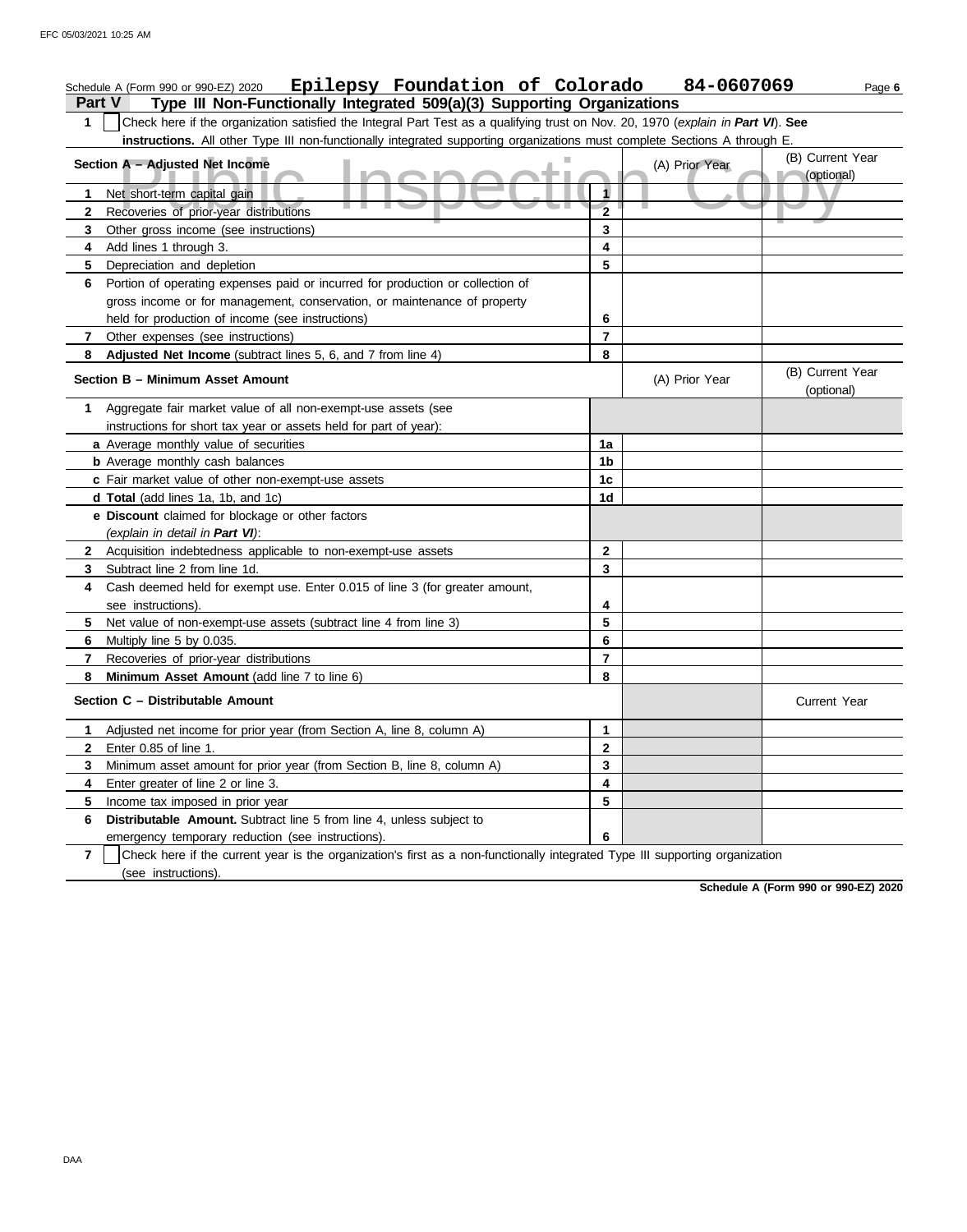| Part V       | Epilepsy Foundation of Colorado<br>Schedule A (Form 990 or 990-EZ) 2020<br>Type III Non-Functionally Integrated 509(a)(3) Supporting Organizations (continued) |                             | 84-0607069                            | Page 7                                  |
|--------------|----------------------------------------------------------------------------------------------------------------------------------------------------------------|-----------------------------|---------------------------------------|-----------------------------------------|
|              | Section D - Distributions                                                                                                                                      |                             |                                       | <b>Current Year</b>                     |
| 1            | Amounts paid to supported organizations to accomplish exempt purposes                                                                                          |                             |                                       |                                         |
| $\mathbf{2}$ | Amounts paid to perform activity that directly furthers exempt purposes of supported<br>organizations, in excess of income from activity                       |                             |                                       |                                         |
| 3            | Administrative expenses paid to accomplish exempt purposes of supported organizations                                                                          |                             |                                       |                                         |
| 4            | Amounts paid to acquire exempt-use assets                                                                                                                      |                             |                                       |                                         |
| 5            | Qualified set-aside amounts (prior IRS approval required-provide details in Part VI)                                                                           |                             |                                       |                                         |
| 6            | Other distributions (describe in Part VI). See instructions.                                                                                                   |                             |                                       |                                         |
| 7            | Total annual distributions. Add lines 1 through 6.                                                                                                             |                             |                                       |                                         |
| 8            | Distributions to attentive supported organizations to which the organization is responsive                                                                     |                             |                                       |                                         |
|              | (provide details in Part VI). See instructions.                                                                                                                |                             |                                       |                                         |
| 9            | Distributable amount for 2020 from Section C, line 6                                                                                                           |                             |                                       |                                         |
| 10           | Line 8 amount divided by line 9 amount                                                                                                                         |                             |                                       |                                         |
|              |                                                                                                                                                                | (i)                         | (i)                                   | (iii)                                   |
|              | <b>Section E - Distribution Allocations (see instructions)</b>                                                                                                 | <b>Excess Distributions</b> | <b>Underdistributions</b><br>Pre-2020 | <b>Distributable</b><br>Amount for 2020 |
| 1            | Distributable amount for 2020 from Section C, line 6                                                                                                           |                             |                                       |                                         |
| $\mathbf{2}$ | Underdistributions, if any, for years prior to 2020                                                                                                            |                             |                                       |                                         |
|              | (reasonable cause required-explain in Part VI). See                                                                                                            |                             |                                       |                                         |
|              | instructions.                                                                                                                                                  |                             |                                       |                                         |
| 3            | Excess distributions carryover, if any, to 2020                                                                                                                |                             |                                       |                                         |
|              |                                                                                                                                                                |                             |                                       |                                         |
|              |                                                                                                                                                                |                             |                                       |                                         |
|              | c From 2017                                                                                                                                                    |                             |                                       |                                         |
|              |                                                                                                                                                                |                             |                                       |                                         |
|              | e From 2019                                                                                                                                                    |                             |                                       |                                         |
|              | f Total of lines 3a through 3e                                                                                                                                 |                             |                                       |                                         |
|              | g Applied to underdistributions of prior years                                                                                                                 |                             |                                       |                                         |
|              | h Applied to 2020 distributable amount                                                                                                                         |                             |                                       |                                         |
|              | Carryover from 2015 not applied (see instructions)                                                                                                             |                             |                                       |                                         |
|              | Remainder. Subtract lines 3g, 3h, and 3i from line 3f.                                                                                                         |                             |                                       |                                         |
| 4            | Distributions for 2020 from                                                                                                                                    |                             |                                       |                                         |
|              | \$<br>Section D, line 7:                                                                                                                                       |                             |                                       |                                         |
|              | a Applied to underdistributions of prior years                                                                                                                 |                             |                                       |                                         |
|              | <b>b</b> Applied to 2020 distributable amount                                                                                                                  |                             |                                       |                                         |
|              | <b>c</b> Remainder. Subtract lines 4a and 4b from line 4.                                                                                                      |                             |                                       |                                         |
| 5.           | Remaining underdistributions for years prior to 2020, if                                                                                                       |                             |                                       |                                         |
|              | any. Subtract lines 3g and 4a from line 2. For result                                                                                                          |                             |                                       |                                         |
|              | greater than zero, explain in Part VI. See instructions.                                                                                                       |                             |                                       |                                         |
| 6            | Remaining underdistributions for 2020 Subtract lines 3h                                                                                                        |                             |                                       |                                         |
|              | and 4b from line 1. For result greater than zero, explain in                                                                                                   |                             |                                       |                                         |
|              | Part VI. See instructions.                                                                                                                                     |                             |                                       |                                         |
| 7            | Excess distributions carryover to 2021. Add lines 3j<br>and 4c.                                                                                                |                             |                                       |                                         |
| 8            | Breakdown of line 7:                                                                                                                                           |                             |                                       |                                         |
|              |                                                                                                                                                                |                             |                                       |                                         |
|              | <b>b</b> Excess from 2017                                                                                                                                      |                             |                                       |                                         |
|              |                                                                                                                                                                |                             |                                       |                                         |
|              | d Excess from 2019                                                                                                                                             |                             |                                       |                                         |
|              | <b>e</b> Excess from $2020$<br>.                                                                                                                               |                             |                                       |                                         |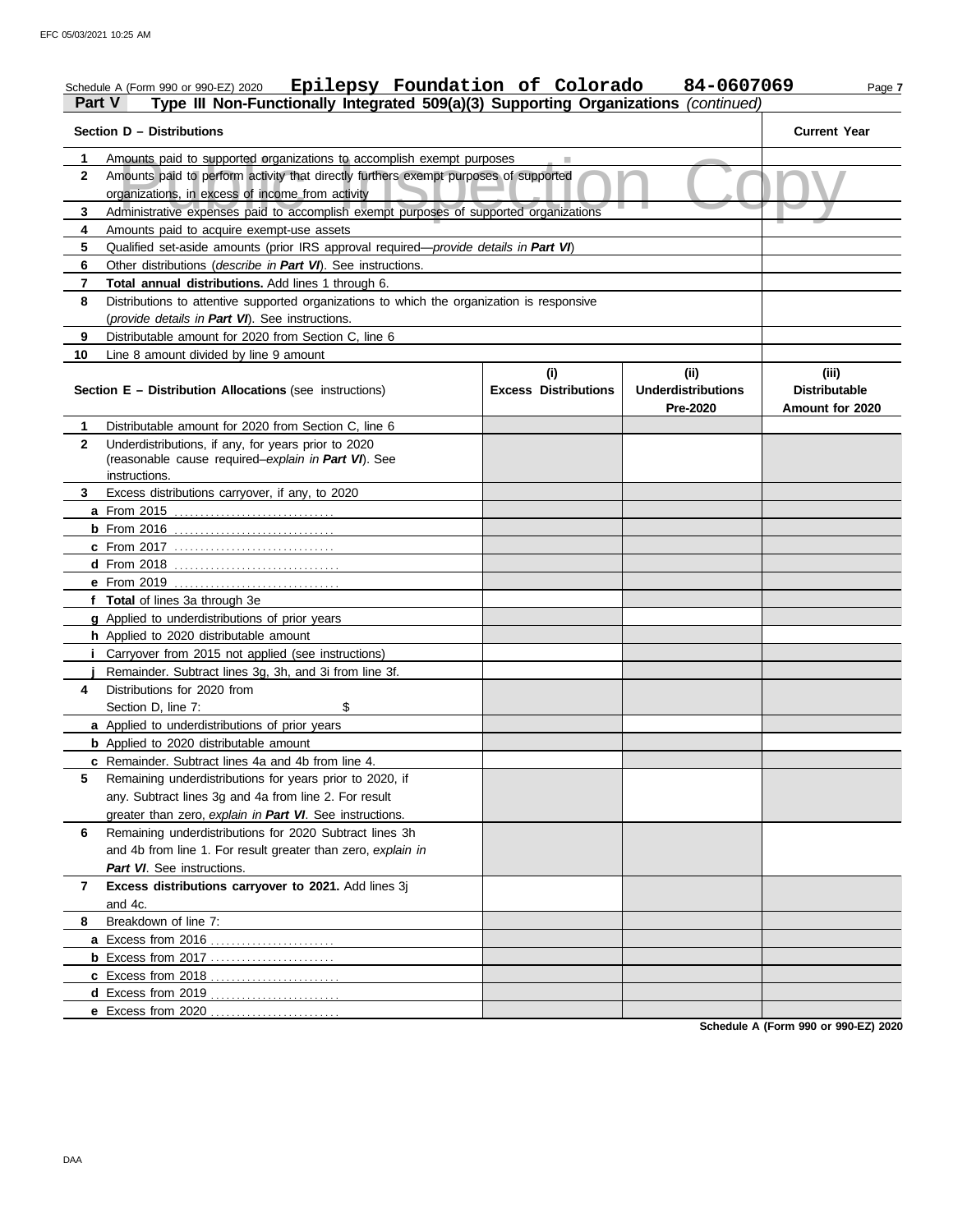| Epilepsy Foundation of Colorado<br>Schedule A (Form 990 or 990-EZ) 2020<br>Supplemental Information. Provide the explanations required by Part II, line 10; Part II, line 17a or 17b; Part<br>Part VI<br>III, line 12; Part IV, Section A, lines 1, 2, 3b, 3c, 4b, 4c, 5a, 6, 9a, 9b, 9c, 11a, 11b, and 11c; Part IV, Section<br>B, lines 1 and 2; Part IV, Section C, line 1; Part IV, Section D, lines 2 and 3; Part IV, Section E, lines 1c, 2a, 2b,<br>3a, and 3b; Part V, line 1; Part V, Section B, line 1e; Part V, Section D, lines 5, 6, and 8; and Part V, Section E,<br>lines 2, 5, and 6. Also complete this part for any additional information. (See instructions.)<br>Part II, Line 10 - Other Income Detail |              | 84-0607069 | Page 8 |
|-----------------------------------------------------------------------------------------------------------------------------------------------------------------------------------------------------------------------------------------------------------------------------------------------------------------------------------------------------------------------------------------------------------------------------------------------------------------------------------------------------------------------------------------------------------------------------------------------------------------------------------------------------------------------------------------------------------------------------|--------------|------------|--------|
| Other Income                                                                                                                                                                                                                                                                                                                                                                                                                                                                                                                                                                                                                                                                                                                | \$<br>1,755  |            |        |
| Worker's compensation refund                                                                                                                                                                                                                                                                                                                                                                                                                                                                                                                                                                                                                                                                                                | \$<br>16,998 |            |        |
| Gain on Savers                                                                                                                                                                                                                                                                                                                                                                                                                                                                                                                                                                                                                                                                                                              | \$<br>8,067  |            |        |
|                                                                                                                                                                                                                                                                                                                                                                                                                                                                                                                                                                                                                                                                                                                             |              |            |        |
|                                                                                                                                                                                                                                                                                                                                                                                                                                                                                                                                                                                                                                                                                                                             |              |            |        |
|                                                                                                                                                                                                                                                                                                                                                                                                                                                                                                                                                                                                                                                                                                                             |              |            |        |
|                                                                                                                                                                                                                                                                                                                                                                                                                                                                                                                                                                                                                                                                                                                             |              |            |        |
|                                                                                                                                                                                                                                                                                                                                                                                                                                                                                                                                                                                                                                                                                                                             |              |            |        |
|                                                                                                                                                                                                                                                                                                                                                                                                                                                                                                                                                                                                                                                                                                                             |              |            |        |
|                                                                                                                                                                                                                                                                                                                                                                                                                                                                                                                                                                                                                                                                                                                             |              |            |        |
|                                                                                                                                                                                                                                                                                                                                                                                                                                                                                                                                                                                                                                                                                                                             |              |            |        |
|                                                                                                                                                                                                                                                                                                                                                                                                                                                                                                                                                                                                                                                                                                                             |              |            |        |
|                                                                                                                                                                                                                                                                                                                                                                                                                                                                                                                                                                                                                                                                                                                             |              |            |        |
|                                                                                                                                                                                                                                                                                                                                                                                                                                                                                                                                                                                                                                                                                                                             |              |            |        |
|                                                                                                                                                                                                                                                                                                                                                                                                                                                                                                                                                                                                                                                                                                                             |              |            |        |
|                                                                                                                                                                                                                                                                                                                                                                                                                                                                                                                                                                                                                                                                                                                             |              |            |        |
|                                                                                                                                                                                                                                                                                                                                                                                                                                                                                                                                                                                                                                                                                                                             |              |            |        |
|                                                                                                                                                                                                                                                                                                                                                                                                                                                                                                                                                                                                                                                                                                                             |              |            |        |
|                                                                                                                                                                                                                                                                                                                                                                                                                                                                                                                                                                                                                                                                                                                             |              |            |        |
|                                                                                                                                                                                                                                                                                                                                                                                                                                                                                                                                                                                                                                                                                                                             |              |            |        |
|                                                                                                                                                                                                                                                                                                                                                                                                                                                                                                                                                                                                                                                                                                                             |              |            |        |
|                                                                                                                                                                                                                                                                                                                                                                                                                                                                                                                                                                                                                                                                                                                             |              |            |        |
|                                                                                                                                                                                                                                                                                                                                                                                                                                                                                                                                                                                                                                                                                                                             |              |            |        |
|                                                                                                                                                                                                                                                                                                                                                                                                                                                                                                                                                                                                                                                                                                                             |              |            |        |
|                                                                                                                                                                                                                                                                                                                                                                                                                                                                                                                                                                                                                                                                                                                             |              |            |        |
|                                                                                                                                                                                                                                                                                                                                                                                                                                                                                                                                                                                                                                                                                                                             |              |            |        |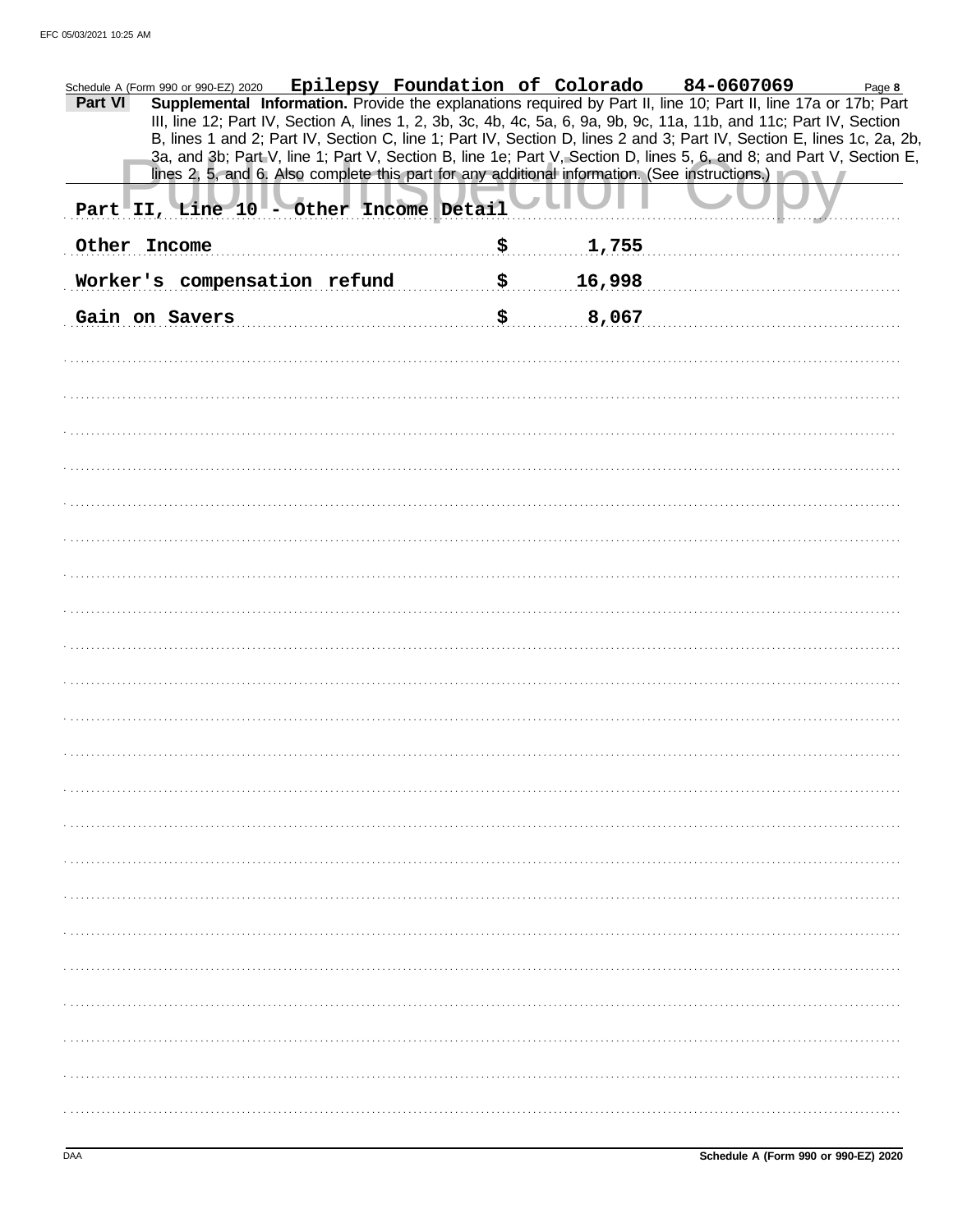| <b>Schedule B</b><br>(Form 990, 990-EZ,<br>or 990-PF)<br>Department of the Treasury<br>Internal Revenue Service                                                   | <b>Schedule of Contributors</b><br>u Attach to Form 990, Form 990-EZ, or Form 990-PF.<br>u Go to www.irs.gov/Form990 for the latest information.                                                            | OMB No. 1545-0047<br>2020 |  |  |  |
|-------------------------------------------------------------------------------------------------------------------------------------------------------------------|-------------------------------------------------------------------------------------------------------------------------------------------------------------------------------------------------------------|---------------------------|--|--|--|
| <b>Employer identification number</b><br>Name of the organization<br>84-0607069<br>Colorado<br>Epilepsy<br>Foundation of<br><b>Organization type (check one):</b> |                                                                                                                                                                                                             |                           |  |  |  |
| Filers of:                                                                                                                                                        | Section:                                                                                                                                                                                                    |                           |  |  |  |
| Form 990 or 990-EZ                                                                                                                                                | X <br>3 ) (enter number) organization<br>501(c)(                                                                                                                                                            |                           |  |  |  |
|                                                                                                                                                                   | $4947(a)(1)$ nonexempt charitable trust <b>not</b> treated as a private foundation                                                                                                                          |                           |  |  |  |
|                                                                                                                                                                   | 527 political organization                                                                                                                                                                                  |                           |  |  |  |
| Form 990-PF                                                                                                                                                       | 501(c)(3) exempt private foundation                                                                                                                                                                         |                           |  |  |  |
|                                                                                                                                                                   | 4947(a)(1) nonexempt charitable trust treated as a private foundation                                                                                                                                       |                           |  |  |  |
|                                                                                                                                                                   | 501(c)(3) taxable private foundation                                                                                                                                                                        |                           |  |  |  |
|                                                                                                                                                                   |                                                                                                                                                                                                             |                           |  |  |  |
| instructions.                                                                                                                                                     | Check if your organization is covered by the General Rule or a Special Rule.<br>Note: Only a section 501(c)(7), (8), or (10) organization can check boxes for both the General Rule and a Special Rule. See |                           |  |  |  |
| Concrol Dulo                                                                                                                                                      |                                                                                                                                                                                                             |                           |  |  |  |

### **General Rule**

For an organization filing Form 990, 990-EZ, or 990-PF that received, during the year, contributions totaling \$5,000 or more (in money or property) from any one contributor. Complete Parts I and II. See instructions for determining a contributor's total contributions.

### **Special Rules**

 $\overline{X}$  For an organization described in section 501(c)(3) filing Form 990 or 990-EZ that met the 33<sup>1</sup>/3% support test of the regulations under sections 509(a)(1) and 170(b)(1)(A)(vi), that checked Schedule A (Form 990 or 990-EZ), Part II, line 13, 16a, or 16b, and that received from any one contributor, during the year, total contributions of the greater of **(1)** \$5,000; or **(2)** 2% of the amount on (i) Form 990, Part VIII, line 1h; or (ii) Form 990-EZ, line 1. Complete Parts I and II.

literary, or educational purposes, or for the prevention of cruelty to children or animals. Complete Parts I (entering For an organization described in section 501(c)(7), (8), or (10) filing Form 990 or 990-EZ that received from any one contributor, during the year, total contributions of more than \$1,000 *exclusively* for religious, charitable, scientific, "N/A" in column (b) instead of the contributor name and address), II, and III.

For an organization described in section 501(c)(7), (8), or (10) filing Form 990 or 990-EZ that received from any one contributor, during the year, contributions *exclusively* for religious, charitable, etc., purposes, but no such contributions totaled more than \$1,000. If this box is checked, enter here the total contributions that were received during the year for an *exclusively* religious, charitable, etc., purpose. Don't complete any of the parts unless the **General Rule** applies to this organization because it received *nonexclusively* religious, charitable, etc., contributions totaling \$5,000 or more during the year . . . . . . . . . . . . . . . . . . . . . . . . . . . . . . . . . . . . . . . . . . . . . . . . . . . . . . . . . . . . . . . . . . . . . . . . . . . .  $\triangleright$  \$

990-EZ, or 990-PF), but it **must** answer "No" on Part IV, line 2, of its Form 990; or check the box on line H of its Form 990-EZ or on its Form 990-PF, Part I, line 2, to certify that it doesn't meet the filing requirements of Schedule B (Form 990, 990-EZ, or 990-PF). **Caution:** An organization that isn't covered by the General Rule and/or the Special Rules doesn't file Schedule B (Form 990,

**For Paperwork Reduction Act Notice, see the instructions for Form 990, 990-EZ, or 990-PF.**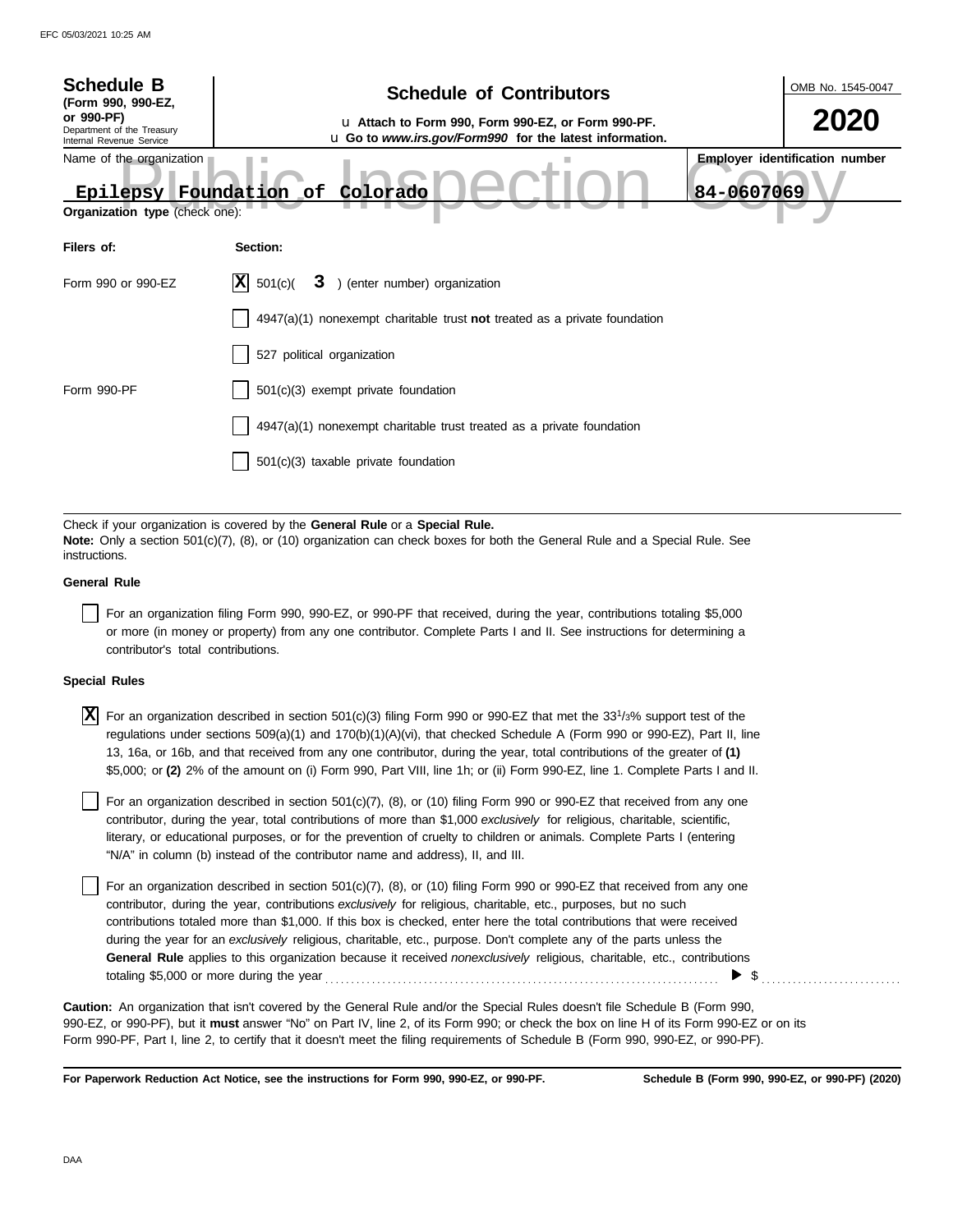|                         | Schedule B (Form 990, 990-EZ, or 990-PF) (2020)<br>Name of organization<br>Epilepsy Foundation of Colorado |                                            | Page 1 of 1<br>Page 2<br>Employer identification number<br>84-0607069                                                |
|-------------------------|------------------------------------------------------------------------------------------------------------|--------------------------------------------|----------------------------------------------------------------------------------------------------------------------|
| Part I                  | Contributors (see instructions). Use duplicate copies of Part I if additional space is needed.             |                                            |                                                                                                                      |
| (a)<br>No.              | (b)<br>Name, address, and ZIP +                                                                            | (c)<br><b>Total contributions</b>          | (d)<br>Type of contribution                                                                                          |
| $\mathbf{1}$            |                                                                                                            | 50,000<br>$\sim$                           | Χ<br>Person<br>Payroll<br><b>Noncash</b><br>(Complete Part II for<br>noncash contributions.)                         |
| (a)<br>No.              | (b)<br>Name, address, and ZIP + 4                                                                          | (c)<br><b>Total contributions</b>          | (d)<br>Type of contribution                                                                                          |
| $\overline{2}$          |                                                                                                            | 50,000<br>\$                               | X<br>Person<br>Payroll<br><b>Noncash</b><br>(Complete Part II for<br>noncash contributions.)                         |
| (a)                     | (b)                                                                                                        | (c)                                        | (d)                                                                                                                  |
| No.<br>$\overline{3}$   | Name, address, and ZIP + 4                                                                                 | <b>Total contributions</b><br>96,300<br>\$ | Type of contribution<br>Χ<br>Person<br>Payroll<br><b>Noncash</b><br>(Complete Part II for<br>noncash contributions.) |
| (a)<br>No.              | (b)<br>Name, address, and ZIP + 4                                                                          | (c)<br><b>Total contributions</b>          | (d)<br>Type of contribution                                                                                          |
| $\overline{\mathbf{4}}$ |                                                                                                            | 24,860<br>\$                               | X<br>Person<br>Payroll<br><b>Noncash</b><br>(Complete Part II for<br>noncash contributions.)                         |
| (a)<br>No.              | (b)<br>Name, address, and ZIP + 4                                                                          | (c)<br><b>Total contributions</b>          | (d)<br>Type of contribution                                                                                          |
|                         |                                                                                                            | \$                                         | Person<br>Payroll<br><b>Noncash</b><br>(Complete Part II for<br>noncash contributions.)                              |
| (a)<br>No.              | (b)<br>Name, address, and ZIP + 4                                                                          | (c)<br><b>Total contributions</b>          | (d)<br>Type of contribution                                                                                          |
|                         |                                                                                                            | \$                                         | Person<br>Payroll<br>Noncash<br>(Complete Part II for<br>noncash contributions.)                                     |

**Schedule B (Form 990, 990-EZ, or 990-PF) (2020)**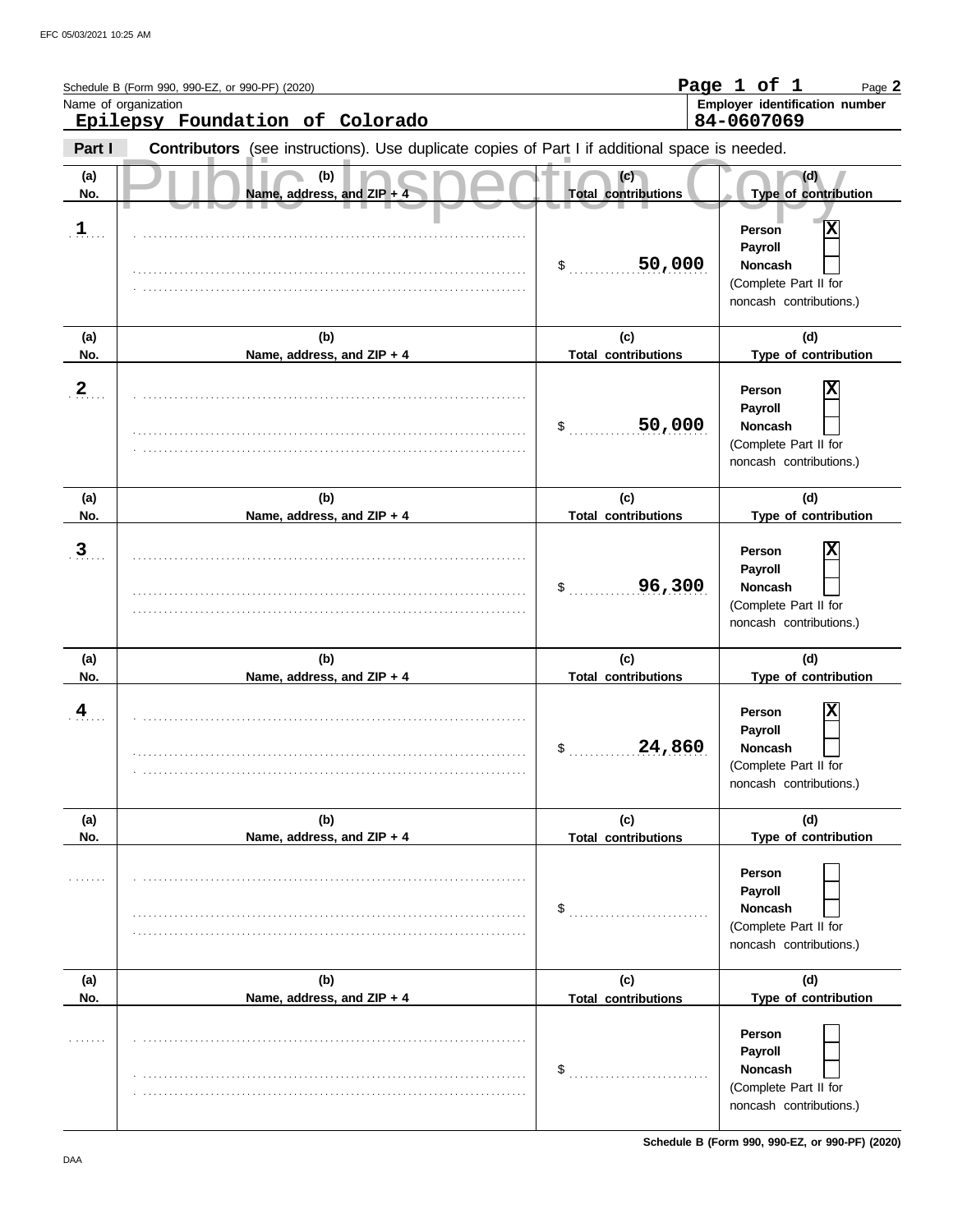| Name of the organization<br><b>Employer identification number</b><br>84-0607069<br>Epilepsy Foundation of Colorado<br>Organizations Maintaining Donor Advised Funds or Other Similar Funds or Accounts.<br>Part I<br>Complete if the organization answered "Yes" on Form 990, Part IV, line 6.<br>(a) Donor advised funds<br>(b) Funds and other accounts<br>Total number at end of year<br>1.<br>Aggregate value of contributions to (during year)<br>2<br>Aggregate value of grants from (during year)<br>3<br>4<br>Did the organization inform all donors and donor advisors in writing that the assets held in donor advised<br>5<br>Yes<br>No<br>Did the organization inform all grantees, donors, and donor advisors in writing that grant funds can be used<br>6<br>only for charitable purposes and not for the benefit of the donor or donor advisor, or for any other purpose<br>Yes<br>conferring impermissible private benefit?<br>No<br>Part II<br><b>Conservation Easements.</b><br>Complete if the organization answered "Yes" on Form 990, Part IV, line 7.<br>Purpose(s) of conservation easements held by the organization (check all that apply).<br>1<br>Preservation of land for public use (for example, recreation or education<br>Preservation of a historically important land area<br>Preservation of a certified historic structure<br>Protection of natural habitat<br>Preservation of open space<br>Complete lines 2a through 2d if the organization held a qualified conservation contribution in the form of a conservation<br>2<br>easement on the last day of the tax year.<br>Held at the End of the Tax Year<br>Total number of conservation easements<br>2a<br>а<br>2 <sub>b</sub><br>b<br>2c<br>Number of conservation easements on a certified historic structure included in (a)<br>d Number of conservation easements included in (c) acquired after 7/25/06, and not on a<br>2d<br>Number of conservation easements modified, transferred, released, extinguished, or terminated by the organization during the<br>3<br>tax year $\mathbf{u}$<br>Number of states where property subject to conservation easement is located <b>u</b><br>Does the organization have a written policy regarding the periodic monitoring, inspection, handling of<br>5<br><b>Yes</b><br>No<br>violations, and enforcement of the conservation easements it holds?<br>Staff and volunteer hours devoted to monitoring, inspecting, handling of violations, and enforcing conservation easements during the year<br>u<br>.<br>Amount of expenses incurred in monitoring, inspecting, handling of violations, and enforcing conservation easements during the year<br>7<br>$\mathbf{u} \mathbf{\$}$<br>Does each conservation easement reported on line $2(d)$ above satisfy the requirements of section $170(h)(4)(B)(i)$<br>8<br>Yes  <br>No<br>In Part XIII, describe how the organization reports conservation easements in its revenue and expense statement and<br>9<br>balance sheet, and include, if applicable, the text of the footnote to the organization's financial statements that describes the<br>organization's accounting for conservation easements.<br>Organizations Maintaining Collections of Art, Historical Treasures, or Other Similar Assets.<br>Part III<br>Complete if the organization answered "Yes" on Form 990, Part IV, line 8.<br>1a If the organization elected, as permitted under FASB ASC 958, not to report in its revenue statement and balance sheet works<br>of art, historical treasures, or other similar assets held for public exhibition, education, or research in furtherance of public<br>service, provide in Part XIII the text of the footnote to its financial statements that describes these items.<br><b>b</b> If the organization elected, as permitted under FASB ASC 958, to report in its revenue statement and balance sheet works of<br>art, historical treasures, or other similar assets held for public exhibition, education, or research in furtherance of public service,<br>provide the following amounts relating to these items:<br>(ii) Assets included in Form 990, Part X<br>If the organization received or held works of art, historical treasures, or other similar assets for financial gain, provide the<br>2<br>following amounts required to be reported under FASB ASC 958 relating to these items:<br>a<br>$\mathbf{u}$ \$<br>b<br>For Paperwork Reduction Act Notice, see the Instructions for Form 990.<br>Schedule D (Form 990) 2020<br>DAA | <b>SCHEDULE D</b><br>(Form 990)<br>Department of the Treasury<br>Internal Revenue Service | <b>Supplemental Financial Statements</b><br>u Complete if the organization answered "Yes" on Form 990,<br>Part IV, line 6, 7, 8, 9, 10, 11a, 11b, 11c, 11d, 11e, 11f, 12a, or 12b.<br>u Attach to Form 990.<br><b>u</b> Go to <i>www.irs.gov/Form990</i> for instructions and the latest information. | OMB No. 1545-0047<br><b>Open to Public</b><br><b>Inspection</b> |
|--------------------------------------------------------------------------------------------------------------------------------------------------------------------------------------------------------------------------------------------------------------------------------------------------------------------------------------------------------------------------------------------------------------------------------------------------------------------------------------------------------------------------------------------------------------------------------------------------------------------------------------------------------------------------------------------------------------------------------------------------------------------------------------------------------------------------------------------------------------------------------------------------------------------------------------------------------------------------------------------------------------------------------------------------------------------------------------------------------------------------------------------------------------------------------------------------------------------------------------------------------------------------------------------------------------------------------------------------------------------------------------------------------------------------------------------------------------------------------------------------------------------------------------------------------------------------------------------------------------------------------------------------------------------------------------------------------------------------------------------------------------------------------------------------------------------------------------------------------------------------------------------------------------------------------------------------------------------------------------------------------------------------------------------------------------------------------------------------------------------------------------------------------------------------------------------------------------------------------------------------------------------------------------------------------------------------------------------------------------------------------------------------------------------------------------------------------------------------------------------------------------------------------------------------------------------------------------------------------------------------------------------------------------------------------------------------------------------------------------------------------------------------------------------------------------------------------------------------------------------------------------------------------------------------------------------------------------------------------------------------------------------------------------------------------------------------------------------------------------------------------------------------------------------------------------------------------------------------------------------------------------------------------------------------------------------------------------------------------------------------------------------------------------------------------------------------------------------------------------------------------------------------------------------------------------------------------------------------------------------------------------------------------------------------------------------------------------------------------------------------------------------------------------------------------------------------------------------------------------------------------------------------------------------------------------------------------------------------------------------------------------------------------------------------------------------------------------------------------------------------------------------------------------------------------------------------------------------------------------------------------------------------------------------------------------------------------------------------------------------------------------------------------------------------------------------------------------------------------------------------------------------------------------------------------|-------------------------------------------------------------------------------------------|-------------------------------------------------------------------------------------------------------------------------------------------------------------------------------------------------------------------------------------------------------------------------------------------------------|-----------------------------------------------------------------|
|                                                                                                                                                                                                                                                                                                                                                                                                                                                                                                                                                                                                                                                                                                                                                                                                                                                                                                                                                                                                                                                                                                                                                                                                                                                                                                                                                                                                                                                                                                                                                                                                                                                                                                                                                                                                                                                                                                                                                                                                                                                                                                                                                                                                                                                                                                                                                                                                                                                                                                                                                                                                                                                                                                                                                                                                                                                                                                                                                                                                                                                                                                                                                                                                                                                                                                                                                                                                                                                                                                                                                                                                                                                                                                                                                                                                                                                                                                                                                                                                                                                                                                                                                                                                                                                                                                                                                                                                                                                                                                                                                        |                                                                                           |                                                                                                                                                                                                                                                                                                       |                                                                 |
|                                                                                                                                                                                                                                                                                                                                                                                                                                                                                                                                                                                                                                                                                                                                                                                                                                                                                                                                                                                                                                                                                                                                                                                                                                                                                                                                                                                                                                                                                                                                                                                                                                                                                                                                                                                                                                                                                                                                                                                                                                                                                                                                                                                                                                                                                                                                                                                                                                                                                                                                                                                                                                                                                                                                                                                                                                                                                                                                                                                                                                                                                                                                                                                                                                                                                                                                                                                                                                                                                                                                                                                                                                                                                                                                                                                                                                                                                                                                                                                                                                                                                                                                                                                                                                                                                                                                                                                                                                                                                                                                                        |                                                                                           |                                                                                                                                                                                                                                                                                                       |                                                                 |
|                                                                                                                                                                                                                                                                                                                                                                                                                                                                                                                                                                                                                                                                                                                                                                                                                                                                                                                                                                                                                                                                                                                                                                                                                                                                                                                                                                                                                                                                                                                                                                                                                                                                                                                                                                                                                                                                                                                                                                                                                                                                                                                                                                                                                                                                                                                                                                                                                                                                                                                                                                                                                                                                                                                                                                                                                                                                                                                                                                                                                                                                                                                                                                                                                                                                                                                                                                                                                                                                                                                                                                                                                                                                                                                                                                                                                                                                                                                                                                                                                                                                                                                                                                                                                                                                                                                                                                                                                                                                                                                                                        |                                                                                           |                                                                                                                                                                                                                                                                                                       |                                                                 |
|                                                                                                                                                                                                                                                                                                                                                                                                                                                                                                                                                                                                                                                                                                                                                                                                                                                                                                                                                                                                                                                                                                                                                                                                                                                                                                                                                                                                                                                                                                                                                                                                                                                                                                                                                                                                                                                                                                                                                                                                                                                                                                                                                                                                                                                                                                                                                                                                                                                                                                                                                                                                                                                                                                                                                                                                                                                                                                                                                                                                                                                                                                                                                                                                                                                                                                                                                                                                                                                                                                                                                                                                                                                                                                                                                                                                                                                                                                                                                                                                                                                                                                                                                                                                                                                                                                                                                                                                                                                                                                                                                        |                                                                                           |                                                                                                                                                                                                                                                                                                       |                                                                 |
|                                                                                                                                                                                                                                                                                                                                                                                                                                                                                                                                                                                                                                                                                                                                                                                                                                                                                                                                                                                                                                                                                                                                                                                                                                                                                                                                                                                                                                                                                                                                                                                                                                                                                                                                                                                                                                                                                                                                                                                                                                                                                                                                                                                                                                                                                                                                                                                                                                                                                                                                                                                                                                                                                                                                                                                                                                                                                                                                                                                                                                                                                                                                                                                                                                                                                                                                                                                                                                                                                                                                                                                                                                                                                                                                                                                                                                                                                                                                                                                                                                                                                                                                                                                                                                                                                                                                                                                                                                                                                                                                                        |                                                                                           |                                                                                                                                                                                                                                                                                                       |                                                                 |
|                                                                                                                                                                                                                                                                                                                                                                                                                                                                                                                                                                                                                                                                                                                                                                                                                                                                                                                                                                                                                                                                                                                                                                                                                                                                                                                                                                                                                                                                                                                                                                                                                                                                                                                                                                                                                                                                                                                                                                                                                                                                                                                                                                                                                                                                                                                                                                                                                                                                                                                                                                                                                                                                                                                                                                                                                                                                                                                                                                                                                                                                                                                                                                                                                                                                                                                                                                                                                                                                                                                                                                                                                                                                                                                                                                                                                                                                                                                                                                                                                                                                                                                                                                                                                                                                                                                                                                                                                                                                                                                                                        |                                                                                           |                                                                                                                                                                                                                                                                                                       |                                                                 |
|                                                                                                                                                                                                                                                                                                                                                                                                                                                                                                                                                                                                                                                                                                                                                                                                                                                                                                                                                                                                                                                                                                                                                                                                                                                                                                                                                                                                                                                                                                                                                                                                                                                                                                                                                                                                                                                                                                                                                                                                                                                                                                                                                                                                                                                                                                                                                                                                                                                                                                                                                                                                                                                                                                                                                                                                                                                                                                                                                                                                                                                                                                                                                                                                                                                                                                                                                                                                                                                                                                                                                                                                                                                                                                                                                                                                                                                                                                                                                                                                                                                                                                                                                                                                                                                                                                                                                                                                                                                                                                                                                        |                                                                                           |                                                                                                                                                                                                                                                                                                       |                                                                 |
|                                                                                                                                                                                                                                                                                                                                                                                                                                                                                                                                                                                                                                                                                                                                                                                                                                                                                                                                                                                                                                                                                                                                                                                                                                                                                                                                                                                                                                                                                                                                                                                                                                                                                                                                                                                                                                                                                                                                                                                                                                                                                                                                                                                                                                                                                                                                                                                                                                                                                                                                                                                                                                                                                                                                                                                                                                                                                                                                                                                                                                                                                                                                                                                                                                                                                                                                                                                                                                                                                                                                                                                                                                                                                                                                                                                                                                                                                                                                                                                                                                                                                                                                                                                                                                                                                                                                                                                                                                                                                                                                                        |                                                                                           |                                                                                                                                                                                                                                                                                                       |                                                                 |
|                                                                                                                                                                                                                                                                                                                                                                                                                                                                                                                                                                                                                                                                                                                                                                                                                                                                                                                                                                                                                                                                                                                                                                                                                                                                                                                                                                                                                                                                                                                                                                                                                                                                                                                                                                                                                                                                                                                                                                                                                                                                                                                                                                                                                                                                                                                                                                                                                                                                                                                                                                                                                                                                                                                                                                                                                                                                                                                                                                                                                                                                                                                                                                                                                                                                                                                                                                                                                                                                                                                                                                                                                                                                                                                                                                                                                                                                                                                                                                                                                                                                                                                                                                                                                                                                                                                                                                                                                                                                                                                                                        |                                                                                           |                                                                                                                                                                                                                                                                                                       |                                                                 |
|                                                                                                                                                                                                                                                                                                                                                                                                                                                                                                                                                                                                                                                                                                                                                                                                                                                                                                                                                                                                                                                                                                                                                                                                                                                                                                                                                                                                                                                                                                                                                                                                                                                                                                                                                                                                                                                                                                                                                                                                                                                                                                                                                                                                                                                                                                                                                                                                                                                                                                                                                                                                                                                                                                                                                                                                                                                                                                                                                                                                                                                                                                                                                                                                                                                                                                                                                                                                                                                                                                                                                                                                                                                                                                                                                                                                                                                                                                                                                                                                                                                                                                                                                                                                                                                                                                                                                                                                                                                                                                                                                        |                                                                                           |                                                                                                                                                                                                                                                                                                       |                                                                 |
|                                                                                                                                                                                                                                                                                                                                                                                                                                                                                                                                                                                                                                                                                                                                                                                                                                                                                                                                                                                                                                                                                                                                                                                                                                                                                                                                                                                                                                                                                                                                                                                                                                                                                                                                                                                                                                                                                                                                                                                                                                                                                                                                                                                                                                                                                                                                                                                                                                                                                                                                                                                                                                                                                                                                                                                                                                                                                                                                                                                                                                                                                                                                                                                                                                                                                                                                                                                                                                                                                                                                                                                                                                                                                                                                                                                                                                                                                                                                                                                                                                                                                                                                                                                                                                                                                                                                                                                                                                                                                                                                                        |                                                                                           |                                                                                                                                                                                                                                                                                                       |                                                                 |
|                                                                                                                                                                                                                                                                                                                                                                                                                                                                                                                                                                                                                                                                                                                                                                                                                                                                                                                                                                                                                                                                                                                                                                                                                                                                                                                                                                                                                                                                                                                                                                                                                                                                                                                                                                                                                                                                                                                                                                                                                                                                                                                                                                                                                                                                                                                                                                                                                                                                                                                                                                                                                                                                                                                                                                                                                                                                                                                                                                                                                                                                                                                                                                                                                                                                                                                                                                                                                                                                                                                                                                                                                                                                                                                                                                                                                                                                                                                                                                                                                                                                                                                                                                                                                                                                                                                                                                                                                                                                                                                                                        |                                                                                           |                                                                                                                                                                                                                                                                                                       |                                                                 |
|                                                                                                                                                                                                                                                                                                                                                                                                                                                                                                                                                                                                                                                                                                                                                                                                                                                                                                                                                                                                                                                                                                                                                                                                                                                                                                                                                                                                                                                                                                                                                                                                                                                                                                                                                                                                                                                                                                                                                                                                                                                                                                                                                                                                                                                                                                                                                                                                                                                                                                                                                                                                                                                                                                                                                                                                                                                                                                                                                                                                                                                                                                                                                                                                                                                                                                                                                                                                                                                                                                                                                                                                                                                                                                                                                                                                                                                                                                                                                                                                                                                                                                                                                                                                                                                                                                                                                                                                                                                                                                                                                        |                                                                                           |                                                                                                                                                                                                                                                                                                       |                                                                 |
|                                                                                                                                                                                                                                                                                                                                                                                                                                                                                                                                                                                                                                                                                                                                                                                                                                                                                                                                                                                                                                                                                                                                                                                                                                                                                                                                                                                                                                                                                                                                                                                                                                                                                                                                                                                                                                                                                                                                                                                                                                                                                                                                                                                                                                                                                                                                                                                                                                                                                                                                                                                                                                                                                                                                                                                                                                                                                                                                                                                                                                                                                                                                                                                                                                                                                                                                                                                                                                                                                                                                                                                                                                                                                                                                                                                                                                                                                                                                                                                                                                                                                                                                                                                                                                                                                                                                                                                                                                                                                                                                                        |                                                                                           |                                                                                                                                                                                                                                                                                                       |                                                                 |
|                                                                                                                                                                                                                                                                                                                                                                                                                                                                                                                                                                                                                                                                                                                                                                                                                                                                                                                                                                                                                                                                                                                                                                                                                                                                                                                                                                                                                                                                                                                                                                                                                                                                                                                                                                                                                                                                                                                                                                                                                                                                                                                                                                                                                                                                                                                                                                                                                                                                                                                                                                                                                                                                                                                                                                                                                                                                                                                                                                                                                                                                                                                                                                                                                                                                                                                                                                                                                                                                                                                                                                                                                                                                                                                                                                                                                                                                                                                                                                                                                                                                                                                                                                                                                                                                                                                                                                                                                                                                                                                                                        |                                                                                           |                                                                                                                                                                                                                                                                                                       |                                                                 |
|                                                                                                                                                                                                                                                                                                                                                                                                                                                                                                                                                                                                                                                                                                                                                                                                                                                                                                                                                                                                                                                                                                                                                                                                                                                                                                                                                                                                                                                                                                                                                                                                                                                                                                                                                                                                                                                                                                                                                                                                                                                                                                                                                                                                                                                                                                                                                                                                                                                                                                                                                                                                                                                                                                                                                                                                                                                                                                                                                                                                                                                                                                                                                                                                                                                                                                                                                                                                                                                                                                                                                                                                                                                                                                                                                                                                                                                                                                                                                                                                                                                                                                                                                                                                                                                                                                                                                                                                                                                                                                                                                        |                                                                                           |                                                                                                                                                                                                                                                                                                       |                                                                 |
|                                                                                                                                                                                                                                                                                                                                                                                                                                                                                                                                                                                                                                                                                                                                                                                                                                                                                                                                                                                                                                                                                                                                                                                                                                                                                                                                                                                                                                                                                                                                                                                                                                                                                                                                                                                                                                                                                                                                                                                                                                                                                                                                                                                                                                                                                                                                                                                                                                                                                                                                                                                                                                                                                                                                                                                                                                                                                                                                                                                                                                                                                                                                                                                                                                                                                                                                                                                                                                                                                                                                                                                                                                                                                                                                                                                                                                                                                                                                                                                                                                                                                                                                                                                                                                                                                                                                                                                                                                                                                                                                                        |                                                                                           |                                                                                                                                                                                                                                                                                                       |                                                                 |
|                                                                                                                                                                                                                                                                                                                                                                                                                                                                                                                                                                                                                                                                                                                                                                                                                                                                                                                                                                                                                                                                                                                                                                                                                                                                                                                                                                                                                                                                                                                                                                                                                                                                                                                                                                                                                                                                                                                                                                                                                                                                                                                                                                                                                                                                                                                                                                                                                                                                                                                                                                                                                                                                                                                                                                                                                                                                                                                                                                                                                                                                                                                                                                                                                                                                                                                                                                                                                                                                                                                                                                                                                                                                                                                                                                                                                                                                                                                                                                                                                                                                                                                                                                                                                                                                                                                                                                                                                                                                                                                                                        |                                                                                           |                                                                                                                                                                                                                                                                                                       |                                                                 |
|                                                                                                                                                                                                                                                                                                                                                                                                                                                                                                                                                                                                                                                                                                                                                                                                                                                                                                                                                                                                                                                                                                                                                                                                                                                                                                                                                                                                                                                                                                                                                                                                                                                                                                                                                                                                                                                                                                                                                                                                                                                                                                                                                                                                                                                                                                                                                                                                                                                                                                                                                                                                                                                                                                                                                                                                                                                                                                                                                                                                                                                                                                                                                                                                                                                                                                                                                                                                                                                                                                                                                                                                                                                                                                                                                                                                                                                                                                                                                                                                                                                                                                                                                                                                                                                                                                                                                                                                                                                                                                                                                        |                                                                                           |                                                                                                                                                                                                                                                                                                       |                                                                 |
|                                                                                                                                                                                                                                                                                                                                                                                                                                                                                                                                                                                                                                                                                                                                                                                                                                                                                                                                                                                                                                                                                                                                                                                                                                                                                                                                                                                                                                                                                                                                                                                                                                                                                                                                                                                                                                                                                                                                                                                                                                                                                                                                                                                                                                                                                                                                                                                                                                                                                                                                                                                                                                                                                                                                                                                                                                                                                                                                                                                                                                                                                                                                                                                                                                                                                                                                                                                                                                                                                                                                                                                                                                                                                                                                                                                                                                                                                                                                                                                                                                                                                                                                                                                                                                                                                                                                                                                                                                                                                                                                                        |                                                                                           |                                                                                                                                                                                                                                                                                                       |                                                                 |
|                                                                                                                                                                                                                                                                                                                                                                                                                                                                                                                                                                                                                                                                                                                                                                                                                                                                                                                                                                                                                                                                                                                                                                                                                                                                                                                                                                                                                                                                                                                                                                                                                                                                                                                                                                                                                                                                                                                                                                                                                                                                                                                                                                                                                                                                                                                                                                                                                                                                                                                                                                                                                                                                                                                                                                                                                                                                                                                                                                                                                                                                                                                                                                                                                                                                                                                                                                                                                                                                                                                                                                                                                                                                                                                                                                                                                                                                                                                                                                                                                                                                                                                                                                                                                                                                                                                                                                                                                                                                                                                                                        |                                                                                           |                                                                                                                                                                                                                                                                                                       |                                                                 |
|                                                                                                                                                                                                                                                                                                                                                                                                                                                                                                                                                                                                                                                                                                                                                                                                                                                                                                                                                                                                                                                                                                                                                                                                                                                                                                                                                                                                                                                                                                                                                                                                                                                                                                                                                                                                                                                                                                                                                                                                                                                                                                                                                                                                                                                                                                                                                                                                                                                                                                                                                                                                                                                                                                                                                                                                                                                                                                                                                                                                                                                                                                                                                                                                                                                                                                                                                                                                                                                                                                                                                                                                                                                                                                                                                                                                                                                                                                                                                                                                                                                                                                                                                                                                                                                                                                                                                                                                                                                                                                                                                        |                                                                                           |                                                                                                                                                                                                                                                                                                       |                                                                 |
|                                                                                                                                                                                                                                                                                                                                                                                                                                                                                                                                                                                                                                                                                                                                                                                                                                                                                                                                                                                                                                                                                                                                                                                                                                                                                                                                                                                                                                                                                                                                                                                                                                                                                                                                                                                                                                                                                                                                                                                                                                                                                                                                                                                                                                                                                                                                                                                                                                                                                                                                                                                                                                                                                                                                                                                                                                                                                                                                                                                                                                                                                                                                                                                                                                                                                                                                                                                                                                                                                                                                                                                                                                                                                                                                                                                                                                                                                                                                                                                                                                                                                                                                                                                                                                                                                                                                                                                                                                                                                                                                                        |                                                                                           |                                                                                                                                                                                                                                                                                                       |                                                                 |
|                                                                                                                                                                                                                                                                                                                                                                                                                                                                                                                                                                                                                                                                                                                                                                                                                                                                                                                                                                                                                                                                                                                                                                                                                                                                                                                                                                                                                                                                                                                                                                                                                                                                                                                                                                                                                                                                                                                                                                                                                                                                                                                                                                                                                                                                                                                                                                                                                                                                                                                                                                                                                                                                                                                                                                                                                                                                                                                                                                                                                                                                                                                                                                                                                                                                                                                                                                                                                                                                                                                                                                                                                                                                                                                                                                                                                                                                                                                                                                                                                                                                                                                                                                                                                                                                                                                                                                                                                                                                                                                                                        |                                                                                           |                                                                                                                                                                                                                                                                                                       |                                                                 |
|                                                                                                                                                                                                                                                                                                                                                                                                                                                                                                                                                                                                                                                                                                                                                                                                                                                                                                                                                                                                                                                                                                                                                                                                                                                                                                                                                                                                                                                                                                                                                                                                                                                                                                                                                                                                                                                                                                                                                                                                                                                                                                                                                                                                                                                                                                                                                                                                                                                                                                                                                                                                                                                                                                                                                                                                                                                                                                                                                                                                                                                                                                                                                                                                                                                                                                                                                                                                                                                                                                                                                                                                                                                                                                                                                                                                                                                                                                                                                                                                                                                                                                                                                                                                                                                                                                                                                                                                                                                                                                                                                        |                                                                                           |                                                                                                                                                                                                                                                                                                       |                                                                 |
|                                                                                                                                                                                                                                                                                                                                                                                                                                                                                                                                                                                                                                                                                                                                                                                                                                                                                                                                                                                                                                                                                                                                                                                                                                                                                                                                                                                                                                                                                                                                                                                                                                                                                                                                                                                                                                                                                                                                                                                                                                                                                                                                                                                                                                                                                                                                                                                                                                                                                                                                                                                                                                                                                                                                                                                                                                                                                                                                                                                                                                                                                                                                                                                                                                                                                                                                                                                                                                                                                                                                                                                                                                                                                                                                                                                                                                                                                                                                                                                                                                                                                                                                                                                                                                                                                                                                                                                                                                                                                                                                                        |                                                                                           |                                                                                                                                                                                                                                                                                                       |                                                                 |
|                                                                                                                                                                                                                                                                                                                                                                                                                                                                                                                                                                                                                                                                                                                                                                                                                                                                                                                                                                                                                                                                                                                                                                                                                                                                                                                                                                                                                                                                                                                                                                                                                                                                                                                                                                                                                                                                                                                                                                                                                                                                                                                                                                                                                                                                                                                                                                                                                                                                                                                                                                                                                                                                                                                                                                                                                                                                                                                                                                                                                                                                                                                                                                                                                                                                                                                                                                                                                                                                                                                                                                                                                                                                                                                                                                                                                                                                                                                                                                                                                                                                                                                                                                                                                                                                                                                                                                                                                                                                                                                                                        |                                                                                           |                                                                                                                                                                                                                                                                                                       |                                                                 |
|                                                                                                                                                                                                                                                                                                                                                                                                                                                                                                                                                                                                                                                                                                                                                                                                                                                                                                                                                                                                                                                                                                                                                                                                                                                                                                                                                                                                                                                                                                                                                                                                                                                                                                                                                                                                                                                                                                                                                                                                                                                                                                                                                                                                                                                                                                                                                                                                                                                                                                                                                                                                                                                                                                                                                                                                                                                                                                                                                                                                                                                                                                                                                                                                                                                                                                                                                                                                                                                                                                                                                                                                                                                                                                                                                                                                                                                                                                                                                                                                                                                                                                                                                                                                                                                                                                                                                                                                                                                                                                                                                        |                                                                                           |                                                                                                                                                                                                                                                                                                       |                                                                 |
|                                                                                                                                                                                                                                                                                                                                                                                                                                                                                                                                                                                                                                                                                                                                                                                                                                                                                                                                                                                                                                                                                                                                                                                                                                                                                                                                                                                                                                                                                                                                                                                                                                                                                                                                                                                                                                                                                                                                                                                                                                                                                                                                                                                                                                                                                                                                                                                                                                                                                                                                                                                                                                                                                                                                                                                                                                                                                                                                                                                                                                                                                                                                                                                                                                                                                                                                                                                                                                                                                                                                                                                                                                                                                                                                                                                                                                                                                                                                                                                                                                                                                                                                                                                                                                                                                                                                                                                                                                                                                                                                                        |                                                                                           |                                                                                                                                                                                                                                                                                                       |                                                                 |
|                                                                                                                                                                                                                                                                                                                                                                                                                                                                                                                                                                                                                                                                                                                                                                                                                                                                                                                                                                                                                                                                                                                                                                                                                                                                                                                                                                                                                                                                                                                                                                                                                                                                                                                                                                                                                                                                                                                                                                                                                                                                                                                                                                                                                                                                                                                                                                                                                                                                                                                                                                                                                                                                                                                                                                                                                                                                                                                                                                                                                                                                                                                                                                                                                                                                                                                                                                                                                                                                                                                                                                                                                                                                                                                                                                                                                                                                                                                                                                                                                                                                                                                                                                                                                                                                                                                                                                                                                                                                                                                                                        |                                                                                           |                                                                                                                                                                                                                                                                                                       |                                                                 |
|                                                                                                                                                                                                                                                                                                                                                                                                                                                                                                                                                                                                                                                                                                                                                                                                                                                                                                                                                                                                                                                                                                                                                                                                                                                                                                                                                                                                                                                                                                                                                                                                                                                                                                                                                                                                                                                                                                                                                                                                                                                                                                                                                                                                                                                                                                                                                                                                                                                                                                                                                                                                                                                                                                                                                                                                                                                                                                                                                                                                                                                                                                                                                                                                                                                                                                                                                                                                                                                                                                                                                                                                                                                                                                                                                                                                                                                                                                                                                                                                                                                                                                                                                                                                                                                                                                                                                                                                                                                                                                                                                        |                                                                                           |                                                                                                                                                                                                                                                                                                       |                                                                 |
|                                                                                                                                                                                                                                                                                                                                                                                                                                                                                                                                                                                                                                                                                                                                                                                                                                                                                                                                                                                                                                                                                                                                                                                                                                                                                                                                                                                                                                                                                                                                                                                                                                                                                                                                                                                                                                                                                                                                                                                                                                                                                                                                                                                                                                                                                                                                                                                                                                                                                                                                                                                                                                                                                                                                                                                                                                                                                                                                                                                                                                                                                                                                                                                                                                                                                                                                                                                                                                                                                                                                                                                                                                                                                                                                                                                                                                                                                                                                                                                                                                                                                                                                                                                                                                                                                                                                                                                                                                                                                                                                                        |                                                                                           |                                                                                                                                                                                                                                                                                                       |                                                                 |
|                                                                                                                                                                                                                                                                                                                                                                                                                                                                                                                                                                                                                                                                                                                                                                                                                                                                                                                                                                                                                                                                                                                                                                                                                                                                                                                                                                                                                                                                                                                                                                                                                                                                                                                                                                                                                                                                                                                                                                                                                                                                                                                                                                                                                                                                                                                                                                                                                                                                                                                                                                                                                                                                                                                                                                                                                                                                                                                                                                                                                                                                                                                                                                                                                                                                                                                                                                                                                                                                                                                                                                                                                                                                                                                                                                                                                                                                                                                                                                                                                                                                                                                                                                                                                                                                                                                                                                                                                                                                                                                                                        |                                                                                           |                                                                                                                                                                                                                                                                                                       |                                                                 |
|                                                                                                                                                                                                                                                                                                                                                                                                                                                                                                                                                                                                                                                                                                                                                                                                                                                                                                                                                                                                                                                                                                                                                                                                                                                                                                                                                                                                                                                                                                                                                                                                                                                                                                                                                                                                                                                                                                                                                                                                                                                                                                                                                                                                                                                                                                                                                                                                                                                                                                                                                                                                                                                                                                                                                                                                                                                                                                                                                                                                                                                                                                                                                                                                                                                                                                                                                                                                                                                                                                                                                                                                                                                                                                                                                                                                                                                                                                                                                                                                                                                                                                                                                                                                                                                                                                                                                                                                                                                                                                                                                        |                                                                                           |                                                                                                                                                                                                                                                                                                       |                                                                 |
|                                                                                                                                                                                                                                                                                                                                                                                                                                                                                                                                                                                                                                                                                                                                                                                                                                                                                                                                                                                                                                                                                                                                                                                                                                                                                                                                                                                                                                                                                                                                                                                                                                                                                                                                                                                                                                                                                                                                                                                                                                                                                                                                                                                                                                                                                                                                                                                                                                                                                                                                                                                                                                                                                                                                                                                                                                                                                                                                                                                                                                                                                                                                                                                                                                                                                                                                                                                                                                                                                                                                                                                                                                                                                                                                                                                                                                                                                                                                                                                                                                                                                                                                                                                                                                                                                                                                                                                                                                                                                                                                                        |                                                                                           |                                                                                                                                                                                                                                                                                                       |                                                                 |
|                                                                                                                                                                                                                                                                                                                                                                                                                                                                                                                                                                                                                                                                                                                                                                                                                                                                                                                                                                                                                                                                                                                                                                                                                                                                                                                                                                                                                                                                                                                                                                                                                                                                                                                                                                                                                                                                                                                                                                                                                                                                                                                                                                                                                                                                                                                                                                                                                                                                                                                                                                                                                                                                                                                                                                                                                                                                                                                                                                                                                                                                                                                                                                                                                                                                                                                                                                                                                                                                                                                                                                                                                                                                                                                                                                                                                                                                                                                                                                                                                                                                                                                                                                                                                                                                                                                                                                                                                                                                                                                                                        |                                                                                           |                                                                                                                                                                                                                                                                                                       |                                                                 |
|                                                                                                                                                                                                                                                                                                                                                                                                                                                                                                                                                                                                                                                                                                                                                                                                                                                                                                                                                                                                                                                                                                                                                                                                                                                                                                                                                                                                                                                                                                                                                                                                                                                                                                                                                                                                                                                                                                                                                                                                                                                                                                                                                                                                                                                                                                                                                                                                                                                                                                                                                                                                                                                                                                                                                                                                                                                                                                                                                                                                                                                                                                                                                                                                                                                                                                                                                                                                                                                                                                                                                                                                                                                                                                                                                                                                                                                                                                                                                                                                                                                                                                                                                                                                                                                                                                                                                                                                                                                                                                                                                        |                                                                                           |                                                                                                                                                                                                                                                                                                       |                                                                 |
|                                                                                                                                                                                                                                                                                                                                                                                                                                                                                                                                                                                                                                                                                                                                                                                                                                                                                                                                                                                                                                                                                                                                                                                                                                                                                                                                                                                                                                                                                                                                                                                                                                                                                                                                                                                                                                                                                                                                                                                                                                                                                                                                                                                                                                                                                                                                                                                                                                                                                                                                                                                                                                                                                                                                                                                                                                                                                                                                                                                                                                                                                                                                                                                                                                                                                                                                                                                                                                                                                                                                                                                                                                                                                                                                                                                                                                                                                                                                                                                                                                                                                                                                                                                                                                                                                                                                                                                                                                                                                                                                                        |                                                                                           |                                                                                                                                                                                                                                                                                                       |                                                                 |
|                                                                                                                                                                                                                                                                                                                                                                                                                                                                                                                                                                                                                                                                                                                                                                                                                                                                                                                                                                                                                                                                                                                                                                                                                                                                                                                                                                                                                                                                                                                                                                                                                                                                                                                                                                                                                                                                                                                                                                                                                                                                                                                                                                                                                                                                                                                                                                                                                                                                                                                                                                                                                                                                                                                                                                                                                                                                                                                                                                                                                                                                                                                                                                                                                                                                                                                                                                                                                                                                                                                                                                                                                                                                                                                                                                                                                                                                                                                                                                                                                                                                                                                                                                                                                                                                                                                                                                                                                                                                                                                                                        |                                                                                           |                                                                                                                                                                                                                                                                                                       |                                                                 |
|                                                                                                                                                                                                                                                                                                                                                                                                                                                                                                                                                                                                                                                                                                                                                                                                                                                                                                                                                                                                                                                                                                                                                                                                                                                                                                                                                                                                                                                                                                                                                                                                                                                                                                                                                                                                                                                                                                                                                                                                                                                                                                                                                                                                                                                                                                                                                                                                                                                                                                                                                                                                                                                                                                                                                                                                                                                                                                                                                                                                                                                                                                                                                                                                                                                                                                                                                                                                                                                                                                                                                                                                                                                                                                                                                                                                                                                                                                                                                                                                                                                                                                                                                                                                                                                                                                                                                                                                                                                                                                                                                        |                                                                                           |                                                                                                                                                                                                                                                                                                       |                                                                 |
|                                                                                                                                                                                                                                                                                                                                                                                                                                                                                                                                                                                                                                                                                                                                                                                                                                                                                                                                                                                                                                                                                                                                                                                                                                                                                                                                                                                                                                                                                                                                                                                                                                                                                                                                                                                                                                                                                                                                                                                                                                                                                                                                                                                                                                                                                                                                                                                                                                                                                                                                                                                                                                                                                                                                                                                                                                                                                                                                                                                                                                                                                                                                                                                                                                                                                                                                                                                                                                                                                                                                                                                                                                                                                                                                                                                                                                                                                                                                                                                                                                                                                                                                                                                                                                                                                                                                                                                                                                                                                                                                                        |                                                                                           |                                                                                                                                                                                                                                                                                                       |                                                                 |
|                                                                                                                                                                                                                                                                                                                                                                                                                                                                                                                                                                                                                                                                                                                                                                                                                                                                                                                                                                                                                                                                                                                                                                                                                                                                                                                                                                                                                                                                                                                                                                                                                                                                                                                                                                                                                                                                                                                                                                                                                                                                                                                                                                                                                                                                                                                                                                                                                                                                                                                                                                                                                                                                                                                                                                                                                                                                                                                                                                                                                                                                                                                                                                                                                                                                                                                                                                                                                                                                                                                                                                                                                                                                                                                                                                                                                                                                                                                                                                                                                                                                                                                                                                                                                                                                                                                                                                                                                                                                                                                                                        |                                                                                           |                                                                                                                                                                                                                                                                                                       |                                                                 |
|                                                                                                                                                                                                                                                                                                                                                                                                                                                                                                                                                                                                                                                                                                                                                                                                                                                                                                                                                                                                                                                                                                                                                                                                                                                                                                                                                                                                                                                                                                                                                                                                                                                                                                                                                                                                                                                                                                                                                                                                                                                                                                                                                                                                                                                                                                                                                                                                                                                                                                                                                                                                                                                                                                                                                                                                                                                                                                                                                                                                                                                                                                                                                                                                                                                                                                                                                                                                                                                                                                                                                                                                                                                                                                                                                                                                                                                                                                                                                                                                                                                                                                                                                                                                                                                                                                                                                                                                                                                                                                                                                        |                                                                                           |                                                                                                                                                                                                                                                                                                       |                                                                 |
|                                                                                                                                                                                                                                                                                                                                                                                                                                                                                                                                                                                                                                                                                                                                                                                                                                                                                                                                                                                                                                                                                                                                                                                                                                                                                                                                                                                                                                                                                                                                                                                                                                                                                                                                                                                                                                                                                                                                                                                                                                                                                                                                                                                                                                                                                                                                                                                                                                                                                                                                                                                                                                                                                                                                                                                                                                                                                                                                                                                                                                                                                                                                                                                                                                                                                                                                                                                                                                                                                                                                                                                                                                                                                                                                                                                                                                                                                                                                                                                                                                                                                                                                                                                                                                                                                                                                                                                                                                                                                                                                                        |                                                                                           |                                                                                                                                                                                                                                                                                                       |                                                                 |
|                                                                                                                                                                                                                                                                                                                                                                                                                                                                                                                                                                                                                                                                                                                                                                                                                                                                                                                                                                                                                                                                                                                                                                                                                                                                                                                                                                                                                                                                                                                                                                                                                                                                                                                                                                                                                                                                                                                                                                                                                                                                                                                                                                                                                                                                                                                                                                                                                                                                                                                                                                                                                                                                                                                                                                                                                                                                                                                                                                                                                                                                                                                                                                                                                                                                                                                                                                                                                                                                                                                                                                                                                                                                                                                                                                                                                                                                                                                                                                                                                                                                                                                                                                                                                                                                                                                                                                                                                                                                                                                                                        |                                                                                           |                                                                                                                                                                                                                                                                                                       |                                                                 |
|                                                                                                                                                                                                                                                                                                                                                                                                                                                                                                                                                                                                                                                                                                                                                                                                                                                                                                                                                                                                                                                                                                                                                                                                                                                                                                                                                                                                                                                                                                                                                                                                                                                                                                                                                                                                                                                                                                                                                                                                                                                                                                                                                                                                                                                                                                                                                                                                                                                                                                                                                                                                                                                                                                                                                                                                                                                                                                                                                                                                                                                                                                                                                                                                                                                                                                                                                                                                                                                                                                                                                                                                                                                                                                                                                                                                                                                                                                                                                                                                                                                                                                                                                                                                                                                                                                                                                                                                                                                                                                                                                        |                                                                                           |                                                                                                                                                                                                                                                                                                       |                                                                 |
|                                                                                                                                                                                                                                                                                                                                                                                                                                                                                                                                                                                                                                                                                                                                                                                                                                                                                                                                                                                                                                                                                                                                                                                                                                                                                                                                                                                                                                                                                                                                                                                                                                                                                                                                                                                                                                                                                                                                                                                                                                                                                                                                                                                                                                                                                                                                                                                                                                                                                                                                                                                                                                                                                                                                                                                                                                                                                                                                                                                                                                                                                                                                                                                                                                                                                                                                                                                                                                                                                                                                                                                                                                                                                                                                                                                                                                                                                                                                                                                                                                                                                                                                                                                                                                                                                                                                                                                                                                                                                                                                                        |                                                                                           |                                                                                                                                                                                                                                                                                                       |                                                                 |
|                                                                                                                                                                                                                                                                                                                                                                                                                                                                                                                                                                                                                                                                                                                                                                                                                                                                                                                                                                                                                                                                                                                                                                                                                                                                                                                                                                                                                                                                                                                                                                                                                                                                                                                                                                                                                                                                                                                                                                                                                                                                                                                                                                                                                                                                                                                                                                                                                                                                                                                                                                                                                                                                                                                                                                                                                                                                                                                                                                                                                                                                                                                                                                                                                                                                                                                                                                                                                                                                                                                                                                                                                                                                                                                                                                                                                                                                                                                                                                                                                                                                                                                                                                                                                                                                                                                                                                                                                                                                                                                                                        |                                                                                           |                                                                                                                                                                                                                                                                                                       |                                                                 |
|                                                                                                                                                                                                                                                                                                                                                                                                                                                                                                                                                                                                                                                                                                                                                                                                                                                                                                                                                                                                                                                                                                                                                                                                                                                                                                                                                                                                                                                                                                                                                                                                                                                                                                                                                                                                                                                                                                                                                                                                                                                                                                                                                                                                                                                                                                                                                                                                                                                                                                                                                                                                                                                                                                                                                                                                                                                                                                                                                                                                                                                                                                                                                                                                                                                                                                                                                                                                                                                                                                                                                                                                                                                                                                                                                                                                                                                                                                                                                                                                                                                                                                                                                                                                                                                                                                                                                                                                                                                                                                                                                        |                                                                                           |                                                                                                                                                                                                                                                                                                       |                                                                 |
|                                                                                                                                                                                                                                                                                                                                                                                                                                                                                                                                                                                                                                                                                                                                                                                                                                                                                                                                                                                                                                                                                                                                                                                                                                                                                                                                                                                                                                                                                                                                                                                                                                                                                                                                                                                                                                                                                                                                                                                                                                                                                                                                                                                                                                                                                                                                                                                                                                                                                                                                                                                                                                                                                                                                                                                                                                                                                                                                                                                                                                                                                                                                                                                                                                                                                                                                                                                                                                                                                                                                                                                                                                                                                                                                                                                                                                                                                                                                                                                                                                                                                                                                                                                                                                                                                                                                                                                                                                                                                                                                                        |                                                                                           |                                                                                                                                                                                                                                                                                                       |                                                                 |
|                                                                                                                                                                                                                                                                                                                                                                                                                                                                                                                                                                                                                                                                                                                                                                                                                                                                                                                                                                                                                                                                                                                                                                                                                                                                                                                                                                                                                                                                                                                                                                                                                                                                                                                                                                                                                                                                                                                                                                                                                                                                                                                                                                                                                                                                                                                                                                                                                                                                                                                                                                                                                                                                                                                                                                                                                                                                                                                                                                                                                                                                                                                                                                                                                                                                                                                                                                                                                                                                                                                                                                                                                                                                                                                                                                                                                                                                                                                                                                                                                                                                                                                                                                                                                                                                                                                                                                                                                                                                                                                                                        |                                                                                           |                                                                                                                                                                                                                                                                                                       |                                                                 |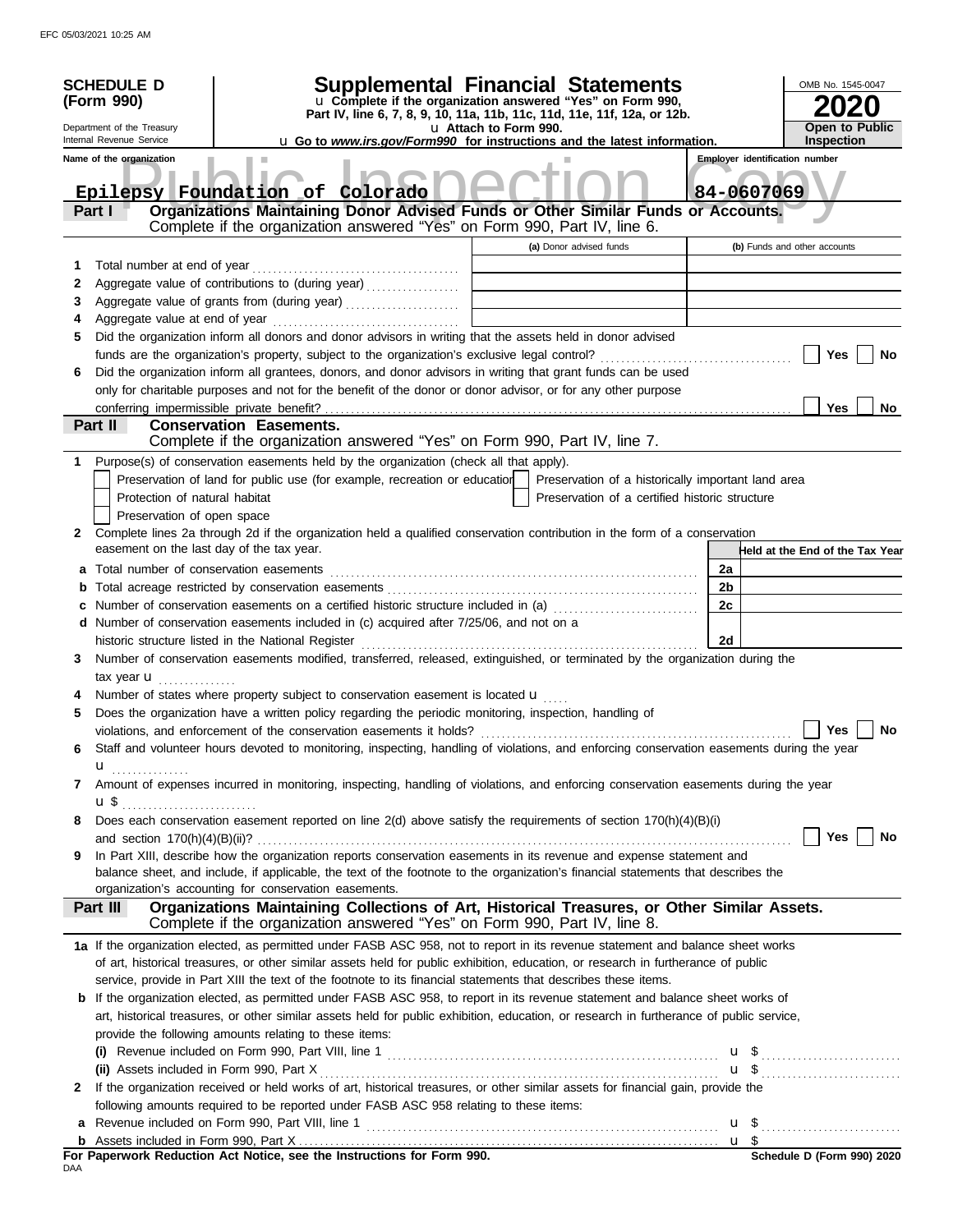|                   | Schedule D (Form 990) 2020 Epilepsy Foundation of Colorado 84-0607069<br>Organizations Maintaining Collections of Art, Historical Treasures, or Other Similar Assets (continued)<br>Part III                                                                                                                                                     |                         |                                                         |                    |                      | Page 2                  |
|-------------------|--------------------------------------------------------------------------------------------------------------------------------------------------------------------------------------------------------------------------------------------------------------------------------------------------------------------------------------------------|-------------------------|---------------------------------------------------------|--------------------|----------------------|-------------------------|
|                   | 3 Using the organization's acquisition, accession, and other records, check any of the following that make significant use of its<br>collection items (check all that apply):                                                                                                                                                                    |                         |                                                         |                    |                      |                         |
| a<br>b<br>С<br>5. | Public exhibition<br>Scholarly research<br>Preservation for future generations<br>4 Provide a description of the organization's collections and explain how they further the organization's exempt purpose in Part<br>XIII.<br>During the year, did the organization solicit or receive donations of art, historical treasures, or other similar | d                       | Loan or exchange program<br>Other <b>Contract Lines</b> |                    |                      | <b>Yes</b><br>No        |
|                   | <b>Escrow and Custodial Arrangements.</b><br><b>Part IV</b>                                                                                                                                                                                                                                                                                      |                         |                                                         |                    |                      |                         |
|                   | Complete if the organization answered "Yes" on Form 990, Part IV, line 9, or reported an amount on Form<br>990, Part X, line 21.                                                                                                                                                                                                                 |                         |                                                         |                    |                      |                         |
|                   | 1a Is the organization an agent, trustee, custodian or other intermediary for contributions or other assets not<br>included on Form 990, Part X?                                                                                                                                                                                                 |                         |                                                         |                    |                      | Yes<br>No               |
|                   | b If "Yes," explain the arrangement in Part XIII and complete the following table:                                                                                                                                                                                                                                                               |                         |                                                         |                    |                      |                         |
|                   |                                                                                                                                                                                                                                                                                                                                                  |                         |                                                         |                    |                      | Amount                  |
|                   | c Beginning balance                                                                                                                                                                                                                                                                                                                              |                         |                                                         |                    | 1c                   |                         |
|                   |                                                                                                                                                                                                                                                                                                                                                  |                         |                                                         |                    | 1d                   |                         |
| f                 |                                                                                                                                                                                                                                                                                                                                                  |                         |                                                         |                    | 1е<br>1f             |                         |
|                   | 2a Did the organization include an amount on Form 990, Part X, line 21, for escrow or custodial account liability?                                                                                                                                                                                                                               |                         |                                                         |                    |                      | <b>Yes</b><br><b>No</b> |
|                   |                                                                                                                                                                                                                                                                                                                                                  |                         |                                                         |                    |                      |                         |
|                   | <b>Endowment Funds.</b><br><b>Part V</b>                                                                                                                                                                                                                                                                                                         |                         |                                                         |                    |                      |                         |
|                   | Complete if the organization answered "Yes" on Form 990, Part IV, line 10.                                                                                                                                                                                                                                                                       |                         |                                                         |                    |                      |                         |
|                   |                                                                                                                                                                                                                                                                                                                                                  | (a) Current year        | (b) Prior year                                          | (c) Two years back | (d) Three years back | (e) Four years back     |
|                   | 1a Beginning of year balance                                                                                                                                                                                                                                                                                                                     | 651,056                 | 665,399                                                 | 617,104            |                      | 523,351<br>508,207      |
|                   | <b>b</b> Contributions                                                                                                                                                                                                                                                                                                                           |                         |                                                         | 51,602             |                      | 58,788<br>8,500         |
|                   | c Net investment earnings, gains, and<br>losses                                                                                                                                                                                                                                                                                                  | 49,229                  | 35,657                                                  | 51,693             |                      | 34,965<br>36,644        |
|                   | d Grants or scholarships [11] [11] Crants or scholarships                                                                                                                                                                                                                                                                                        |                         |                                                         |                    |                      |                         |
|                   | e Other expenditures for facilities and                                                                                                                                                                                                                                                                                                          | $-50,000$               | $-50,000$                                               | $-55,000$          |                      | $-30,000$               |
|                   | programs<br>f Administrative expenses                                                                                                                                                                                                                                                                                                            |                         |                                                         |                    |                      |                         |
| a                 | End of year balance                                                                                                                                                                                                                                                                                                                              | 650,285                 | 651,056                                                 | 665,399            |                      | 617,104<br>523,351      |
|                   | 2 Provide the estimated percentage of the current year end balance (line 1g, column (a)) held as:                                                                                                                                                                                                                                                |                         |                                                         |                    |                      |                         |
|                   | a Board designated or quasi-endowment u                                                                                                                                                                                                                                                                                                          |                         |                                                         |                    |                      |                         |
|                   | <b>b</b> Permanent endowment $\mathbf{u}$ 87.65 %                                                                                                                                                                                                                                                                                                |                         |                                                         |                    |                      |                         |
|                   | c Term endowment $u$ $12.35$ %                                                                                                                                                                                                                                                                                                                   |                         |                                                         |                    |                      |                         |
|                   | The percentages on lines 2a, 2b, and 2c should equal 100%.                                                                                                                                                                                                                                                                                       |                         |                                                         |                    |                      |                         |
|                   | 3a Are there endowment funds not in the possession of the organization that are held and administered for the                                                                                                                                                                                                                                    |                         |                                                         |                    |                      |                         |
|                   | organization by:                                                                                                                                                                                                                                                                                                                                 |                         |                                                         |                    |                      | <b>Yes</b><br>No<br>X   |
|                   |                                                                                                                                                                                                                                                                                                                                                  |                         |                                                         |                    |                      | 3a(i)<br>X<br> 3a(ii)   |
|                   |                                                                                                                                                                                                                                                                                                                                                  |                         |                                                         |                    |                      | 3b                      |
|                   | Describe in Part XIII the intended uses of the organization's endowment funds.                                                                                                                                                                                                                                                                   |                         |                                                         |                    |                      |                         |
|                   | Land, Buildings, and Equipment.<br><b>Part VI</b>                                                                                                                                                                                                                                                                                                |                         |                                                         |                    |                      |                         |
|                   | Complete if the organization answered "Yes" on Form 990, Part IV, line 11a. See Form 990, Part X, line 10.                                                                                                                                                                                                                                       |                         |                                                         |                    |                      |                         |
|                   | Description of property                                                                                                                                                                                                                                                                                                                          | (a) Cost or other basis | (b) Cost or other basis                                 |                    | (c) Accumulated      | (d) Book value          |
|                   |                                                                                                                                                                                                                                                                                                                                                  | (investment)            | (other)                                                 |                    | depreciation         |                         |
|                   |                                                                                                                                                                                                                                                                                                                                                  |                         |                                                         |                    |                      |                         |
|                   | c Leasehold improvements                                                                                                                                                                                                                                                                                                                         |                         |                                                         |                    |                      |                         |
|                   | d Equipment                                                                                                                                                                                                                                                                                                                                      |                         |                                                         | 57,876             | 52,326               | 5,550                   |
|                   |                                                                                                                                                                                                                                                                                                                                                  |                         |                                                         |                    |                      |                         |
|                   |                                                                                                                                                                                                                                                                                                                                                  |                         |                                                         |                    | u                    | 5,550                   |

**Schedule D (Form 990) 2020**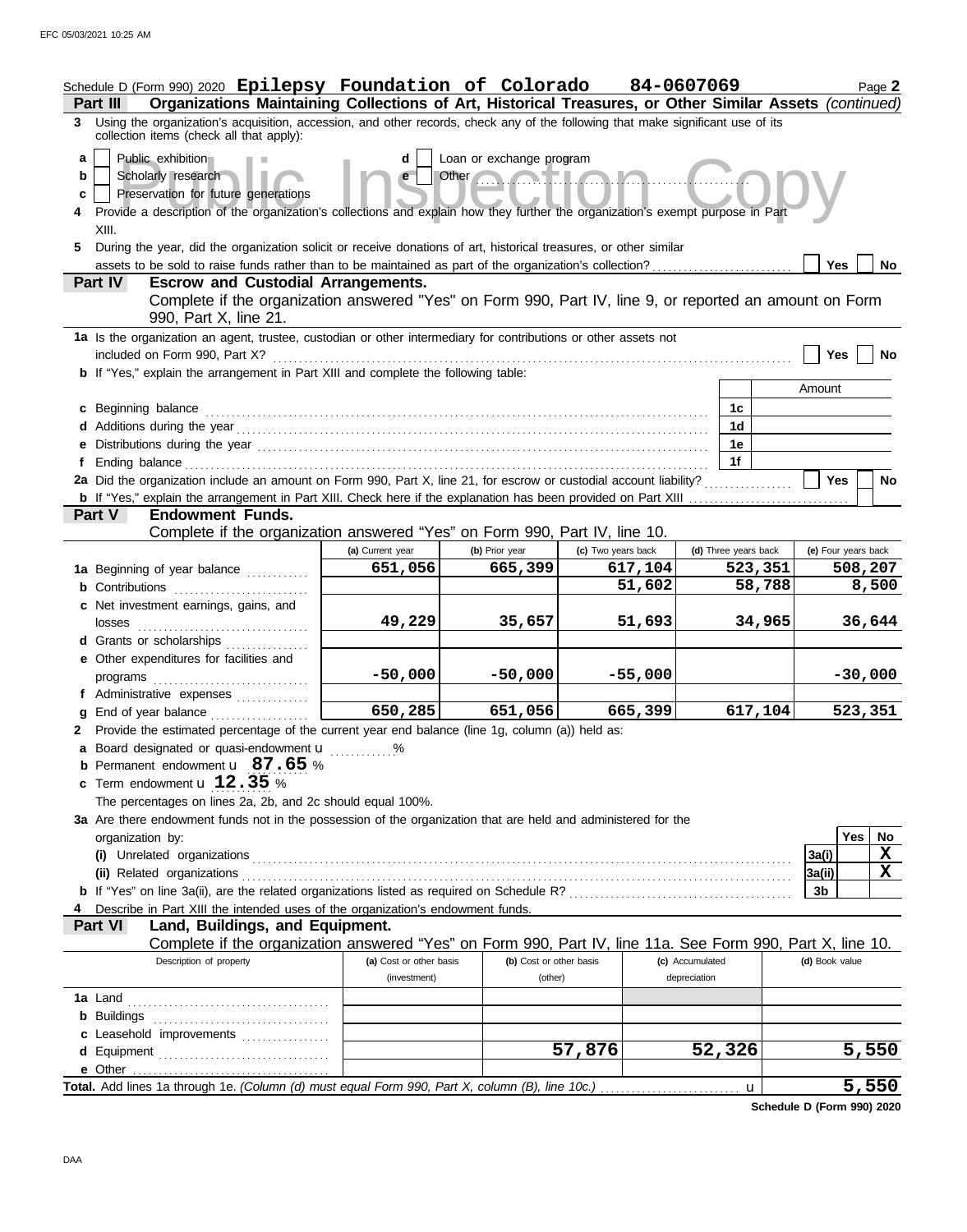|                 | Schedule D (Form 990) 2020 Epilepsy Foundation of Colorado                                                                     |                | 84-0607069                       | Page 3         |
|-----------------|--------------------------------------------------------------------------------------------------------------------------------|----------------|----------------------------------|----------------|
| <b>Part VII</b> | <b>Investments - Other Securities.</b>                                                                                         |                |                                  |                |
|                 | Complete if the organization answered "Yes" on Form 990, Part IV, line 11b. See Form 990, Part X, line 12.                     |                |                                  |                |
|                 | (a) Description of security or category                                                                                        | (b) Book value | (c) Method of valuation:         |                |
|                 | (including name of security)                                                                                                   |                | Cost or end-of-year market value |                |
|                 | (1) Financial derivatives                                                                                                      |                |                                  |                |
|                 | (2) Closely held equity interests                                                                                              |                |                                  |                |
| $(3)$ Other     |                                                                                                                                |                |                                  |                |
| (A)             |                                                                                                                                |                |                                  |                |
| (B)             |                                                                                                                                |                |                                  |                |
| (C)             |                                                                                                                                |                |                                  |                |
| (D)             |                                                                                                                                |                |                                  |                |
| (E)             |                                                                                                                                |                |                                  |                |
|                 |                                                                                                                                |                |                                  |                |
| (G)             |                                                                                                                                |                |                                  |                |
| (H)             |                                                                                                                                |                |                                  |                |
|                 | Total. (Column (b) must equal Form 990, Part X, col. (B) line 12.)<br>u                                                        |                |                                  |                |
| Part VIII       | Investments - Program Related.                                                                                                 |                |                                  |                |
|                 | Complete if the organization answered "Yes" on Form 990, Part IV, line 11c. See Form 990, Part X, line 13.                     |                |                                  |                |
|                 | (a) Description of investment                                                                                                  | (b) Book value | (c) Method of valuation:         |                |
|                 |                                                                                                                                |                | Cost or end-of-year market value |                |
| (1)             |                                                                                                                                |                |                                  |                |
| (2)             |                                                                                                                                |                |                                  |                |
| (3)             |                                                                                                                                |                |                                  |                |
| (4)             |                                                                                                                                |                |                                  |                |
| (5)             |                                                                                                                                |                |                                  |                |
| (6)             |                                                                                                                                |                |                                  |                |
| (7)             |                                                                                                                                |                |                                  |                |
| (8)             |                                                                                                                                |                |                                  |                |
| (9)             |                                                                                                                                |                |                                  |                |
|                 | Total. (Column (b) must equal Form 990, Part X, col. (B) line 13.)<br>u                                                        |                |                                  |                |
| Part IX         | <b>Other Assets.</b>                                                                                                           |                |                                  |                |
|                 | Complete if the organization answered "Yes" on Form 990, Part IV, line 11d. See Form 990, Part X, line 15.                     |                |                                  |                |
|                 | (a) Description                                                                                                                |                |                                  | (b) Book value |
| (1)             |                                                                                                                                |                |                                  |                |
| (2)             |                                                                                                                                |                |                                  |                |
| <u>(3)</u>      |                                                                                                                                |                |                                  |                |
| (4)             |                                                                                                                                |                |                                  |                |
| (5)             |                                                                                                                                |                |                                  |                |
| (6)             |                                                                                                                                |                |                                  |                |
| (7)             |                                                                                                                                |                |                                  |                |
| (8)             |                                                                                                                                |                |                                  |                |
| (9)             |                                                                                                                                |                |                                  |                |
|                 | Total. (Column (b) must equal Form 990, Part X, col. (B) line 15.)                                                             |                | u                                |                |
| Part X          | Other Liabilities.<br>Complete if the organization answered "Yes" on Form 990, Part IV, line 11e or 11f. See Form 990, Part X, |                |                                  |                |
|                 | line 25.                                                                                                                       |                |                                  |                |
| 1.              | (a) Description of liability                                                                                                   |                |                                  | (b) Book value |
| (1)             | Federal income taxes                                                                                                           |                |                                  | E O 5          |

| . . |                          |                                                                    | $\cdot$ $\cdot$ |
|-----|--------------------------|--------------------------------------------------------------------|-----------------|
|     | (1) Federal income taxes |                                                                    |                 |
|     |                          | (2) Copier Lease Obligation                                        | 5,597           |
| (3) |                          |                                                                    |                 |
| (4) |                          |                                                                    |                 |
| (5) |                          |                                                                    |                 |
| (6) |                          |                                                                    |                 |
| (7) |                          |                                                                    |                 |
| (8) |                          |                                                                    |                 |
| (9) |                          |                                                                    |                 |
|     |                          | Total. (Column (b) must equal Form 990, Part X, col. (B) line 25.) | 5,              |

Liability for uncertain tax positions. In Part XIII, provide the text of the footnote to the organization's financial statements that reports the **2. Total.** *(Column (b) must equal Form 990, Part X, col. (B) line 25.)* . . . . . . . . . . . . . . . . . . . . . . . . . . . . . . . . . . . . . . . . . . . . . . . . . . . . . . . . . . . .  $\mathbf{u}_\perp$ 

organization's liability for uncertain tax positions under FASB ASC 740. Check here if the text of the footnote has been provided in Part XIII ....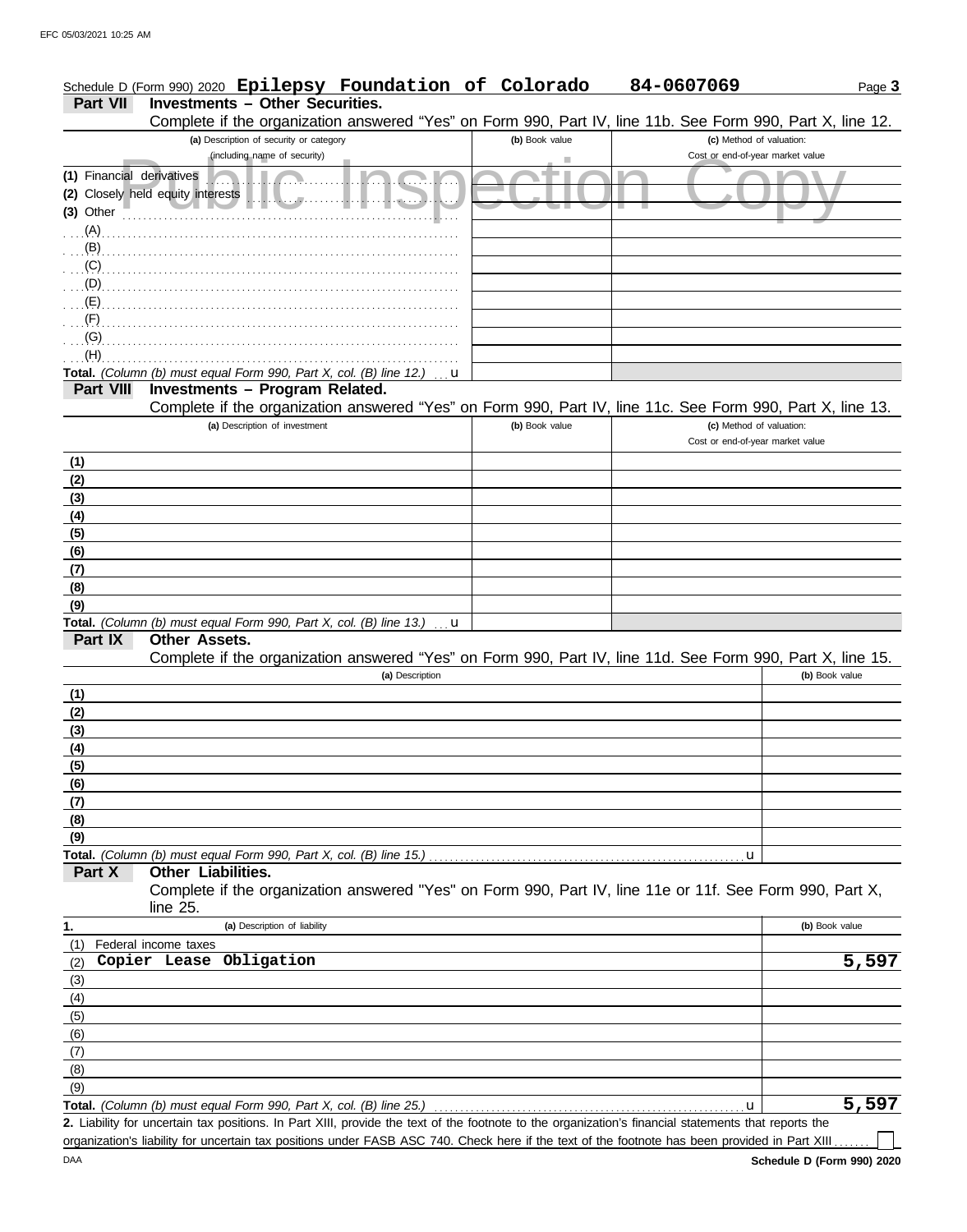|                 | Schedule D (Form 990) 2020 Epilepsy Foundation of Colorado 84-0607069                                                                                                                                                         |                |         |                    | Page 4    |
|-----------------|-------------------------------------------------------------------------------------------------------------------------------------------------------------------------------------------------------------------------------|----------------|---------|--------------------|-----------|
| Part XI         | Reconciliation of Revenue per Audited Financial Statements With Revenue per Return.                                                                                                                                           |                |         |                    |           |
|                 | Complete if the organization answered "Yes" on Form 990, Part IV, line 12a.                                                                                                                                                   |                |         |                    |           |
| 1               |                                                                                                                                                                                                                               |                |         |                    | 1,295,577 |
| 2               | Amounts included on line 1 but not on Form 990, Part VIII, line 12:                                                                                                                                                           |                |         |                    |           |
|                 | a Net unrealized gains (losses) on investments <b>and a strategie of the strategy of the strategy</b>                                                                                                                         | 2a             | 53,272  |                    |           |
|                 |                                                                                                                                                                                                                               | 2 <sub>b</sub> | 16,920  |                    |           |
|                 |                                                                                                                                                                                                                               | 2c             | 288,071 |                    |           |
|                 |                                                                                                                                                                                                                               | 2d             |         |                    | 358,263   |
| 3.              |                                                                                                                                                                                                                               |                |         | 2e<br>$\mathbf{3}$ | 937, 314  |
|                 | Amounts included on Form 990, Part VIII, line 12, but not on line 1:                                                                                                                                                          |                |         |                    |           |
|                 |                                                                                                                                                                                                                               | 4a             |         |                    |           |
|                 | <b>b</b> Other (Describe in Part XIII.) <b>CONSIDENT DESCRIPTION DESCRIPTION DESCRIPTION DESCRIPTION DESCRIPTION DESCRIPTION DESCRIPTION DESCRIPTION DESCRIPTION DESCRIPTION DESCRIPTION DESCRIPTION DESCRI</b>               | 4 <sub>b</sub> |         |                    |           |
|                 | c Add lines 4a and 4b (a) and the contract of the contract of the contract of the contract of the contract of the contract of the contract of the contract of the contract of the contract of the contract of the contract of |                |         | 4с                 |           |
|                 |                                                                                                                                                                                                                               |                |         | 5                  | 937,314   |
| <b>Part XII</b> | Reconciliation of Expenses per Audited Financial Statements With Expenses per Return.                                                                                                                                         |                |         |                    |           |
|                 | Complete if the organization answered "Yes" on Form 990, Part IV, line 12a.                                                                                                                                                   |                |         |                    |           |
| 1               |                                                                                                                                                                                                                               |                |         | 1                  | 1,300,803 |
| 2               | Amounts included on line 1 but not on Form 990, Part IX, line 25:                                                                                                                                                             |                |         |                    |           |
|                 |                                                                                                                                                                                                                               | 2a             | 16,920  |                    |           |
|                 |                                                                                                                                                                                                                               | 2 <sub>b</sub> |         |                    |           |
|                 |                                                                                                                                                                                                                               | 2c             |         |                    |           |
|                 |                                                                                                                                                                                                                               | 2d             | 477,917 |                    |           |
|                 |                                                                                                                                                                                                                               |                |         | 2e                 | 494,837   |
| 3               |                                                                                                                                                                                                                               |                |         | $\mathbf{3}$       | 805,966   |
|                 | Amounts included on Form 990, Part IX, line 25, but not on line 1:                                                                                                                                                            | 4a             |         |                    |           |
|                 | a Investment expenses not included on Form 990, Part VIII, line 7b                                                                                                                                                            | 4 <sub>b</sub> |         |                    |           |
|                 |                                                                                                                                                                                                                               |                |         | 4с                 |           |
|                 | c Add lines 4a and 4b (a) and the contract of the set of the set of the set of the set of the set of the set of the set of the set of the set of the set of the set of the set of the set of the set of the set of the set of |                |         | 5                  | 805,966   |
|                 | Part XIII Supplemental Information.                                                                                                                                                                                           |                |         |                    |           |
|                 | Provide the descriptions required for Part II, lines 3, 5, and 9; Part III, lines 1a and 4; Part IV, lines 1b and 2b; Part V, line 4; Part X, line                                                                            |                |         |                    |           |
|                 | 2; Part XI, lines 2d and 4b; and Part XII, lines 2d and 4b. Also complete this part to provide any additional information.                                                                                                    |                |         |                    |           |
|                 | Part V, Line 4 - Intended Uses for Endowment Funds                                                                                                                                                                            |                |         |                    |           |
|                 |                                                                                                                                                                                                                               |                |         |                    |           |
|                 | The Foundation's endowment consists of donor-restricted endowment funds.                                                                                                                                                      |                |         |                    |           |
|                 |                                                                                                                                                                                                                               |                |         |                    |           |
|                 | Endowment earnings are restricted to Youth and Young Adult Services.                                                                                                                                                          |                |         |                    |           |
|                 |                                                                                                                                                                                                                               |                |         |                    |           |
|                 |                                                                                                                                                                                                                               |                |         |                    |           |
|                 |                                                                                                                                                                                                                               |                |         |                    |           |
|                 | Part XI, Line 2d - Revenue Amounts Included in Financials - Other                                                                                                                                                             |                |         |                    |           |
|                 | 18 month audit/12 month 990                                                                                                                                                                                                   |                |         |                    | \$        |
|                 |                                                                                                                                                                                                                               |                |         |                    | 288,071   |
|                 |                                                                                                                                                                                                                               |                |         |                    |           |
|                 |                                                                                                                                                                                                                               |                |         |                    |           |
|                 | Part XII, Line 2d - Expense Amounts Included in Financials - Other                                                                                                                                                            |                |         |                    |           |
|                 |                                                                                                                                                                                                                               |                |         |                    |           |
|                 | 18 month audit/12 month 990                                                                                                                                                                                                   |                |         |                    | \$477,917 |
|                 |                                                                                                                                                                                                                               |                |         |                    |           |
|                 |                                                                                                                                                                                                                               |                |         |                    |           |
|                 |                                                                                                                                                                                                                               |                |         |                    |           |
|                 |                                                                                                                                                                                                                               |                |         |                    |           |
|                 |                                                                                                                                                                                                                               |                |         |                    |           |
|                 |                                                                                                                                                                                                                               |                |         |                    |           |
|                 |                                                                                                                                                                                                                               |                |         |                    |           |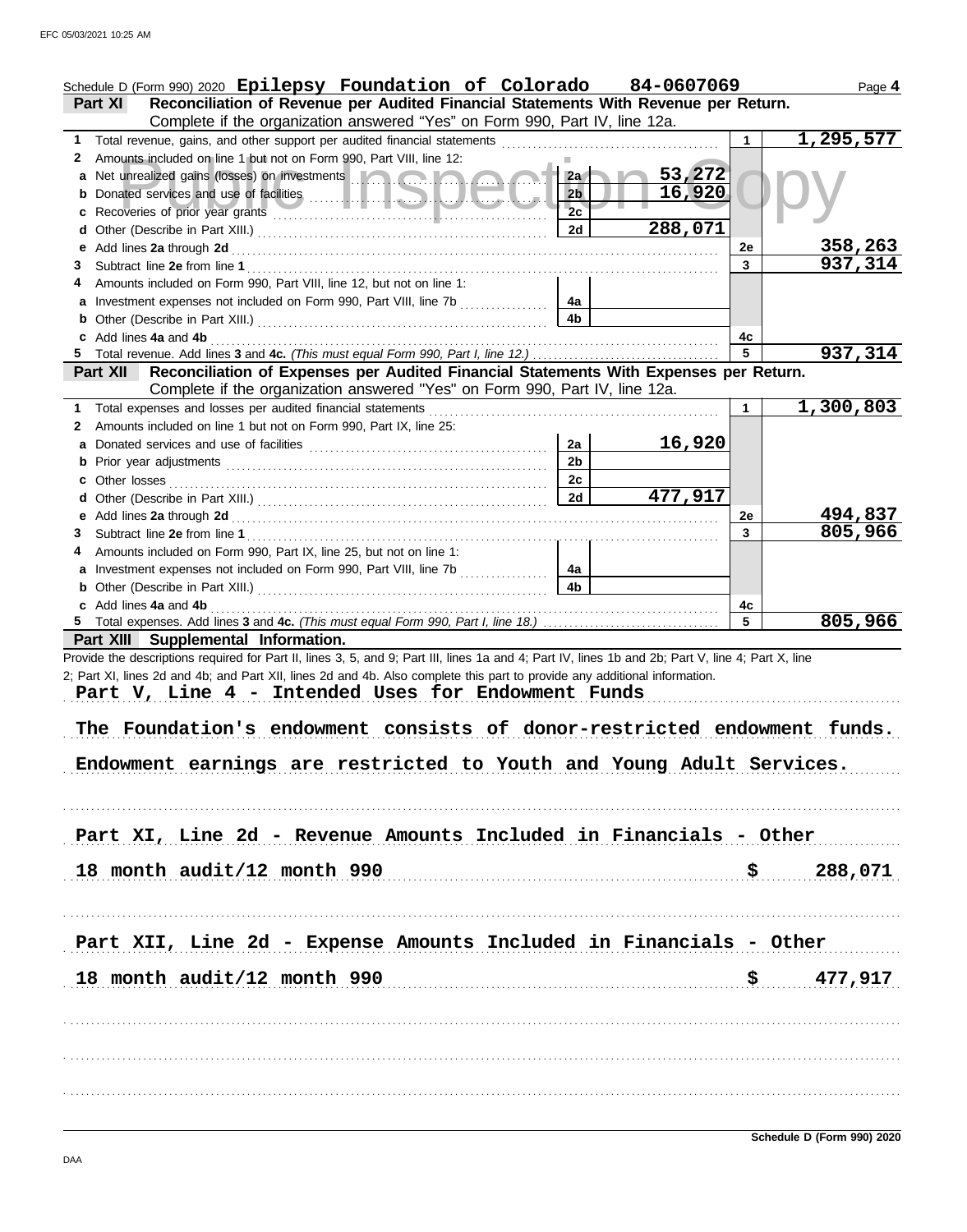| Schedule D (Form 990) 2020 Epilepsy Foundation of Colorado<br>Part XIII Supplemental Information (continued)<br>Public Inspection Co | Page 5 |
|--------------------------------------------------------------------------------------------------------------------------------------|--------|
|                                                                                                                                      |        |
|                                                                                                                                      |        |
|                                                                                                                                      |        |
|                                                                                                                                      |        |
|                                                                                                                                      |        |
|                                                                                                                                      |        |
|                                                                                                                                      |        |
|                                                                                                                                      |        |
|                                                                                                                                      |        |
|                                                                                                                                      |        |
|                                                                                                                                      |        |
|                                                                                                                                      |        |
|                                                                                                                                      |        |
|                                                                                                                                      |        |
|                                                                                                                                      |        |
|                                                                                                                                      |        |
|                                                                                                                                      |        |
|                                                                                                                                      |        |
|                                                                                                                                      |        |
|                                                                                                                                      |        |
|                                                                                                                                      |        |
|                                                                                                                                      |        |
|                                                                                                                                      |        |
|                                                                                                                                      |        |
|                                                                                                                                      |        |
|                                                                                                                                      |        |
|                                                                                                                                      |        |
|                                                                                                                                      |        |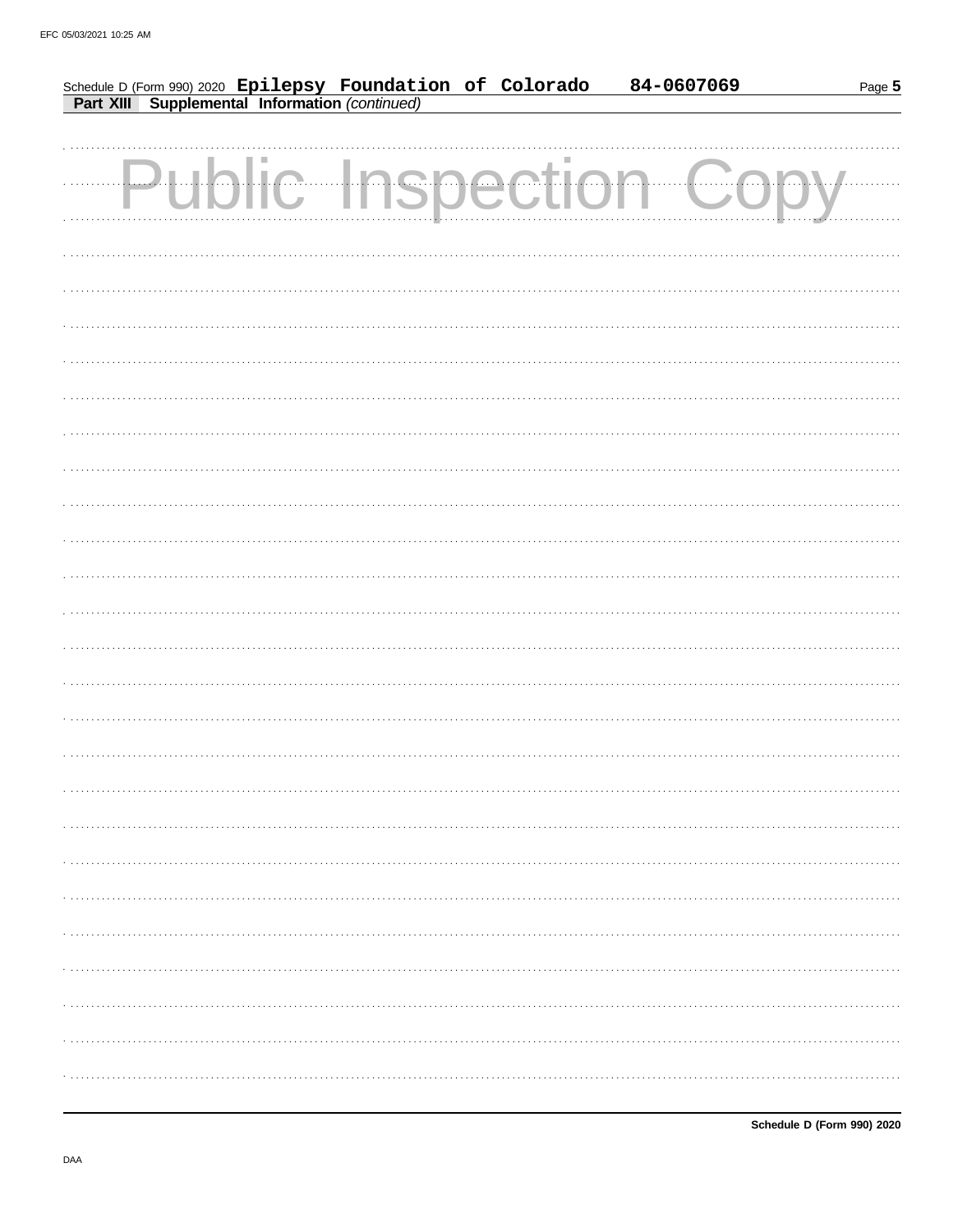| <b>SCHEDULE G</b><br>Supplemental Information Regarding Fundraising or Gaming Activities<br>Complete if the organization answered "Yes" on Form 990, Part IV, line 17, 18, or 19, or if the<br>(Form 990 or 990-EZ)<br>organization entered more than \$15,000 on Form 990-EZ, line 6a.                                                                                           |                                       |                                                                              |  |                                                                                 |                                                                            | OMB No. 1545-0047                                       |  |
|-----------------------------------------------------------------------------------------------------------------------------------------------------------------------------------------------------------------------------------------------------------------------------------------------------------------------------------------------------------------------------------|---------------------------------------|------------------------------------------------------------------------------|--|---------------------------------------------------------------------------------|----------------------------------------------------------------------------|---------------------------------------------------------|--|
| Department of the Treasury<br>Internal Revenue Service                                                                                                                                                                                                                                                                                                                            | L1 Attach to Form 990 or Form 990-EZ. |                                                                              |  | <b>u</b> Go to www.irs.gov/Form990 for instructions and the latest information. |                                                                            | Open to Public<br>Inspection                            |  |
| Name of the organization<br>Epilepsy Foundation of Colorado<br>Fundraising Activities. Complete if the organization answered "Yes" on Form 990, Part IV, line 17.<br>Part I                                                                                                                                                                                                       |                                       |                                                                              |  |                                                                                 | Employer identification number<br>84-0607069                               |                                                         |  |
| Form 990-EZ filers are not required to complete this part.                                                                                                                                                                                                                                                                                                                        |                                       |                                                                              |  |                                                                                 |                                                                            |                                                         |  |
| Indicate whether the organization raised funds through any of the following activities. Check all that apply.<br>1.                                                                                                                                                                                                                                                               |                                       |                                                                              |  |                                                                                 |                                                                            |                                                         |  |
| Mail solicitations<br>a                                                                                                                                                                                                                                                                                                                                                           |                                       |                                                                              |  | Solicitation of non-government grants                                           |                                                                            |                                                         |  |
| Internet and email solicitations<br>b                                                                                                                                                                                                                                                                                                                                             |                                       |                                                                              |  | Solicitation of government grants                                               |                                                                            |                                                         |  |
| Phone solicitations<br>c                                                                                                                                                                                                                                                                                                                                                          | Special fundraising events<br>q       |                                                                              |  |                                                                                 |                                                                            |                                                         |  |
| In-person solicitations<br>d                                                                                                                                                                                                                                                                                                                                                      |                                       |                                                                              |  |                                                                                 |                                                                            |                                                         |  |
| 2a Did the organization have a written or oral agreement with any individual (including officers, directors, trustees,<br>or key employees listed in Form 990, Part VII) or entity in connection with professional fundraising services?<br>b If "Yes," list the 10 highest paid individuals or entities (fundraisers) pursuant to agreements under which the fundraiser is to be |                                       |                                                                              |  |                                                                                 |                                                                            | Yes<br><b>No</b>                                        |  |
| compensated at least \$5,000 by the organization.                                                                                                                                                                                                                                                                                                                                 |                                       |                                                                              |  |                                                                                 |                                                                            |                                                         |  |
| (i) Name and address of individual<br>or entity (fundraiser)                                                                                                                                                                                                                                                                                                                      | (ii) Activity                         | (iii) Did fund-<br>raiser have<br>custody or<br>control of<br>contributions? |  | (iv) Gross receipts<br>from activity                                            | (v) Amount paid to<br>(or retained by)<br>fundraiser listed in<br>col. (i) | (vi) Amount paid to<br>(or retained by)<br>organization |  |
|                                                                                                                                                                                                                                                                                                                                                                                   |                                       | Yes No                                                                       |  |                                                                                 |                                                                            |                                                         |  |
| 1                                                                                                                                                                                                                                                                                                                                                                                 |                                       |                                                                              |  |                                                                                 |                                                                            |                                                         |  |
| $\mathbf{2}$                                                                                                                                                                                                                                                                                                                                                                      |                                       |                                                                              |  |                                                                                 |                                                                            |                                                         |  |
| 3                                                                                                                                                                                                                                                                                                                                                                                 |                                       |                                                                              |  |                                                                                 |                                                                            |                                                         |  |
|                                                                                                                                                                                                                                                                                                                                                                                   |                                       |                                                                              |  |                                                                                 |                                                                            |                                                         |  |
| 4                                                                                                                                                                                                                                                                                                                                                                                 |                                       |                                                                              |  |                                                                                 |                                                                            |                                                         |  |
| 5                                                                                                                                                                                                                                                                                                                                                                                 |                                       |                                                                              |  |                                                                                 |                                                                            |                                                         |  |
| 6                                                                                                                                                                                                                                                                                                                                                                                 |                                       |                                                                              |  |                                                                                 |                                                                            |                                                         |  |
| 7                                                                                                                                                                                                                                                                                                                                                                                 |                                       |                                                                              |  |                                                                                 |                                                                            |                                                         |  |
|                                                                                                                                                                                                                                                                                                                                                                                   |                                       |                                                                              |  |                                                                                 |                                                                            |                                                         |  |
| 9                                                                                                                                                                                                                                                                                                                                                                                 |                                       |                                                                              |  |                                                                                 |                                                                            |                                                         |  |
|                                                                                                                                                                                                                                                                                                                                                                                   |                                       |                                                                              |  |                                                                                 |                                                                            |                                                         |  |
| 10                                                                                                                                                                                                                                                                                                                                                                                |                                       |                                                                              |  |                                                                                 |                                                                            |                                                         |  |
| Total                                                                                                                                                                                                                                                                                                                                                                             |                                       |                                                                              |  |                                                                                 |                                                                            |                                                         |  |
| List all states in which the organization is registered or licensed to solicit contributions or has been notified it is exempt from<br>registration or licensing.                                                                                                                                                                                                                 |                                       |                                                                              |  |                                                                                 |                                                                            |                                                         |  |
|                                                                                                                                                                                                                                                                                                                                                                                   |                                       |                                                                              |  |                                                                                 |                                                                            |                                                         |  |
|                                                                                                                                                                                                                                                                                                                                                                                   |                                       |                                                                              |  |                                                                                 |                                                                            |                                                         |  |
|                                                                                                                                                                                                                                                                                                                                                                                   |                                       |                                                                              |  |                                                                                 |                                                                            |                                                         |  |
| convert Peduction Act Notice, see the Instructions for Ferm 000 or 000 F7                                                                                                                                                                                                                                                                                                         |                                       |                                                                              |  |                                                                                 | Cohodulo C (Form 000 or 000 $E7$ )                                         |                                                         |  |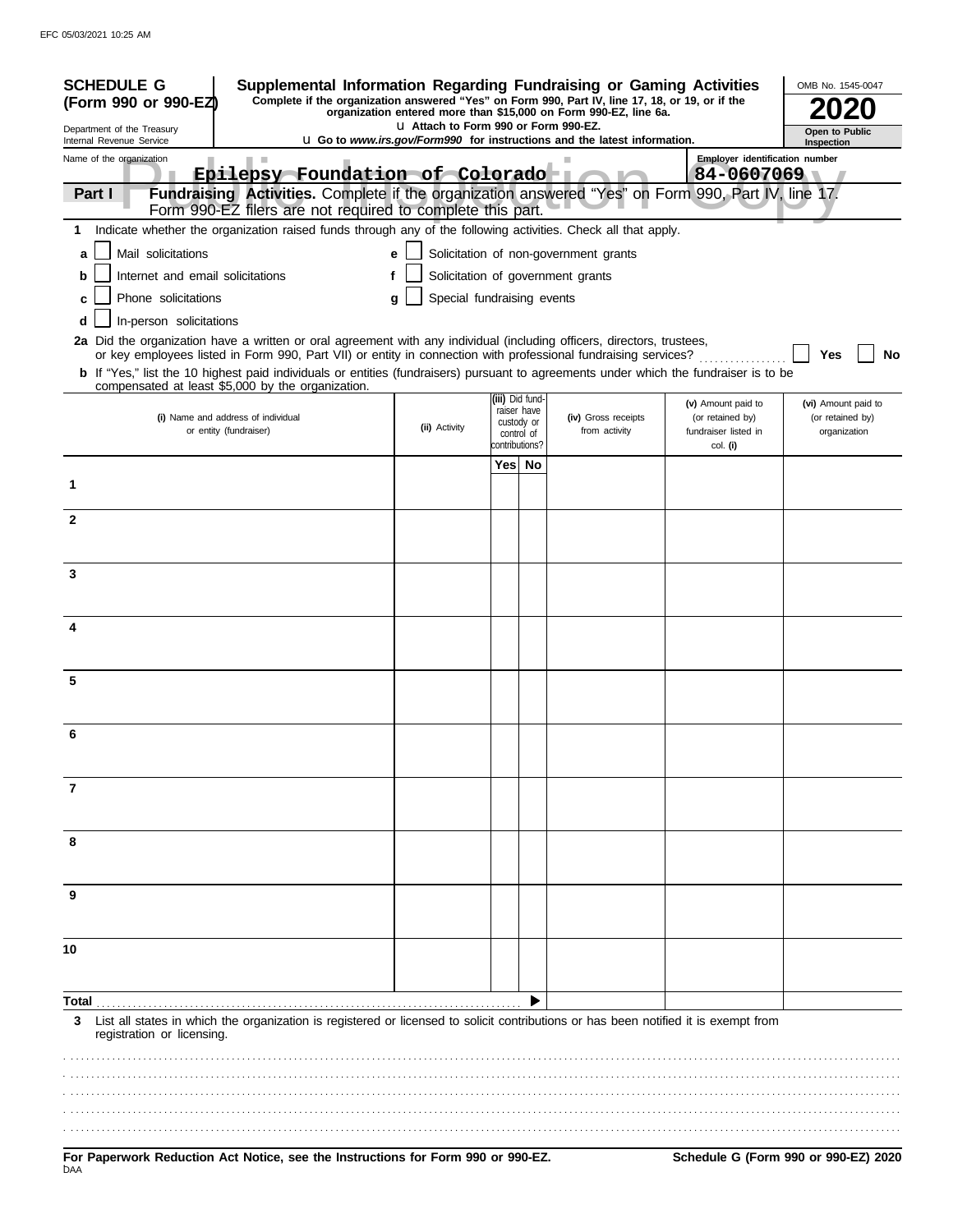Schedule G (Form 990 or 990-EZ) 2020 Epilepsy Foundation of Colorado 84-0607069 Page 2 **Part II Fundraising Events.** Complete if the organization answered "Yes" on Form 990, Part IV, line 18, or reported more than \$15,000 of fundraising event contributions and gross income on Form 990-EZ, lines 1 and 6b. List events with gross receipts greater than \$5,000.  $\overline{\phantom{a}}$ **(a)** Event #1 **(b)** Event #2 **(c)** Other events

| Revenue  |                                  |                              | (a) Event #1<br>dinner/auc<br>Gala<br>(event type)                                                       | (b) Event $#2$<br>Denver<br>Walk<br>(event type) | (c) Other events<br>4<br>(total number) | (d) Total events<br>(add col. (a) through<br>col. (c) |  |
|----------|----------------------------------|------------------------------|----------------------------------------------------------------------------------------------------------|--------------------------------------------------|-----------------------------------------|-------------------------------------------------------|--|
|          |                                  | 1 Gross receipts             | 224,795                                                                                                  | 139,463                                          | 204,054                                 | 568,312                                               |  |
|          |                                  | 2 Less: Contributions        | 125,522                                                                                                  | 139,463                                          | 155,326                                 | 420,311                                               |  |
|          |                                  | 3 Gross income (line 1 minus | 99,273                                                                                                   |                                                  | 48,728                                  | 148,001                                               |  |
|          |                                  | 4 Cash prizes                |                                                                                                          |                                                  |                                         |                                                       |  |
|          |                                  | 5 Noncash prizes             |                                                                                                          |                                                  |                                         |                                                       |  |
|          |                                  | 6 Rent/facility costs        |                                                                                                          |                                                  |                                         |                                                       |  |
| Expenses |                                  | 7 Food and beverages         |                                                                                                          |                                                  |                                         |                                                       |  |
| Direct   |                                  | 8 Entertainment              |                                                                                                          |                                                  |                                         |                                                       |  |
|          |                                  | 9 Other direct expenses      | 41,775                                                                                                   | 17,969                                           | 34,745                                  | 94,489                                                |  |
|          |                                  |                              | 10 Direct expense summary. Add lines 4 through 9 in column (d)                                           |                                                  |                                         | 94,489<br>53,512                                      |  |
|          |                                  | Part III                     | Gaming. Complete if the organization answered "Yes" on Form 990, Part IV, line 19, or reported more than |                                                  |                                         |                                                       |  |
|          |                                  |                              | \$15,000 on Form 990-EZ, line 6a.                                                                        | (b) Pull tabs/instant                            |                                         | (d) Total gaming (add                                 |  |
| Revenue  |                                  |                              | (a) Bingo                                                                                                | bingo/progressive bingo                          | (c) Other gaming                        | col. (a) through col. (c))                            |  |
|          |                                  | 1 Gross revenue              |                                                                                                          |                                                  |                                         |                                                       |  |
|          |                                  | 2 Cash prizes                |                                                                                                          |                                                  |                                         |                                                       |  |
| Expenses |                                  | 3 Noncash prizes             |                                                                                                          |                                                  |                                         |                                                       |  |
| Direct   |                                  | 4 Rent/facility costs        |                                                                                                          |                                                  |                                         |                                                       |  |
|          |                                  | 5 Other direct expenses      |                                                                                                          |                                                  |                                         |                                                       |  |
|          |                                  | 6 Volunteer labor            | Yes 2000<br>No                                                                                           | Yes $%$<br>No                                    | %<br>Yes<br>No                          |                                                       |  |
|          |                                  |                              | 7 Direct expense summary. Add lines 2 through 5 in column (d)                                            |                                                  |                                         |                                                       |  |
|          |                                  |                              |                                                                                                          |                                                  |                                         |                                                       |  |
| 9        | Yes<br>No<br>b If "No," explain: |                              |                                                                                                          |                                                  |                                         |                                                       |  |
|          |                                  | <b>b</b> If "Yes," explain:  |                                                                                                          |                                                  |                                         | Yes<br>No                                             |  |
|          |                                  |                              |                                                                                                          |                                                  |                                         |                                                       |  |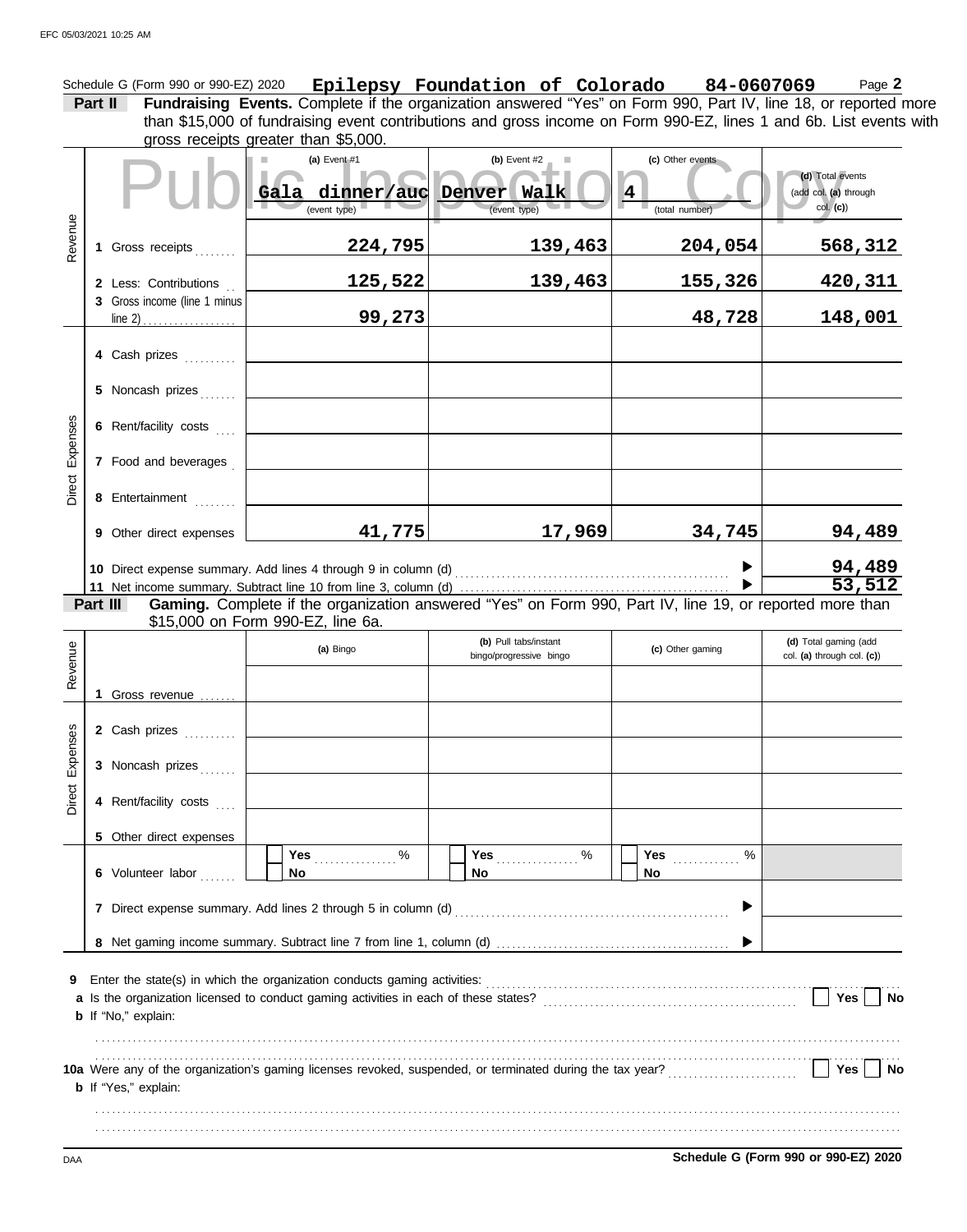|         | Schedule G (Form 990 or 990-EZ) 2020 Epilepsy Foundation of Colorado 84-0607069                                                                                                                                                                                                                                                           |                 |            | Page 3 |
|---------|-------------------------------------------------------------------------------------------------------------------------------------------------------------------------------------------------------------------------------------------------------------------------------------------------------------------------------------------|-----------------|------------|--------|
| 11      | Does the organization conduct gaming activities with nonmembers?                                                                                                                                                                                                                                                                          |                 | <b>Yes</b> | No     |
| 12      | Is the organization a grantor, beneficiary or trustee of a trust, or a member of a partnership or other entity                                                                                                                                                                                                                            |                 |            |        |
|         |                                                                                                                                                                                                                                                                                                                                           |                 | Yes        | No     |
| 13      | Indicate the percentage of gaming activity conducted in:                                                                                                                                                                                                                                                                                  |                 |            |        |
| a       | The organization's facility <b>with the contract of the organization's facility</b>                                                                                                                                                                                                                                                       | 13a             |            | %      |
| b<br>14 | An outside facility of the state of the state of the state of the state of the state of the state of the state of the state of the state of the state of the state of the state of the state of the state of the state of the<br>Enter the name and address of the person who prepares the organization's gaming/special events books and | 13 <sub>b</sub> |            | %      |
|         | records:                                                                                                                                                                                                                                                                                                                                  |                 |            |        |
|         |                                                                                                                                                                                                                                                                                                                                           |                 |            |        |
|         |                                                                                                                                                                                                                                                                                                                                           |                 |            |        |
|         |                                                                                                                                                                                                                                                                                                                                           |                 |            |        |
|         |                                                                                                                                                                                                                                                                                                                                           |                 |            |        |
|         |                                                                                                                                                                                                                                                                                                                                           |                 |            |        |
|         | 15a Does the organization have a contract with a third party from whom the organization receives gaming                                                                                                                                                                                                                                   |                 |            |        |
|         | revenue?                                                                                                                                                                                                                                                                                                                                  |                 | Yes        | No     |
|         |                                                                                                                                                                                                                                                                                                                                           |                 |            |        |
|         | amount of gaming revenue retained by the third party <b>u</b> \$<br>If "Yes," enter name and address of the third party:                                                                                                                                                                                                                  |                 |            |        |
|         |                                                                                                                                                                                                                                                                                                                                           |                 |            |        |
|         |                                                                                                                                                                                                                                                                                                                                           |                 |            |        |
|         |                                                                                                                                                                                                                                                                                                                                           |                 |            |        |
|         | Address <b>u</b>                                                                                                                                                                                                                                                                                                                          |                 |            |        |
|         |                                                                                                                                                                                                                                                                                                                                           |                 |            |        |
| 16      | Gaming manager information:                                                                                                                                                                                                                                                                                                               |                 |            |        |
|         |                                                                                                                                                                                                                                                                                                                                           |                 |            |        |
|         |                                                                                                                                                                                                                                                                                                                                           |                 |            |        |
|         |                                                                                                                                                                                                                                                                                                                                           |                 |            |        |
|         |                                                                                                                                                                                                                                                                                                                                           |                 |            |        |
|         |                                                                                                                                                                                                                                                                                                                                           |                 |            |        |
|         |                                                                                                                                                                                                                                                                                                                                           |                 |            |        |
|         | Director/officer<br>Employee<br>Independent contractor                                                                                                                                                                                                                                                                                    |                 |            |        |
|         |                                                                                                                                                                                                                                                                                                                                           |                 |            |        |
| 17      | Mandatory distributions:                                                                                                                                                                                                                                                                                                                  |                 |            |        |
|         | Is the organization required under state law to make charitable distributions from the gaming proceeds to                                                                                                                                                                                                                                 |                 |            |        |
|         | retain the state gaming license?                                                                                                                                                                                                                                                                                                          |                 | Yes        | No     |
|         | Enter the amount of distributions required under state law to be distributed to other exempt organizations or<br>spent in the organization's own exempt activities during the tax year $\mathbf{u}^*$                                                                                                                                     |                 |            |        |
|         | Supplemental Information. Provide the explanations required by Part I, line 2b, columns (iii) and (v); and<br>Part IV                                                                                                                                                                                                                     |                 |            |        |
|         | Part III, lines 9, 9b, 10b, 15b, 15c, 16, and 17b, as applicable. Also provide any additional information.                                                                                                                                                                                                                                |                 |            |        |
|         | See instructions.                                                                                                                                                                                                                                                                                                                         |                 |            |        |
|         |                                                                                                                                                                                                                                                                                                                                           |                 |            |        |
|         |                                                                                                                                                                                                                                                                                                                                           |                 |            |        |
|         |                                                                                                                                                                                                                                                                                                                                           |                 |            |        |
|         |                                                                                                                                                                                                                                                                                                                                           |                 |            |        |
|         |                                                                                                                                                                                                                                                                                                                                           |                 |            |        |
|         |                                                                                                                                                                                                                                                                                                                                           |                 |            |        |
|         |                                                                                                                                                                                                                                                                                                                                           |                 |            |        |
|         |                                                                                                                                                                                                                                                                                                                                           |                 |            |        |
|         |                                                                                                                                                                                                                                                                                                                                           |                 |            |        |
|         |                                                                                                                                                                                                                                                                                                                                           |                 |            |        |
|         |                                                                                                                                                                                                                                                                                                                                           |                 |            |        |
|         |                                                                                                                                                                                                                                                                                                                                           |                 |            |        |
|         | Schedule G (Form 990 or 990-EZ) 2020                                                                                                                                                                                                                                                                                                      |                 |            |        |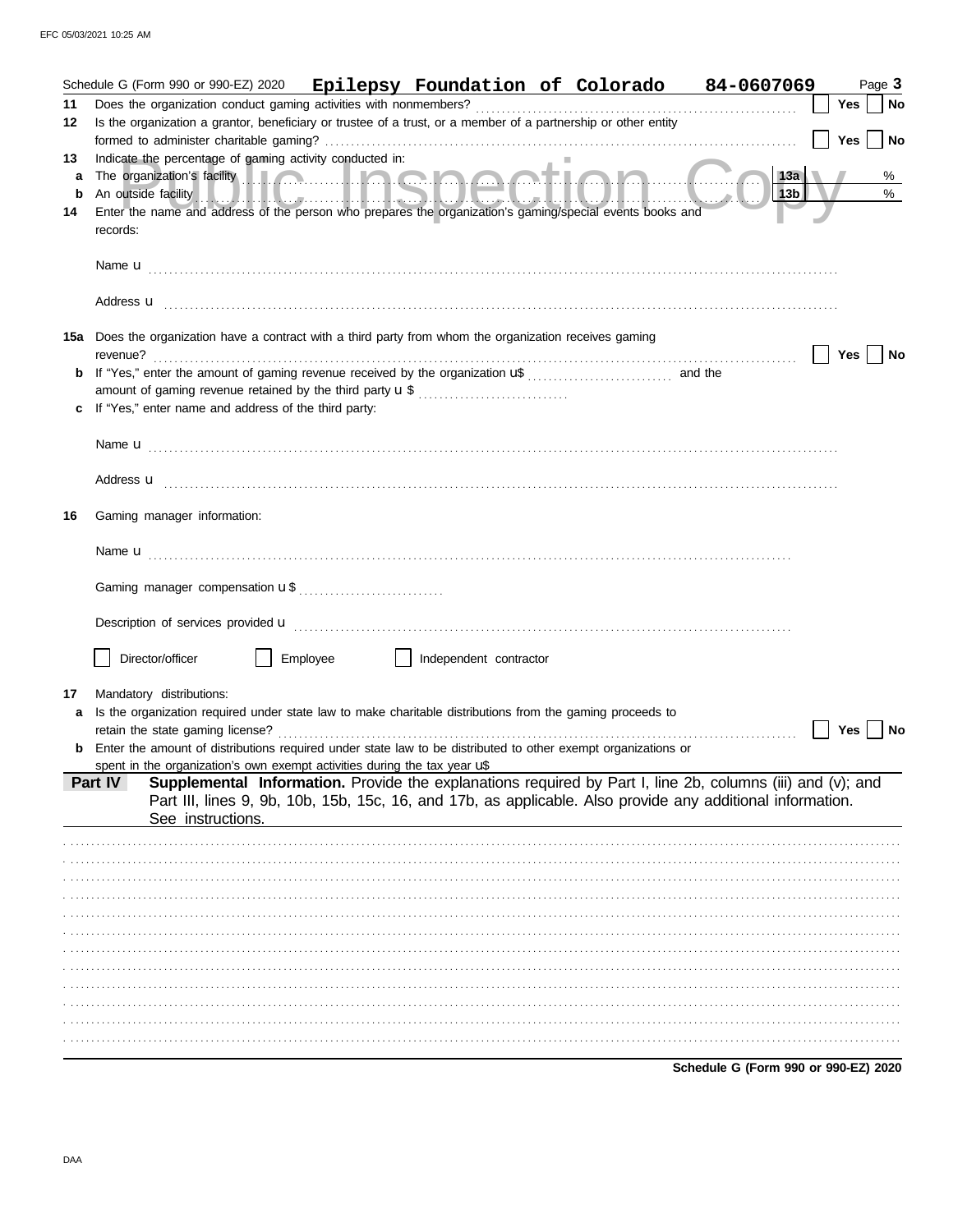| <b>SCHEDULE O</b>                                      | OMB No. 1545-0047                                                                                                                                                                        |                                                     |
|--------------------------------------------------------|------------------------------------------------------------------------------------------------------------------------------------------------------------------------------------------|-----------------------------------------------------|
| (Form 990 or 990-EZ)                                   | Supplemental Information to Form 990 or 990-EZ<br>Complete to provide information for responses to specific questions on<br>Form 990 or 990-EZ or to provide any additional information. | 2020                                                |
| Department of the Treasury<br>Internal Revenue Service | La Attach to Form 990 or 990-EZ.<br>u Go to www.irs.gov/Form990 for the latest information.                                                                                              | Open to Public<br><b>Inspection</b>                 |
| Name of the organization                               | Foundation of Colorado<br><b>Epilepsy</b>                                                                                                                                                | <b>Employer identification number</b><br>84-0607069 |
|                                                        |                                                                                                                                                                                          |                                                     |

# Form 990 - Additional Information

Colorado Governor Jared Polis issued Executive Order D 2020 003 on March 11, 2020, declaring a disaster emergency in Colorado due to the presence of COVID-19. The Epilepsy Foundation of Colorado has enacted appropriate elements of its Business Continuity Plan and its COVID-19 Pandemic Plan and continues to follow relevant local and State Government regulations. March 13th marked the 1st anniversary of the closure of our offices due to COVID-19. With many businesses and schools closed and in-person programming limited, we have had to pivot nearly 100% of our programs and operations, often with significant financial impact. Our goal has been to advance our mission while addressing the emergent needs of those most vulnerable in our community. Fortunately, our long-time donors have remained loyal, and the philanthropic support we have received in combination with PPP loans has enabled us to overcome the challenges imposed by cancelled in-person fundraising events. While we hope to return to our normal programming and events over the course of 2021, it is likely we will need to continue to offer services and programs in a virtual or hybrid format to respond to changing COVID regulations and community needs. To ensure that we continue to succeed in navigating these uncertain times, we will rely on the same two business strategies that have proven successful throughout the first twelve months of the pandemic. First, we will maintain a strong financial position that allows for risk-taking and the pursuit of excellence through programmatic innovation. Second, we will utilize programmatic successes to drive philanthropic returns.

. . . . . . . . . . . . . . . . . . . . . . . . . . . . . . . . . . . . . . . . . . . . . . . . . . . . . . . . . . . . . . . . . . . . . . . . . . . . . . . . . . . . . . . . . . . . . . . . . . . . . . . . . . . . . . . . . . . . . . . . . . . . . . . . . . . . . . . . . . . . . . . . . . . . . . . . . . . . . . . . .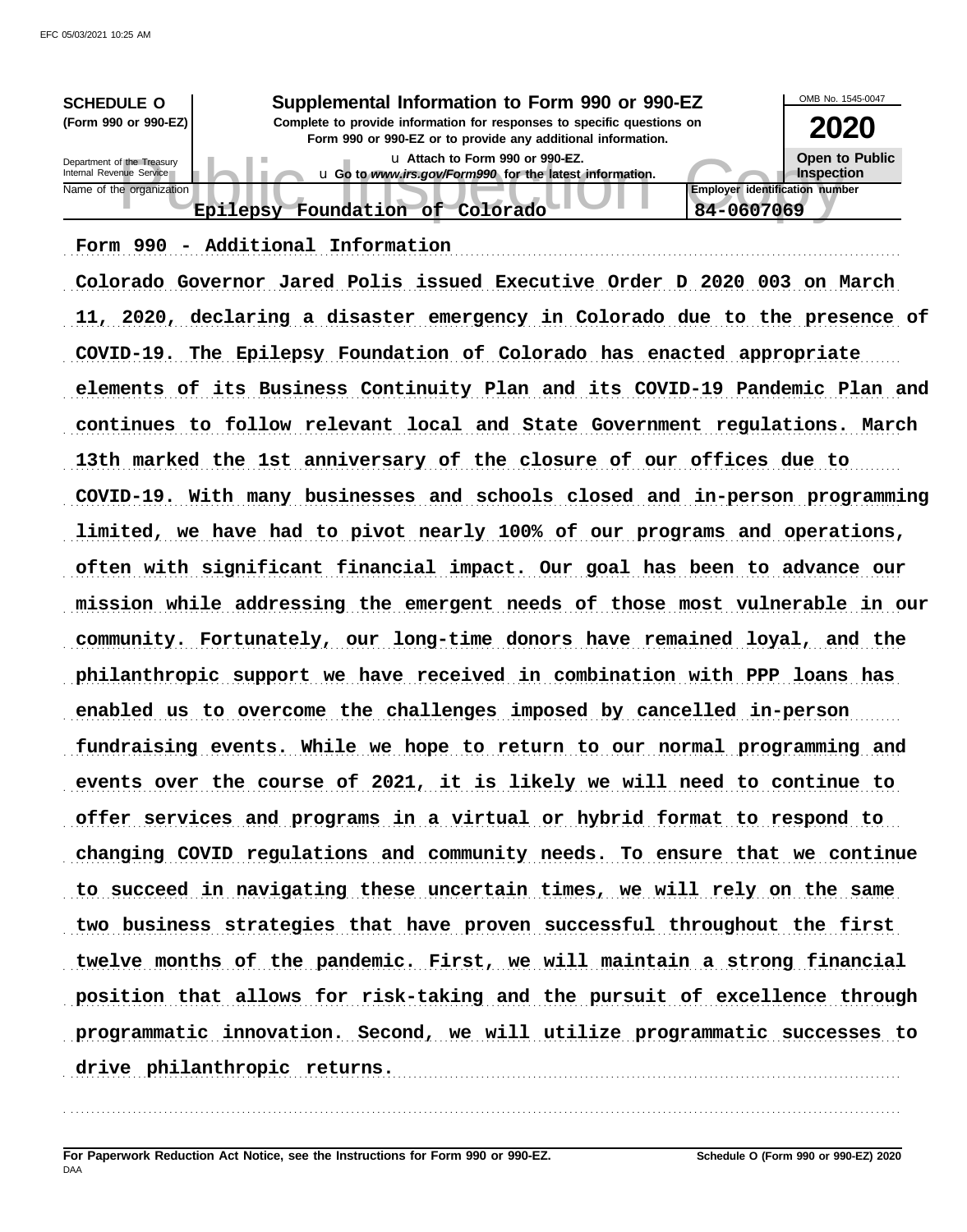| Schedule O (Form 990 or 990-EZ) 2020                                                                                                                                                                                          | Page 2<br>Employer identification number |
|-------------------------------------------------------------------------------------------------------------------------------------------------------------------------------------------------------------------------------|------------------------------------------|
| Name of the organization<br>Epilepsy Foundation of Colorado                                                                                                                                                                   | 84-0607069                               |
| Form 990, Part VI, Line 11b - Organization's Process to Review Form 990<br>The Organization's 990 was prepared by the outside accountants and reviewed<br>by the Executive Committee of the Foundation, which consists of the |                                          |
| Foundation officers. The completed 990 was made available to board<br>members at a full board meeting prior to filing with the IRS.                                                                                           |                                          |
| Form 990, Part VI, Line 12c - Enforcement of Conflicts Policy<br>Each new board member receives a board manual that includes a disclosure                                                                                     |                                          |

document that must be signed in order to serve on the board. The CEO reviews the disclosure document and brings any potental conflict of interest to the attention of the board president. The board president reviews the situation and decides whether a conflict exists and, if so, what measures should be taken. Employees of the Organization bring potential conflicts to the attention of their supervisor, who will alert the CEO. If the CEO is unable to resolve the situation, it is brought to the attention of the board of directors.

Form 990, Part VI, Line 15a - Compensation Process for Top Official

The CEO met with the board president to discuss staff increases in general.

Form 990, Part VI, Line 19 - Governing Documents Disclosure Explanation The Organization's governing documents, conflict of interest policy, and financial statements are available for inspection upon request by phone, website, or other method of communication.

Form 990, Part XI, Line 9 - Other Changes in Net Assets Explanation  $18 \text{ month}$  audit/12 month 990

Page 1 of 2